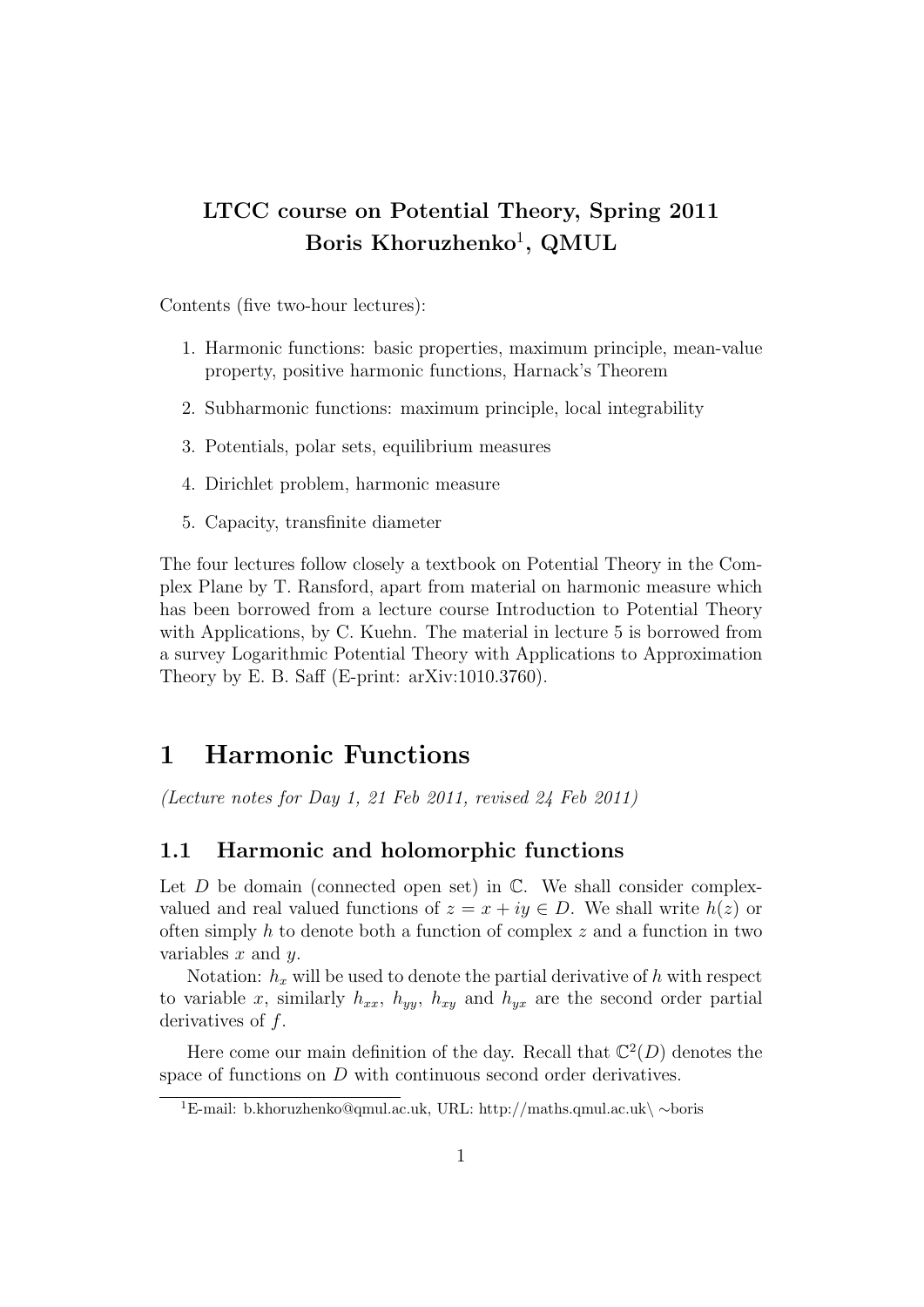**Definition** A function  $h: D \to \mathbb{R}$  is called harmonic on D if  $h \in \mathbb{C}^2(D)$  and  $h_{xx} + h_{yy} = 0$  on D.

Examples

(a)  $h(z) = |z|^2 = x^2 + y^2$  is not harmonic anywhere on  $\mathbb{C}$  as  $h_{xx} + h_{yy} = 2$ . (b)  $h(z) = \ln(|z|^2)$  is harmonic on  $D = \mathbb{C}\backslash\{0\}$ . Indeed,

$$
\ln |z| = \ln \sqrt{x^2 + y^2}
$$
 and  $(h_{xx} + h_{yy})(z) = 0$  if  $z \neq 0$ .

(c)  $h(z) = \text{Re } z = x^2 - y^2$  is harmonic on  $\mathbb{C}$ .

Recall that a complex-valued function  $f$  is called *holomorphic* on a domain  $D$  if it is complex differentiable in a neighbourhood of any point in D. The existence of a complex derivative is a very strong condition: holomorphic functions are actually infinitely differentiable and are represented by their own Taylor series. For a function  $f(z) = h(z) + ik(z)$  to be homomorphic the following conditions are necessary and sufficient

Cauchy-Riemann equations: 
$$
h_x = k_y
$$
 and  $h_y = -k_x$ 

**Thm 1.** Let D be a domain in  $\mathbb{C}$ . If f is holomorphic on D then  $h = \text{Re } f$ is harmonic on D.

Proof. This follows from the Cauchy-Riemann equations.

The converse is also true but only for simply connected domains D, i.e. when every path between two arbitrary points in  $D$  can be continuously transformed, staying within  $D$ , into every other with the two endpoints staying put.

**Thm 2.** If h is harmonic on D and D is simply-connected then  $h = \text{Re } f$ for some holomorphic function f on D. This function is unique up to an additive constant.

*Proof.* We first settle the issue of uniqueness. If  $h = \text{Re } f$  for some holomorphic f, say  $f = h + ik$ , then by the Cauchy-Riemann,

$$
f' = h_x + ik_x = h_y - ih_y.
$$
 (1.1)

 $\Box$ 

Hence, if such  $f$  exists, then it is completely determined by the first order derivatives of h, and, therefore, is unique up to an additive constant.

Equation (1.1) also suggest a way to construct the desired  $f$ . Define  $g = h_y - ih_y$ . Then  $g \in C(D)$  and g satisfies the Cauchy-Riemann equations because  $h_{xx} = -h_{yy}$  (h is harmonic) and  $h_{xy} = h_{yx}$ . Therefore g is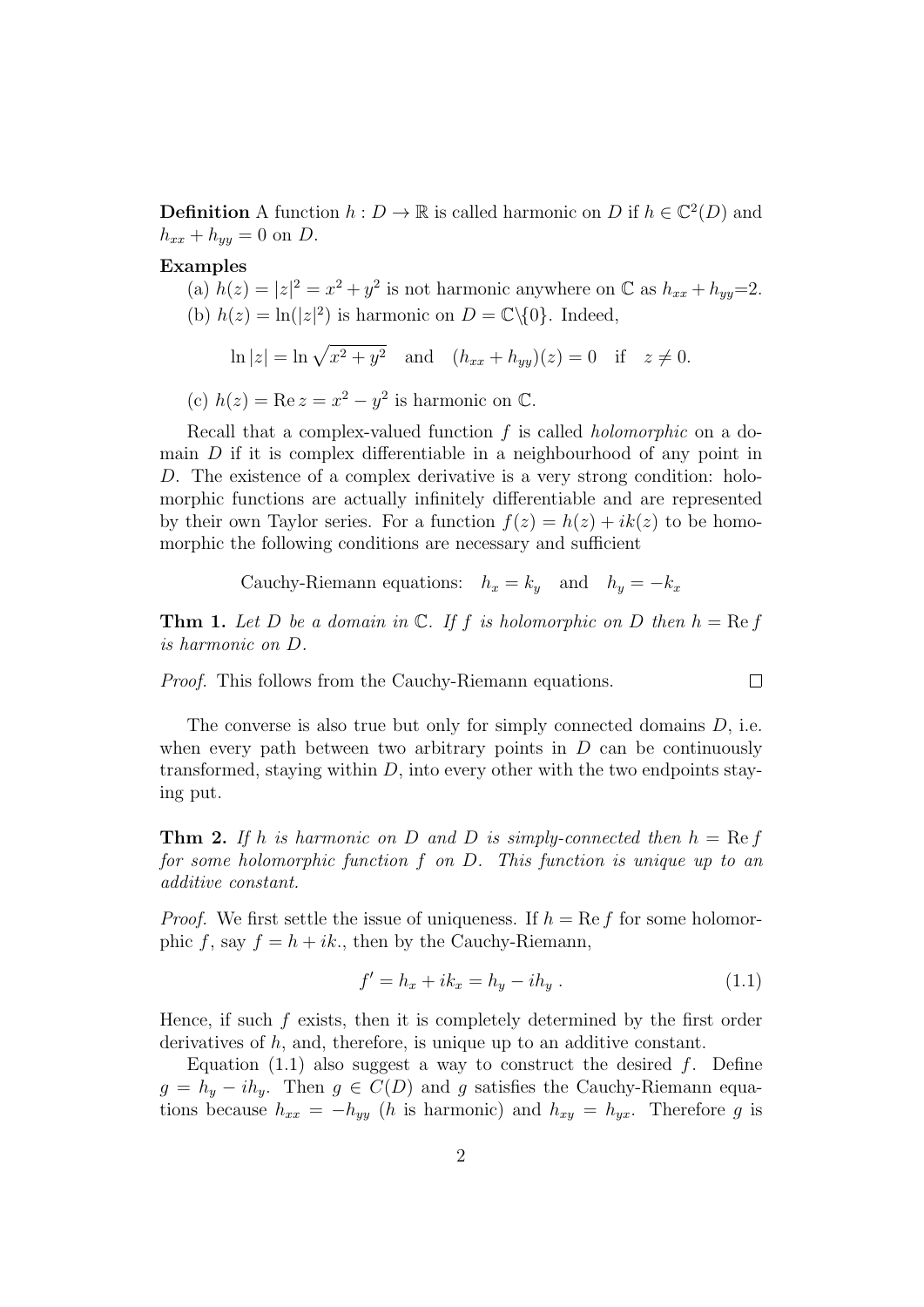holomorphic in D. Now fix  $z_0 \in D$ , and define f to be the anti-derivative of g:

$$
f(z) = h(z_0) + \int_{z_0}^{z} g(z) dz ,
$$

with the integral being along a path in D connecting z and  $z_0$ . As D is simply connected, Cauchy's theorem asserts that the integral does not depend on the choice of path. By construction,  $f$  is holomorphic and

$$
f'=g=h_x-ih_y.
$$

Writing  $\tilde{h} = \text{Re } f$ , by the Cauchy-Riemann for  $f$ ,

$$
f' = \tilde{h}_x - i\tilde{h}_y.
$$

On comparing the two equations, one concludes that  $\tilde{h}_x = h_x$  and  $\tilde{h}_y = h_y$ . Therefore  $h - \tilde{h}$  is a constant. Since h and  $\tilde{h}$  are equal at  $z_0$ , they are equal throughout.  $\Box$ 

One corollary of these theorems is that every harmonic function is differentiable infinitely many times.

**Corollary 3.** If h is a harmonic function on a domain D, then  $f \in C^{\infty}(D)$ .

Another important corollary of Thm 2 is a property of harmonic functions that will be later used to define the important class of subharmonic functions.

Let  $\Delta(w,r)$  denote the disk of radius r about w, and  $\bar{\Delta}(w,r)$  denote its closure,

$$
\Delta(w,r) = \{z : |w - z| < r\}, \quad \bar{\Delta}(w,r) = \{z : |w - z| \leq r\}.
$$

The boundary  $\partial \Delta$  of  $\Delta(w, r)$  is the set

$$
\partial \Delta(w, r) = \{ z : z = w + re^{i\theta}, \, \theta \in [0, 2\pi) \} .
$$

Thm 4. (Mean-Value Property) Let h be a function harmonic in an open neighbourhood of the disk  $\bar{\Delta}(w, r)$ . Then

$$
h(w) = \frac{1}{2\pi} \int_0^{2\pi} h(w + re^{i\theta}) d\theta.
$$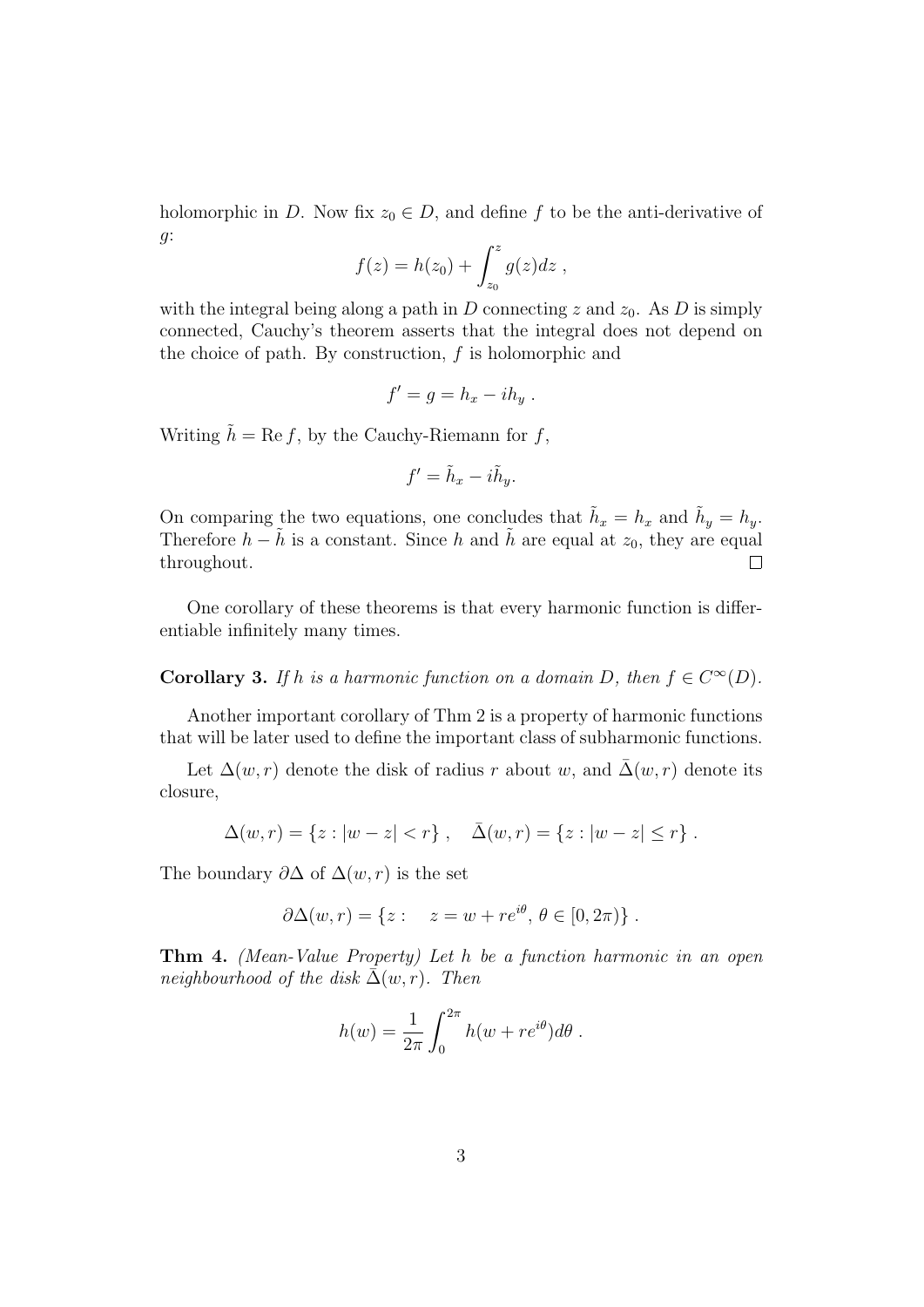*Proof.* Function h is harmonic on  $\Delta(w, \rho)$  for some  $\rho > r$ . By Thm 2 there exists a function f which is holomorphic on  $\Delta(w,\rho)$  and such that  $h = \text{Re } f$ . By Cauchy's integral formula for  $f$ ,

$$
f(w) = \frac{1}{2\pi i} \oint_{|z-w|=r} \frac{f(z)}{z-w} dz .
$$

Introducing the parametrisation  $z = w + re^{i\theta}$  for the integration path above  $(\theta$  runs from 0 to  $2\pi$ , with  $dz = ire^{i\theta} d\theta$ , one arrives at

$$
f(w) = \frac{1}{2\pi} \int_0^{2\pi} f(w + re^{i\theta}).
$$

The result now follows on taking the real parts of both sides.

 $\Box$ 

Recall that every holomorphic function is completely determined on a domain by its values in a neighbourhood of a single point. A similar property holds for harmonic functions.

Thm 5. (Identity Principle) Let h be a harmonic function on a domain D in  $\mathbb C$ . If  $h = 0$  on a non-empty open subset U of D then  $h = 0$  throughout  $D$ .

*Proof.* Set  $g = h_x - ih_y$ . Then as in the proof of Thm 2, g is holomorphic in D. Since  $h = 0$  on U then so is g. Hence, by the Identity Principle for the holomorphic functions  $g = 0$  on D, and consequently,  $h_x = h_y = 0$  on D. Therefore h is constant on  $D$ , and as it is zero on  $U$ , it must be zero on D.  $\Box$ 

Note that for the holomorphic functions a stronger identity principle holds: if  $f$  is holomorphic on  $D$  and vanishes on  $D$  at infinite number of points which have a limiting point in  $D$ , then  $f$  vanish on  $D$  throughout. This is not the case for harmonic functions, e.g. the harmonic function  $h = \text{Re } z$  vanishes on the imaginary axis, and only there.

The theorem below asserts that harmonic functions do not have local maxima or minima on open sets  $U$  unless they are constant. Moreover, if a harmonic function is negative (positive) on the boundary of an open U it will be negative (positive) throughout U.

Thm 6. (Maximum Principle) Let h be a harmonic function on a domain  $D$  in  $\mathbb{C}$ .

(a) If h attains a local maximum in D then h is constant.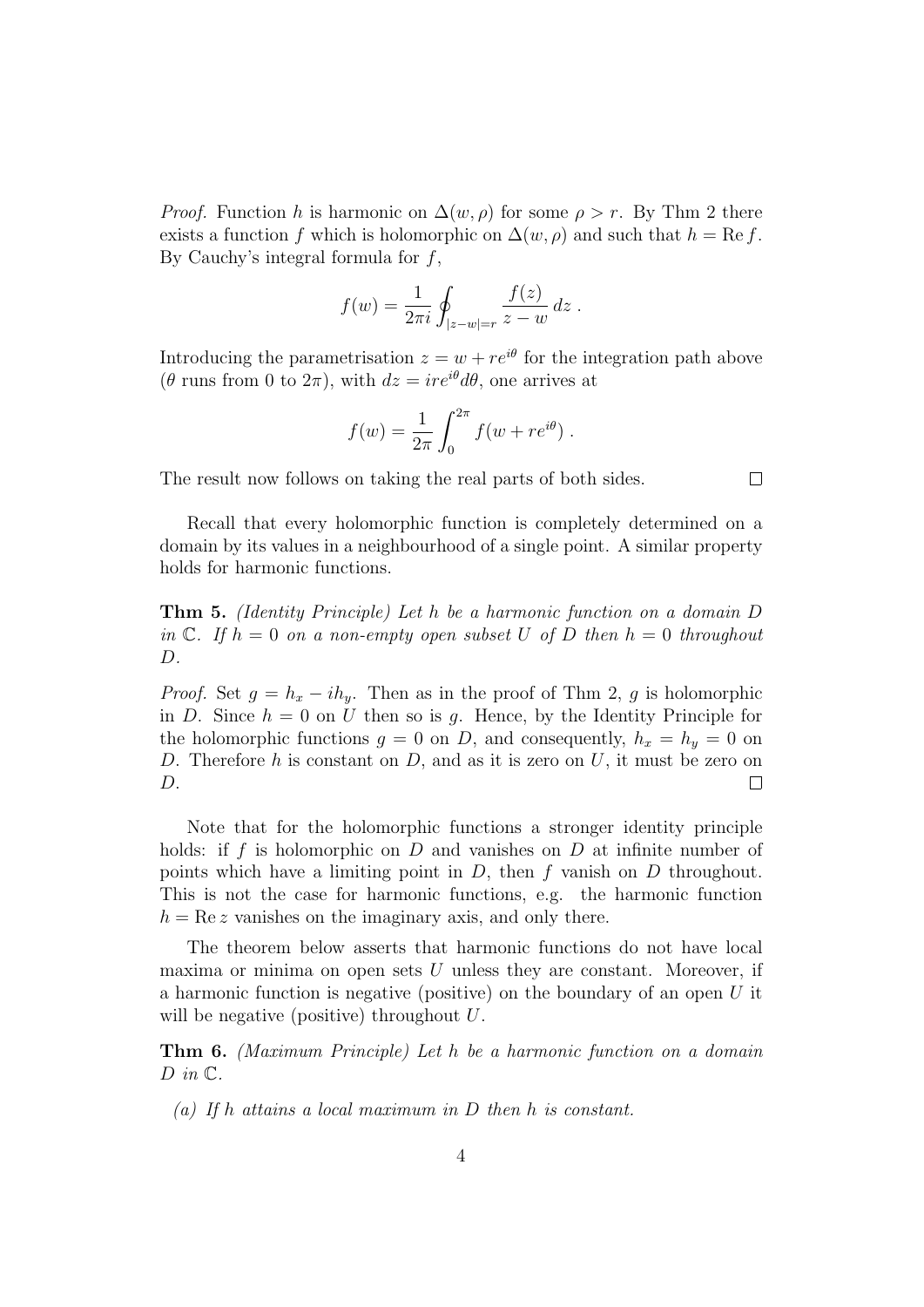#### (b) Suppose that D is bounded and h extends continuously to the boundary ∂D of D. If  $h \leq 0$  on ∂D then  $h \leq 0$  throughout D.

*Proof.* Suppose that h attains a local maximum in  $D$ . Then there exists a open disk  $\tilde{\Delta}$  such that  $h \leq M$  in  $\tilde{\Delta}$  for some M. Consider the set  $K =$  ${z \in \Delta : h(z) = M}$ . Since h is continuous, K is closed in  $\Delta$ , as the set of points where a continuous function takes a given value is closed. It is also non-empty. Suppose there exists a boundary point  $\zeta$  of K in  $\Delta$ . As K is closed,  $h(\zeta) = M$ , and, as  $\tilde{\Delta}$  is open, one can find a disk  $\Delta(\zeta, \rho)$  of radius  $ρ$  about  $ζ$  such that  $Δ(ζ, ρ) ⊂ Δ$ . There exist points on the circumference of  $\Delta(\zeta,\rho)$  where  $h < M$  (for if not, then  $\zeta$  would not be at the boundary of K). Let  $\zeta + \rho e^{i\theta_0}$  be one such point. Since the complement of K is an open set, there exists a neighbourhood of  $\zeta + \rho e^{i\theta_0}$  where  $h < M$ . Therefore one can find  $\epsilon > 0$  and  $\delta > 0$  such that for all  $\theta$  such that  $|\theta - \theta_0| < \delta$ :

$$
h(\zeta + \rho e^{i\theta}) < M - \epsilon \tag{1.2}
$$

Now, write the mean-value property for h at point  $\zeta$ ,

$$
h(\zeta) = \frac{1}{2\pi} \int_0^{2\pi} h(\zeta + \rho e^{i\theta}) d\theta
$$
  
= 
$$
\frac{1}{2\pi} \int_{|\theta - \theta_0| < \delta} h(\zeta + \rho e^{i\theta}) d\theta + \frac{1}{2\pi} \int_{|\theta - \theta_0| \ge \delta} h(\zeta + \rho e^{i\theta}) d\theta
$$

The first integral above is  $\leq 2\delta(M - \epsilon)$  in view of (1.2) and the second  $\leq (2\pi - 2\delta)M$  because  $h \leq M$  throughout  $\tilde{\Delta}$ . Therefore one concludes that

$$
h(\zeta) < \frac{1}{2\pi} [2\delta(M - \epsilon) + (2\pi - 2\delta)M] < M \; ,
$$

which is a contradiction as by the construction  $h(\zeta) = M$ . Hence  $K = \{z \in$  $\tilde{\Delta}: h(z) = M$  cannot have boundary points in  $\tilde{\Delta}$  and therefore  $K = \tilde{\Delta}$ . Hence h is constant on  $\tilde{\Delta}$ . Then, by the identity principle Thm 5, h is constant on D, and Part (a) is proved.

To prove Part (b), observe that h is continuous on  $\overline{D}$  by assumption. Since  $D$  is compact, then h must attain a (global) maximum at some point  $w \in \overline{D}$ . If  $w \in \partial D$  then  $h(w) \leq 0$  by assumption, and so  $h \leq 0$  on D. If  $w \in D$  then, by Part (a), h is constant on D. Hence, by continuation, h is constant on D of which  $\partial D$  is a subset, so once again  $h \leq 0$ . П

It follows from the identity principle that if two harmonic functions coincide in a neighbourhood of a single point of a domain  $D$  then they coincide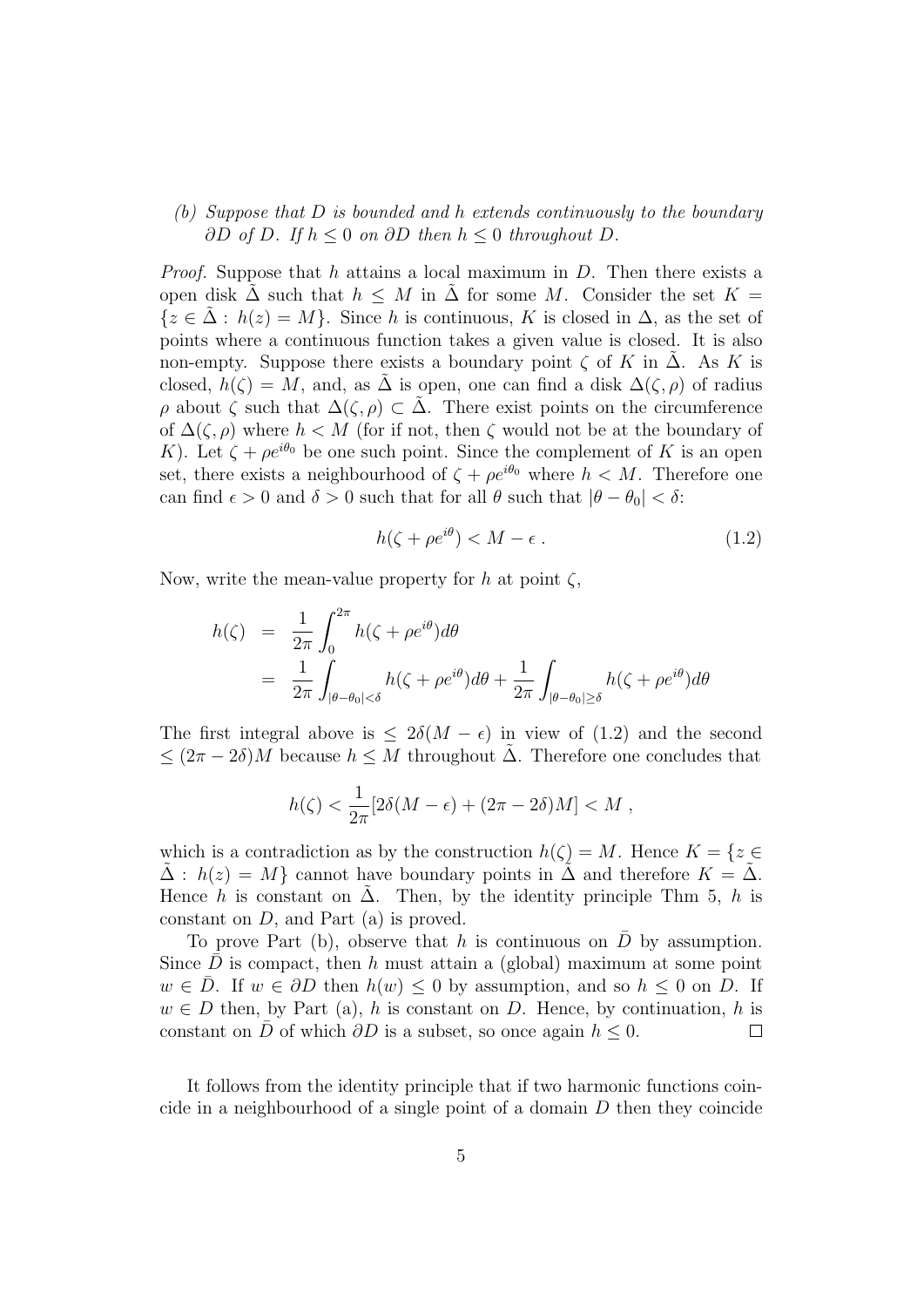everywhere in D. We shall now establish a stronger property. If two harmonic functions coincide on the boundary of a disk about a point in  $D$  then they coincide throughout D.

We first settle the issue of uniqueness in the case of the entire D. The corresponding statement is known as the Uniqueness Theorem

**Thm 7.** (Uniqueness Theorem) Let D be a domain in  $\mathbb{C}$  and  $h_1$  and  $h_2$  are two harmonic functions that extend continuously to the boundary ∂D of D. If  $h_1 = h_2$  on ∂D then these two functions are equal throughout D.

*Proof.* Consider the function  $h = h_1 - h_2$ . This function is harmonic and, by construction,  $h = 0$  on  $\partial D$ . Therefore, by the Maximum Principle (Thm 6)  $h \leq 0$  on D. Applying now the Maximum Principle to the function  $-h$  we conclude that  $h = 0$  on D, hence  $h_1 = h_2$  there.  $\Box$ 

By evoking the Identity Principle (Thm 6) one can make a stronger statement about uniqueness.

**Corollary 8.** Let D be a domain in  $\mathbb{C}$  and  $z \in D$ . If  $h_1$  and  $h_2$  are two functions harmonic on D and such that  $h_1 = h_2$  on the boundary of a disk about z in D then these two functions are equal throughout D.

#### 1.2 Poisson integral

Since the boundary values of harmonic function determine this function uniquely (under the assumption of continuity on the boundary), it is natural to ask the question about reconstructing the harmonic function from its boundary values. A slightly more general problem is known as the Dirichlet Problem.

**Definition** Let D be a domain in  $\mathbb{C}$  and let  $\phi : \partial D \to \mathbb{R}$  be a continuous function. The Dirichlet problem is to find a function h harmonic on  $D$  and such that  $\lim_{z\to\zeta} h(z) = \phi(\zeta)$  for all  $\zeta \in D$ .

The uniqueness of solution of the Dirichlet Problem follows is asserted by Thm 7. The question of existence is more delicate. We shall solve here one important case of a circular domain (disk) when the positive answer comes via an explicit construction. It uses the so-called Poisson Kernel.

Now we shall set about finding the harmonic function on a disk from its values on the disk boundary.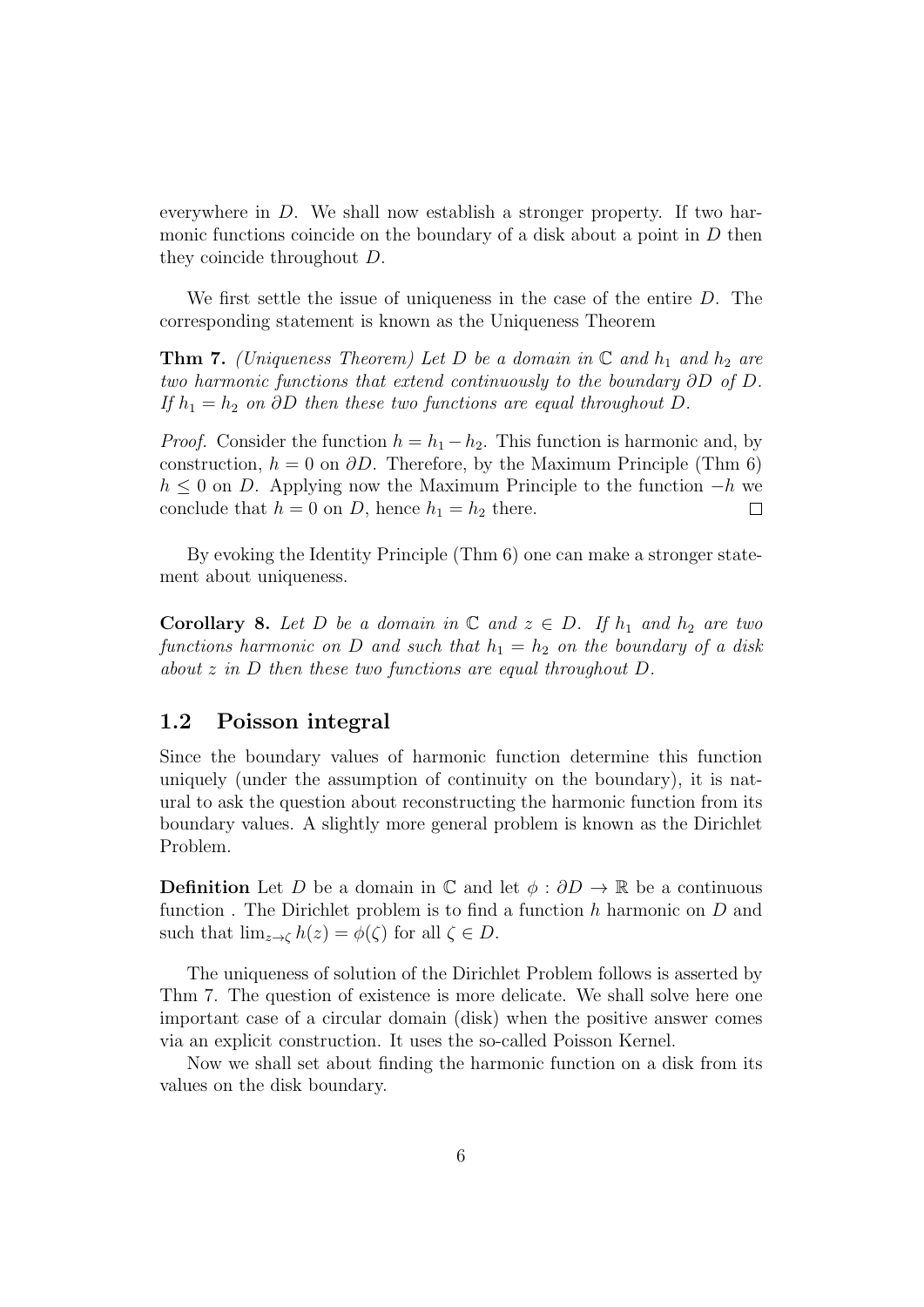Definition The following real-valued function of two complex variables z and  $\zeta$ 

$$
P(z,\zeta) = \text{Re}\left(\frac{\zeta + z}{\zeta - z}\right) = \frac{1 - |z|^2}{|\zeta - z|^2} \quad (|z| < 1, |\zeta| = 1)
$$

is known as the Poisson kernel.

Lemma 9. (Properties of the Poisson kernel)

(a)  $P(z,\zeta) > 0$  for  $|z| < 1$  and  $|\zeta| = 1$ ; (b)  $\frac{1}{2\pi} \int_0^{2\pi} P(z, e^{i\theta}) d\theta = 1;$ (c)  $\sup_{|\zeta-\zeta_0|>\delta} P(z,\zeta) \to 0 \text{ as } z \to \zeta_0 \quad |\zeta_0| = 1 \text{ and } \delta > 0$ .

*Proof.* Parts (a) and (c) are obvious (for part (c) observe that as z approaches  $\zeta_0$ , the top of the fraction defining the Poisson kernel goes to zero and the bottom is bounded away from zero by the triangle inequality  $|z - \zeta| \ge |\zeta - \zeta|$  $|\zeta_0| - |z - \zeta_0|$ ).

A calculation is required for Part (b) . Observe that

$$
\frac{1}{2\pi} \int_0^{2\pi} P(z, e^{i\theta}) d\theta = \text{Re}\left(\frac{1}{2\pi i} \int_{|\zeta|=1} \frac{\zeta + z}{\zeta - z} \frac{d\zeta}{\zeta}\right).
$$

Since

$$
\frac{\zeta + z}{(\zeta - z)\zeta} = \frac{2}{\zeta - z} - \frac{1}{\zeta} ,
$$

Part (b) now follows from Cauchy's integral formula

$$
f(z) = \frac{1}{2\pi i} \oint \frac{f(\zeta) d\zeta}{\zeta - z}
$$

 $\Box$ 

for holomorphic functions.

The Poisson kernel is defined for z in the unit disk about the origin. By making an affine change of variables  $u = \frac{z-w}{a}$  one can map a disk about w of making an annie enange of variables  $u = \rho$  one can map a disk about w or<br>radius  $\rho$  in z-plane to the unit disk about the origin in u-plane. This justifies the following definition.

**Definition** Let  $\phi : \Delta(w, \rho) \to \mathbb{R}$  be continuous function. Then its Poisson Integral  $P_{\Delta}\phi$  is defined by

$$
P_{\Delta}\phi(z) = \frac{1}{2\pi} \int_0^{2\pi} P\left(\frac{z-w}{\rho}, e^{i\theta}\right) \phi(w + \rho e^{i\theta}) d\theta \quad (z \in \Delta)
$$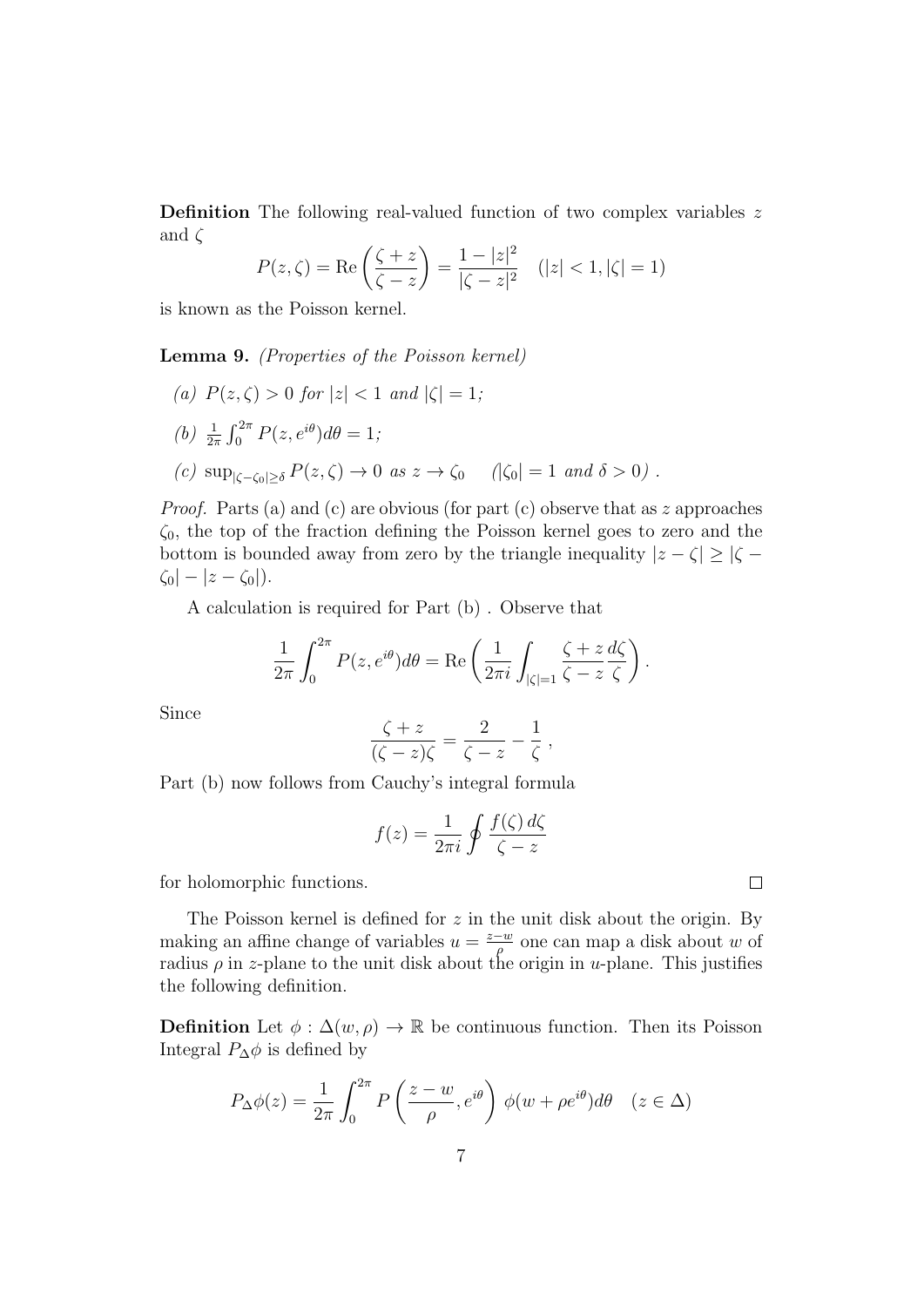In the polar coordinates for  $z$  in the disk about  $w$ , this takes the form

$$
P_{\Delta}\phi(w + re^{it}) = \frac{1}{2\pi} \int_0^{2\pi} \frac{\rho^2 - r^2}{\rho^2 - 2\rho r \cos(\theta - t) + r^2} h(w + \rho e^{i\theta}) d\theta
$$

Lemma 10. (Properties of the Poisson Integral)

- (a)  $P_{\Delta} \phi$  is harmonic on  $\Delta$  (this statement also holds true for Lebesgue integrable  $\phi$ ).
- (b)  $\lim_{z\to\zeta_0} P_\Delta \phi(z) = \phi(\zeta_0)$  for every  $\zeta_0 \in \partial \Delta$  (for this statement to hold true the continuity of  $\phi$  at  $\zeta_0$  is essential).

*Proof.* It follows from the definition of the Poisson kernel that  $P_{\Delta}\phi$  is the real part of a holomorphic function of z, hence it is harmonic.

To simplify notations, we shall prove Part (b) for  $w = 0$  and  $\rho = 1$ , i.e. in the case when  $\Delta$  is the unit disk about the origin<sup>2</sup>. In which case

$$
P_{\Delta}\phi(z) = \frac{1}{2\pi} \int_0^{2\pi} P(z, e^{i\theta}) \phi(e^{i\theta}) d\theta.
$$

By making use of properties (a) and (b) of the Poisson kernel

$$
|P_{\Delta}\phi(z) - \phi(\zeta_0)| \leq \frac{1}{2\pi} \int_0^{2\pi} P(z, e^{i\theta}) |\phi(e^{i\theta}) - \phi(\zeta_0)| d\theta.
$$

Now, we split the integral above in two. One over the range of values of  $\theta$  for which  $|e^{i\theta} - \zeta_0| < \delta$  and the other over the complementary range. For any  $\epsilon > 0$  the former can be smaller than  $\epsilon > 0$  by the choice of  $\delta$ . This is because  $\phi$  is continuous. And for fixed  $\delta$  the latter tends to zero as z approaches  $\zeta_0$ in view of property (c) of the Poisson Integral. Since  $\epsilon$  is arbitrary, the limit in Part (b) follows.  $\Box$ 

As an immediate consequence of Lemma 10 we obtain a formula that allows to recover values of a harmonic function in a disk from its values on the disk boundary. This result, which is an analogue of the Cauchy integral formula for holomorphic functions, is fundamental.

Thm 11. (Poisson Integral Formula) If h is harmonic in a neighbourhood of the disk  $\overline{\Delta}(w, \rho)$ , then for  $r < \rho$ , i.e. inside the disk

$$
h(w + re^{it}) = \frac{1}{2\pi} \int_0^{2\pi} \frac{\rho^2 - r^2}{\rho^2 - 2\rho r \cos(\theta - t) + r^2} h(w + \rho e^{i\theta}) d\theta
$$

<sup>2</sup>This will suffice as we can always change variables.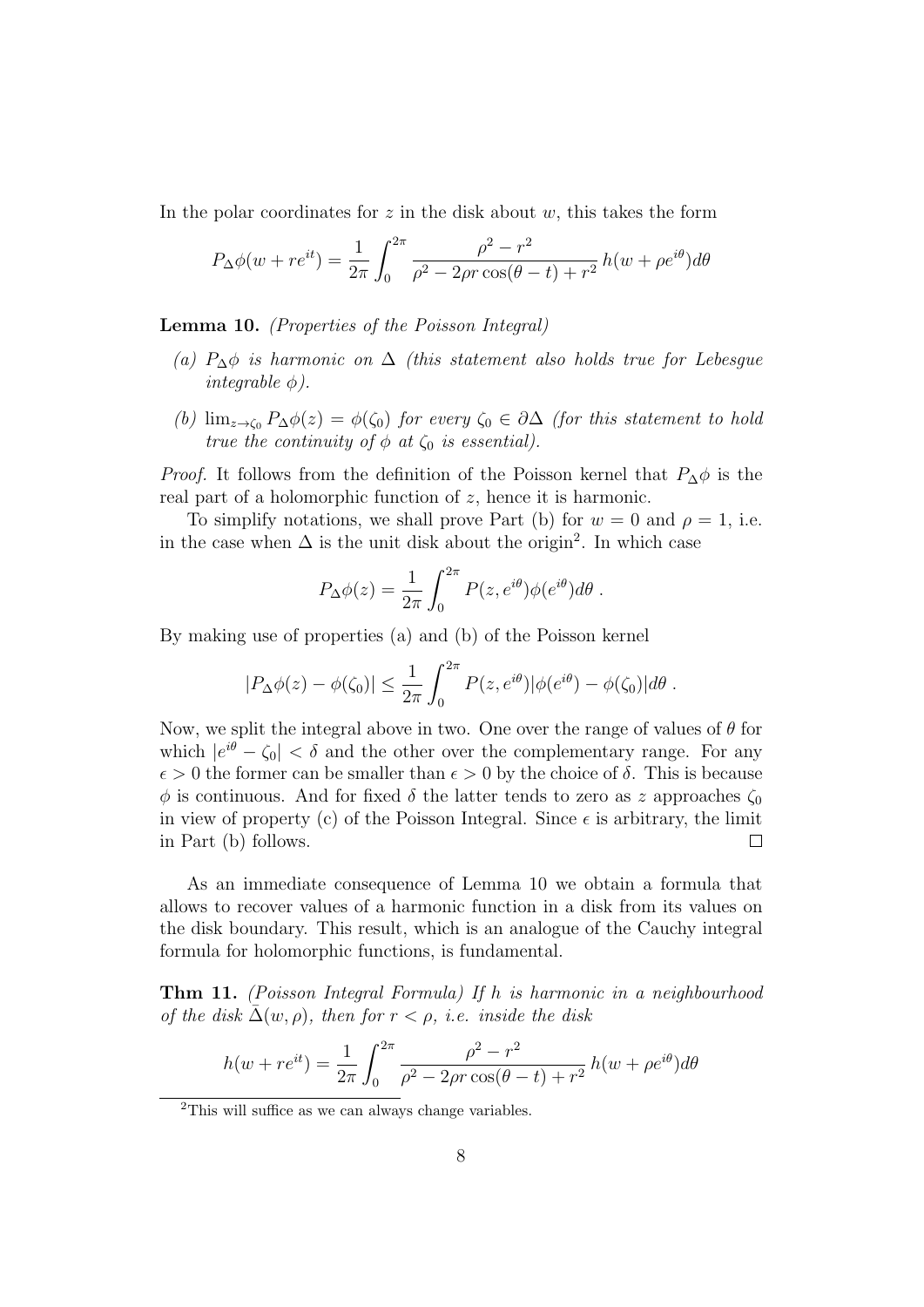*Proof.* Since h is harmonic in a neighbourhood of  $\Delta(w, \rho)$ , it is continuous on the boundary  $\partial\Delta$ . Denote its restriction to  $\partial\Delta$  by  $\phi$ , i.e.,  $\phi = h|_{\partial\Delta}$ . Then, by Thm 11,  $P_{\Delta}\phi(z)$  is harmonic on  $\Delta$ , extends continuously to the boundary of  $\Delta$  and coincides there with h. Therefore, by the Uniqueness Theorem 8  $h = P_{\Delta} \phi$ .  $\Box$ 

Writing the Poisson Integral Formula in the centre of the disk, i.e. for  $r = 0$ , one recovers the Mean-Value Property of harmonic functions which we established earlier. Thus, the Poisson Integral Formula can be viewed as a generalisation of the Mean-Value Property.

### 1.3 Positive harmonic functions

The Poisson integral formula allows to obtain useful inequalities for positive harmonic functions. Note that if a non-negative harmonic function attains a minimum value zero on a domain, it is zero throughout the domain. So the class of non-negative harmonic functions on a domain consists of all positive functions and a zero function.

Thm 12. (Harnack's Inequality) Let h be a positive harmonic function on the disk  $\Delta(w, \rho)$  of radius  $\rho$  about w. Then for  $r < \rho$  and all t

$$
\frac{\rho-r}{\rho+r}h(w)\leq h(w+re^{it})\leq \frac{\rho+r}{\rho-r}h(w)
$$

i.e. the values of h in the disk  $\Delta(w,\rho)$  are bounded below and above by multiples of the value of h at the centre w of the disk, with both bounds only depending on the distance to the centre.

*Proof.* Choose any s such that  $r < s < \rho$  and apply the Poisson integral formula to to h on  $\Delta(w, s)$ . As h is positive, we have

$$
h(w + re^{it}) = \frac{1}{2\pi} \int_0^{2\pi} \frac{s^2 - r^2}{s^2 - 2sr\cos(\theta - t) + r^2} h(w + se^{i\theta}) d\theta
$$
  
 
$$
\leq \frac{1}{2\pi} \int_0^{2\pi} \frac{s^2 - r^2}{(s - r)^2} h(w + se^{i\theta}) d\theta.
$$

Simplifying the fraction and applying the mean-value property one obtains the desired upper bound. The lower bound is proved similarly.  $\Box$ 

Recall that any function that is holomorphic on  $\mathbb C$  and bounded in absolute value is a constant. As an immediate corollary of Harnack's inequalities one obtains an analogue of this result for harmonic functions.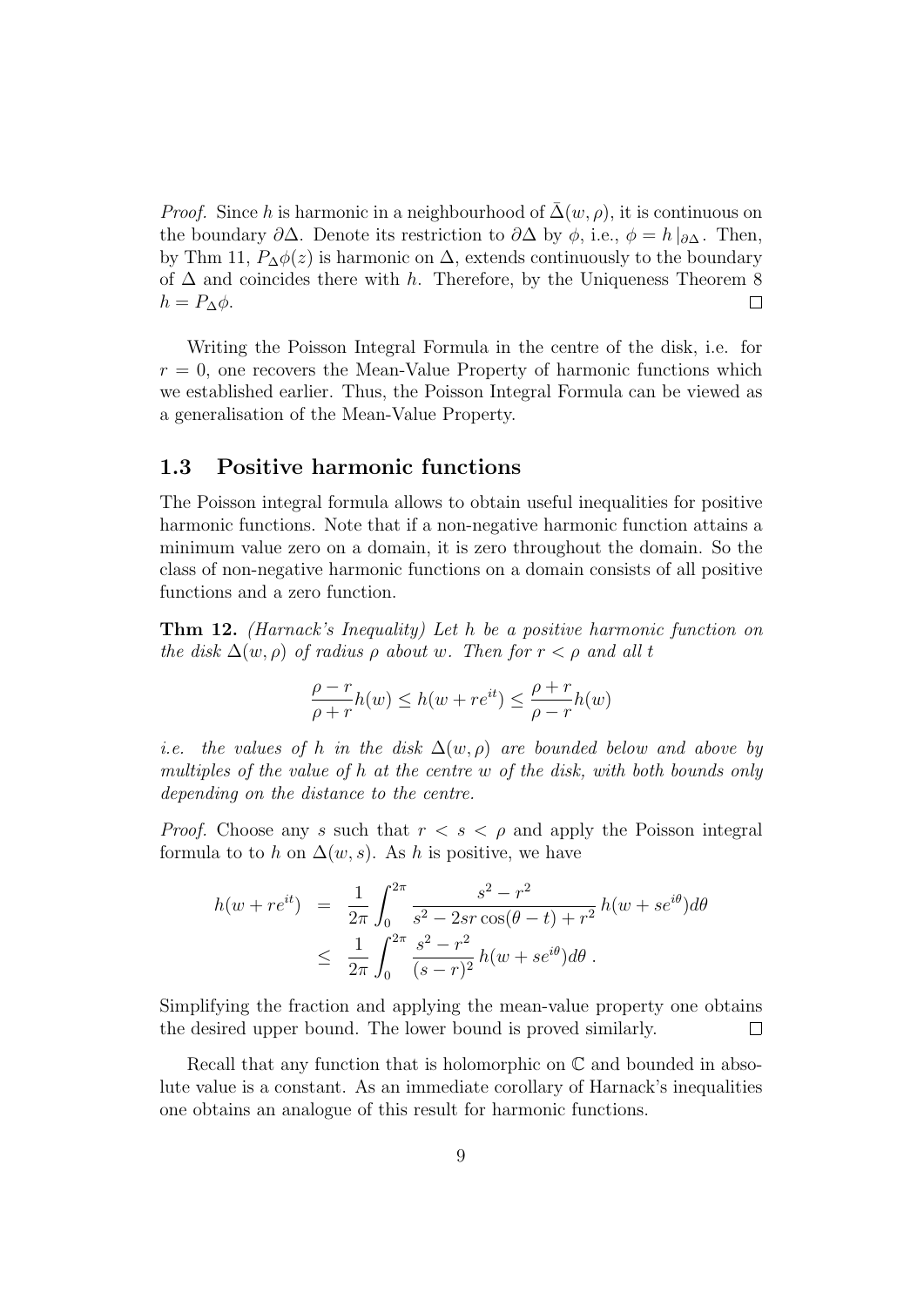**Corollary 13.** (Liouville Theorem) Every harmonic function on  $\mathbb C$  that is bounded below or above is constant.

*Proof.* It will suffice to show that every positive harmonic function on  $\mathbb C$  is constant. Let  $h$  be positive and harmonic on  $\mathbb{C}$ . By Harnack's inequalities applied for  $\Delta(0, \rho)$ ,

$$
h(z) \leq \frac{\rho + |z|}{\rho - |z|} h(0) .
$$

Letting  $\rho \to \infty$  and keeping z fixed, one concludes that  $h(z) \leq h(0)$  for any  $z \in \mathbb{C}$ , hence h attains a maximum at 0. The Maximum Principle (Thm 7) then implies that h must be constant.  $\Box$ 

Harnack's inequality on disks extends to general domains and can be used to define a distance between two points.

**Corollary 14.** Let D be a domain in  $\mathbb{C}$  and  $z, w \in \mathbb{C}$ . Then there exists a number  $\tau$  such that, for every positive harmonic function on D,

$$
\tau^{-1}h(w) \le h(z) \le \tau h(w) . \tag{1.3}
$$

*Proof.* Given z, w we shall write  $z \sim w$  if there exists  $\tau$  such that (1.3) holds for all positive functions harmonic on D. It is apparent that ∼is an equivalence relation. That is, (i)  $z \sim z$ ; (ii) if  $z \sim w$  then  $w \sim z$ ; and (iii) if z ∼ w and w ∼ u then z ∼ u. Consider the corresponding equivalence classes. By the Harnack's inequality they are open sets. As D is connected, there can only be one such equivalence class, hence (1.3) holds for all  $z, w$ .  $\square$ 

**Definition** (Harnack Distance) Let D be a domain in  $\mathbb{C}$ . Given  $z, w \in D$ , the Harnack distance between z and w is the smallest number  $\tau_D(z, w)$  such that for every positive harmonic function  $h$  on  $D$ 

$$
\tau_D(z,w)^{-1}h(w) \leq h(z) \leq \tau_D(z,w)h(w) .
$$

The Harnack distance is an useful notion and can be used to deduce an important theorem about convergence of positive harmonic functions, below. However, we do not have time to discuss it in detail. Instead we just state two of its properties.

Lemma 15. (Properties of the Harnack Distance)

- (a) If  $D_1 \subset D_2$  then  $\tau_{D_2}(z, w) \leq \tau_{D_1}(z, w)$  for all  $z, w \in D_1$ .
- (b) If D is a subdomain of  $\mathbb C$  then  $\ln \tau_D(z, w)$  is a continuous semi-metric on D (continuity meaning that  $\ln \tau_D(z, w) \to 0$  as  $z \to w$ ).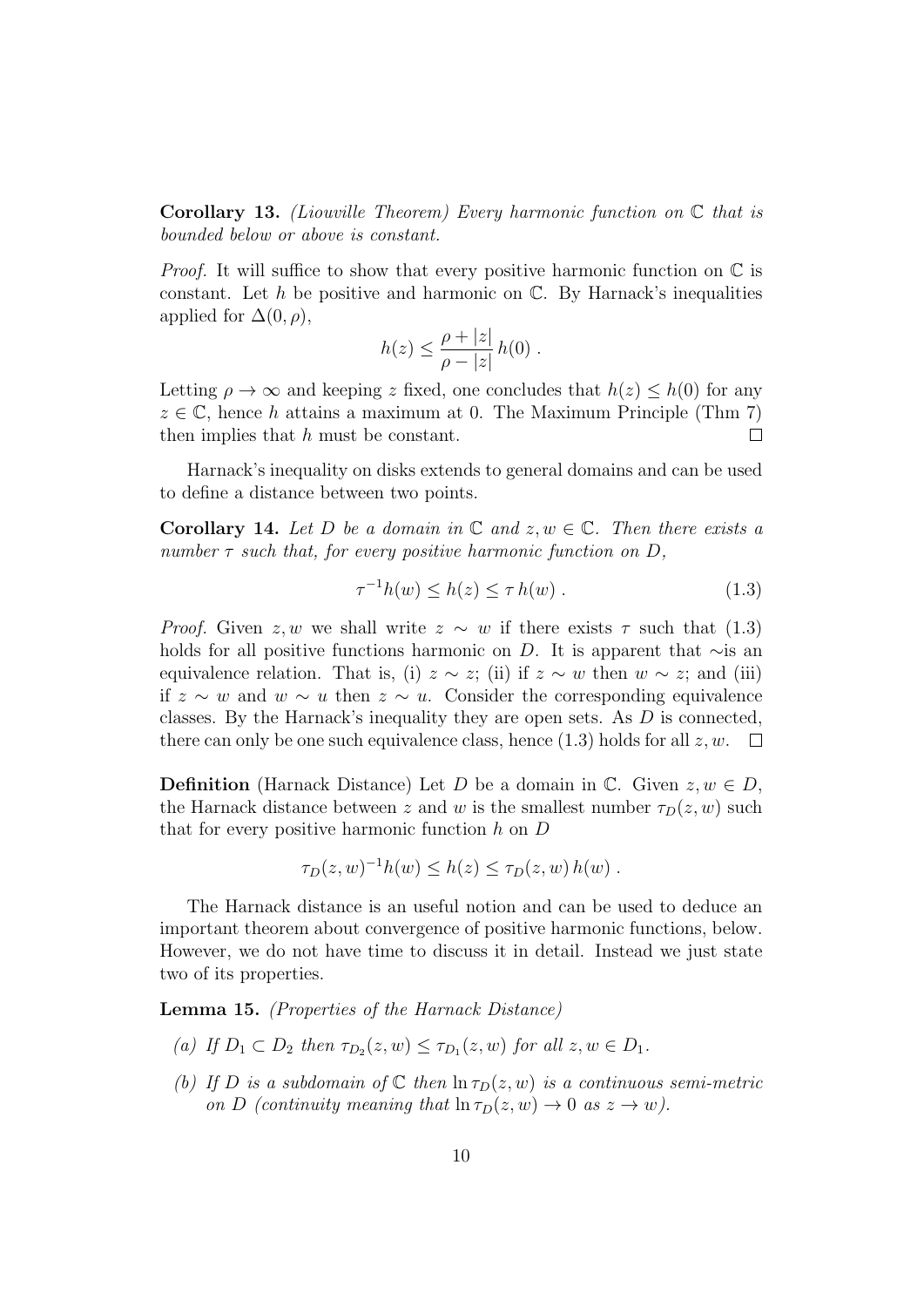We shall finish this section with several important results about convergence of a sequence of harmonic functions. Proofs are not given here and can be found in Ransford's book.

Firstly, local uniform convergence of harmonic functions implies that the limiting function is also harmonic.

**Thm 16.** If  $(h_n)_{n\geq 1}$  is a sequence of harmonic functions on a domain D converging locally uniformly to a function h, then h is also harmonic on D.

Non-increasing sequences of harmonic functions always converge (locally uniformly), a result known as Harnack's theorem.

**Thm 17.** (Harnack's Theorem) Let  $(h_n)_{n>1}$  be non-decreasing sequence of harmonic functions on a domain D, i.e.,  $h_1 \leq h_2 \leq h_3 \leq \ldots$  Then either  $h_n \rightarrow \infty$  locally uniformly, or else  $h_n \rightarrow h$  locally uniformly, where h is harmonic.

For positive sequences of harmonic functions one can only guarantee convergence of a subsequence.

**Thm 18.** Let  $(h_n)_{n>1}$  be a sequence of positive harmonic functions on a domain D. Then either  $h_n \to \infty$  locally uniformly, or else some subsequence  $h_{n_i} \to h$  locally uniformly, where h is harmonic.

#### Exercises 1

(1.1a) Show that the Poisson kernel is given by

$$
P(re^{it}, e^{i\theta}) = \sum_{n=-\infty}^{+\infty} r^{|n|} e^{in(t-\theta)} \quad (r < 1, 0 \le t, \theta < 2\pi) .
$$

Use this to derive an alternative proof if Lemma 9 (b).

(1.1b) Show that it  $\phi : \partial \Delta(0,1) \to \mathbb{R}$  is an integrable function, then

$$
P_{\Delta}\phi(re^{it}) = \sum_{n=-\infty}^{+\infty} a_n r^{|n|} e^{int} \quad (r < 1, 0 \le t < 2\pi) \;,
$$

where  $(a_n)_n$  is a bounded sequence of real numbers.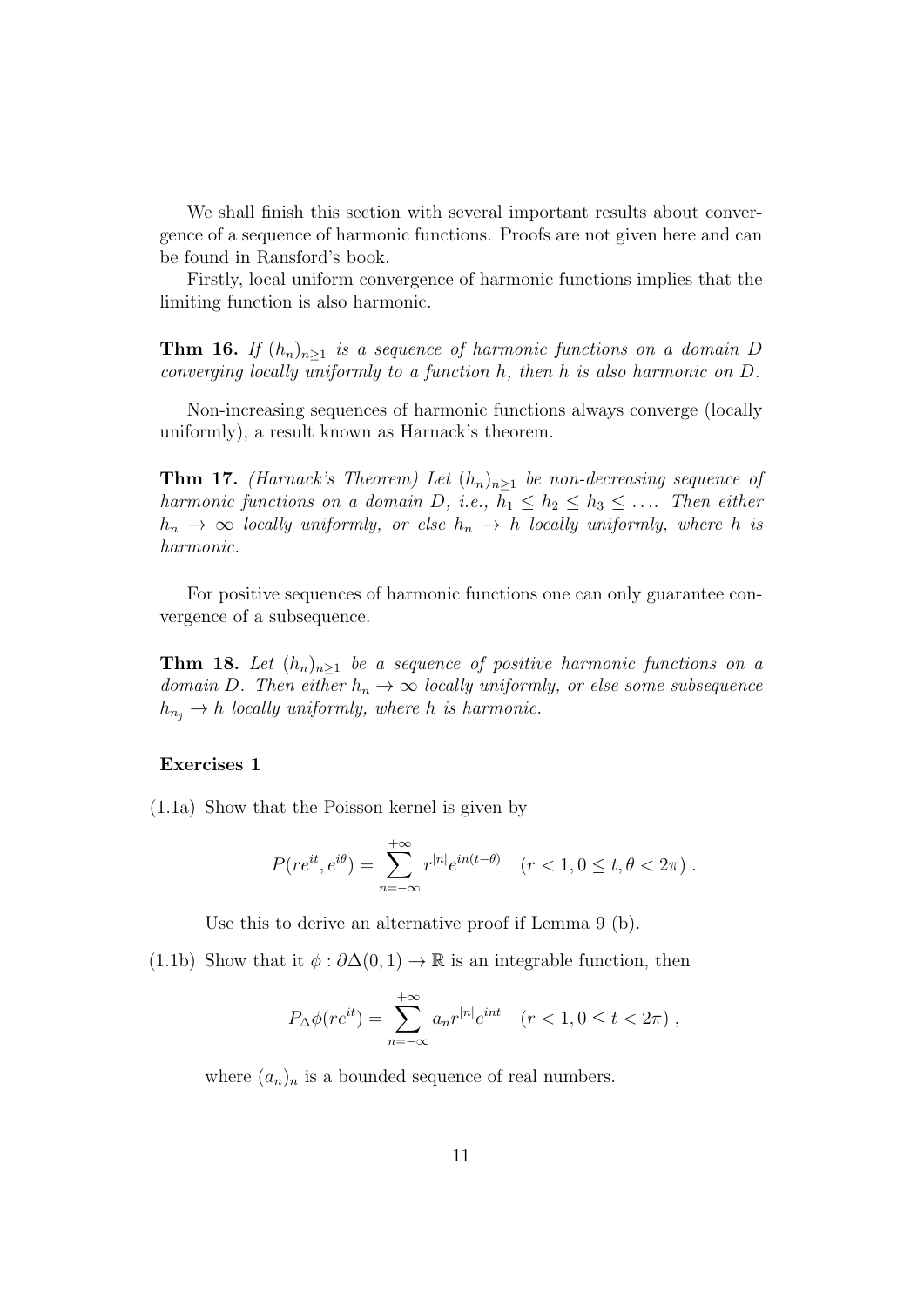- (1.1c) Assume now that  $\phi$  is continuous. Writing  $\phi_r(e^{it}) = P_{\Delta}\phi(re^{it})$ , show that  $\phi_r \to \phi$  uniformly on the unit circle as  $r \to 1$ , and deduce that  $\phi(e^{it}$  $\sum$  $e^{it}$  can be uniformly approximated by trigonometric polynomials  $N$  $\sum_{n=-N}^{N} b_b e^{int}.$ 
	- 1.2 (Harnack distance) Let  $\Delta = \Delta(w, 1)$ . Show that

$$
\tau_{\Delta} = \frac{1 + |z - w|}{1 - |z - w|} \quad (z \in \Delta) .
$$

Hint: Use Harnack's inequality to establish an upper bound and then show that this bound is attained on the positive harmonic function  $h(z) = P(z - w, \zeta).$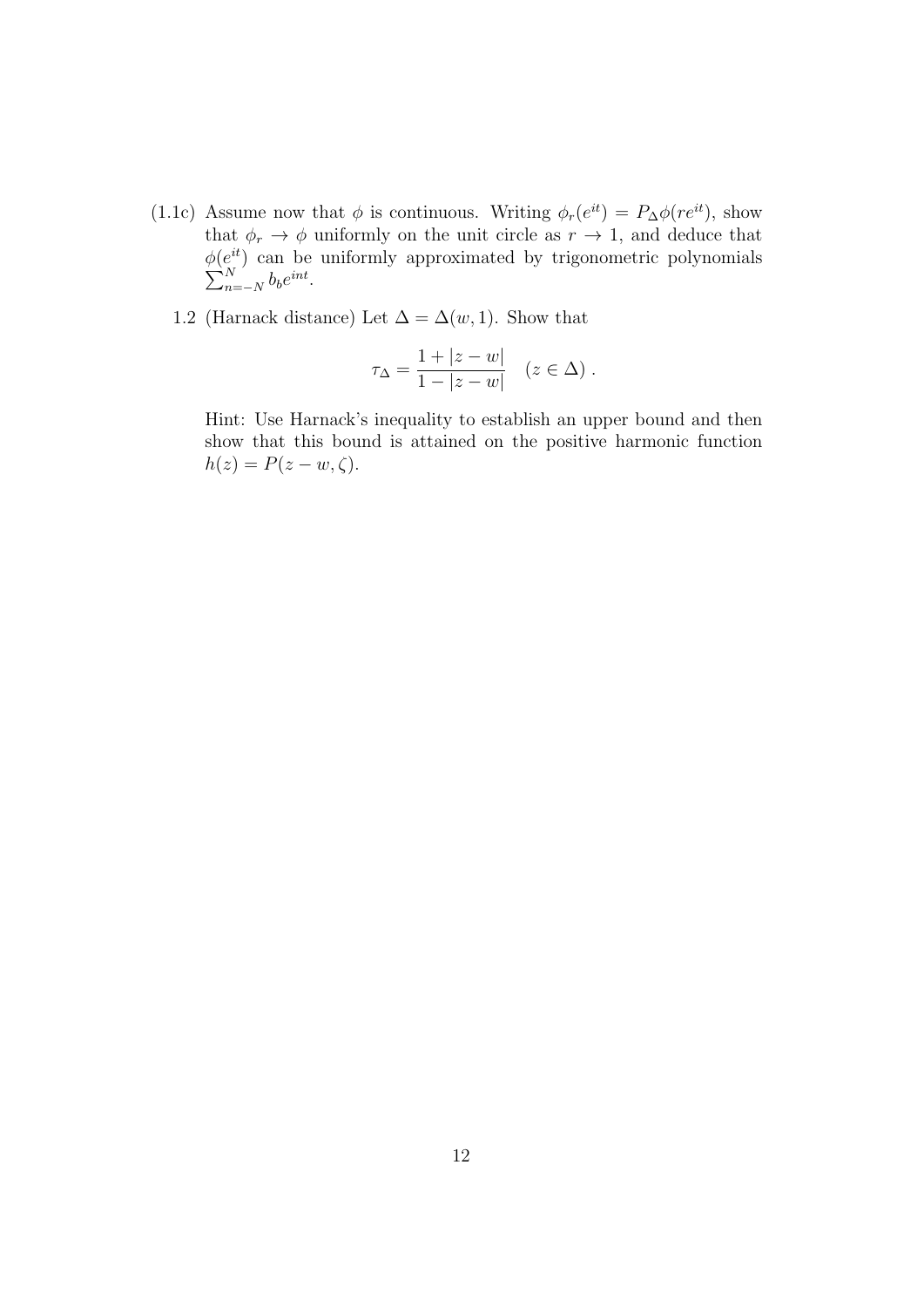## 2 Subharmonic Functions

(Notes for Day 2, 28 Feb 2011)

There are two standard approaches to define subharmonic functions. One is to require that  $u_{xx} + u_{yy} \geq 0$  in the sense of distribution theory, matching the characteristic property of the harmonic functions. And the other one is via a submean property, matching the mean value property of harmonic functions. We shall follow the second approach.

Recall that the harmonic functions are continuous. However, subharmonic functions are not required to be continuous. For if they were that would be too restrictive as continuity is not preserved when taking limits of functions with  $u_{xx} + u_{yy} \geq 0$ . Obviously, one need to require some kind of regularity to have a meaningful theory, and it appears that semicontinuity suffices.

#### 2.1 Upper semicontinuous functions

Recall that a function f on a metric space X is called continuous at x if for any given positive  $\epsilon$  one can find a open ball  $\Delta(x,\delta)$  of radius  $\delta$  about x,  $\Delta(x,\delta) = \{y : \text{dist}(x,y, ) \leq \delta\},$  such that

$$
f(x) - \epsilon \le f(y) \le f(x) + \epsilon \quad (z \in \Delta(x, \delta)) .
$$

The inequality above is two-sided. If only one-sided inequality holds then the function is said to be semi-continuous.

**Definition** (Upper semi-continuity) A function  $f : X \to [-\infty, +\infty)$  is called upper semi-continuous at  $x \in X$  if for any given positive  $\epsilon$  one can find a positive  $\delta$  such that

$$
f(y) \le f(x) + \epsilon \quad (y \in \Delta(x, \delta)) \ .
$$

Note that upper semi-continuous functions are allowed to take value  $-\infty$ . This is consistent with the definition above.

A function  $f$  is said to be upper semi-continuous on  $X$  if it has this property at every  $x \in X$ . An equivalent definition for f to be upper semicontinuous on  $X$  is to require that

$$
\limsup_{y \to x} f(y) \le f(x) \quad (x \in X). \tag{2.1}
$$

Yet another equivalent definition is to require the sets  $\{x \in D : f(x) < \alpha\}$ be open in D for every  $\alpha \in \mathbb{R}$ .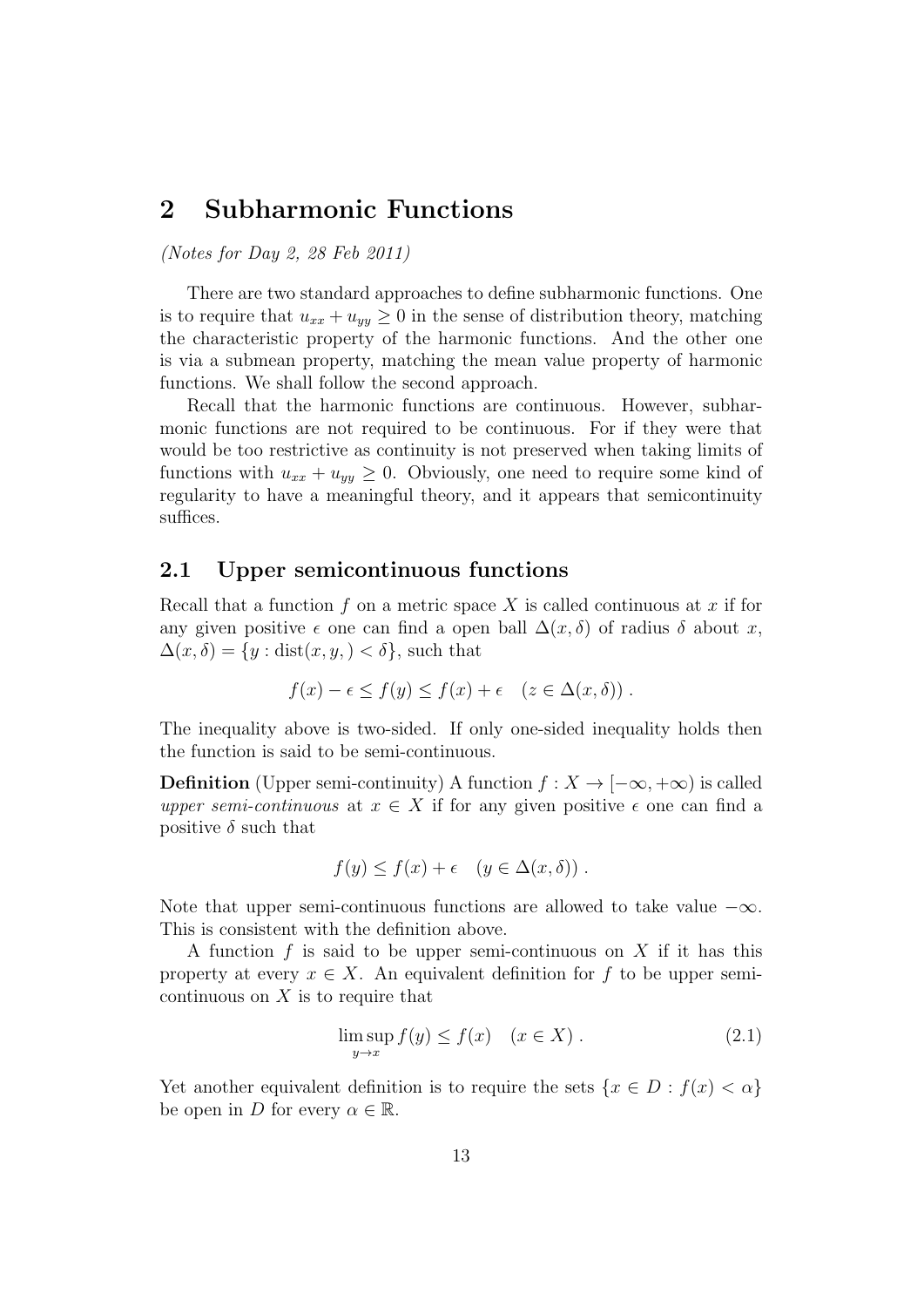Obviously, every continuous function is also upper semi-continuous. Below are a few examples of functions that are upper semi-continuous but not continuous.

#### Examples

- (a)  $f(z) = \ln |z|, z \in \mathbb{C}$ . f is not continuous at  $z = 0$ .
- (b)  $f(x) = |x|$  if  $x \neq 0$  and  $f(0) = 1$  (x real or complex).
- (c)  $f(x) = \sin(1/x)$  if  $x \neq 0$  and  $f(0) = 1$ .
- (d) The characteristic function of a closed set in D.

Obviously, if f and q are upper semi-continuous functions, so is their sum  $f + q$  and max $(f(z), q(z))$ .

Thm 19. Let f be upper semi-continuous. Then f is bounded above on compact sets and attains its upper bound in every compact set.

Proof. Based on the Bolzano-Weierstrass theorem and is same as for continuous functions. Let  $M = \sup_{x \in K} f(x)$ , where M may be  $+\infty$ . By the definition of sup, there exists a sequence  $(x_n)$  such that  $f(x_n) \to M$  as  $n \to \infty$ . If K is compact then  $(x_n)$  contains a subsequence converging to a point  $x \in K$ . It follows from (2.1) that  $M \leq f(x)$ , hence M is finite. Also since  $f(x) \leq M$  on K, one concludes that  $f(x) = M$ .  $\Box$ 

Thm 20. (Monotone Approximation by Continuous Majorants) If f is upper semi-continuous and bounded above on  $X$  then sequence of continuous functions  $(f_n \text{ such that } f_1 \geq f_2 \geq f_3 \geq \ldots \geq f_n \text{ and } f = \lim_{n \to \infty} f_n \text{ on } X$ . The convergence is pointwise.

*Proof.* In the singular case when  $f = -\infty$  we can simply take  $f_n = -n$ . Suppose now that  $f \not\equiv -\infty$ . Define

$$
f_n(x) = \sup_{y \in D} (f(y) - n \operatorname{dist}(y, x)).
$$

Obviously  $f_n \geq f_{n+1}$  and  $f_n \geq f$  for every n. These functions also satisfy the inequality

$$
f_n(x) \le f_n(w) + n \text{ dist}(x, w) \quad (x, w \in X), \tag{2.2}
$$

from which it follows that  $f_n$  is continuous on X for every n. For, interchanging x and w one gets  $|f(x) - f(w)| \leq \text{dist}(x, w)$ .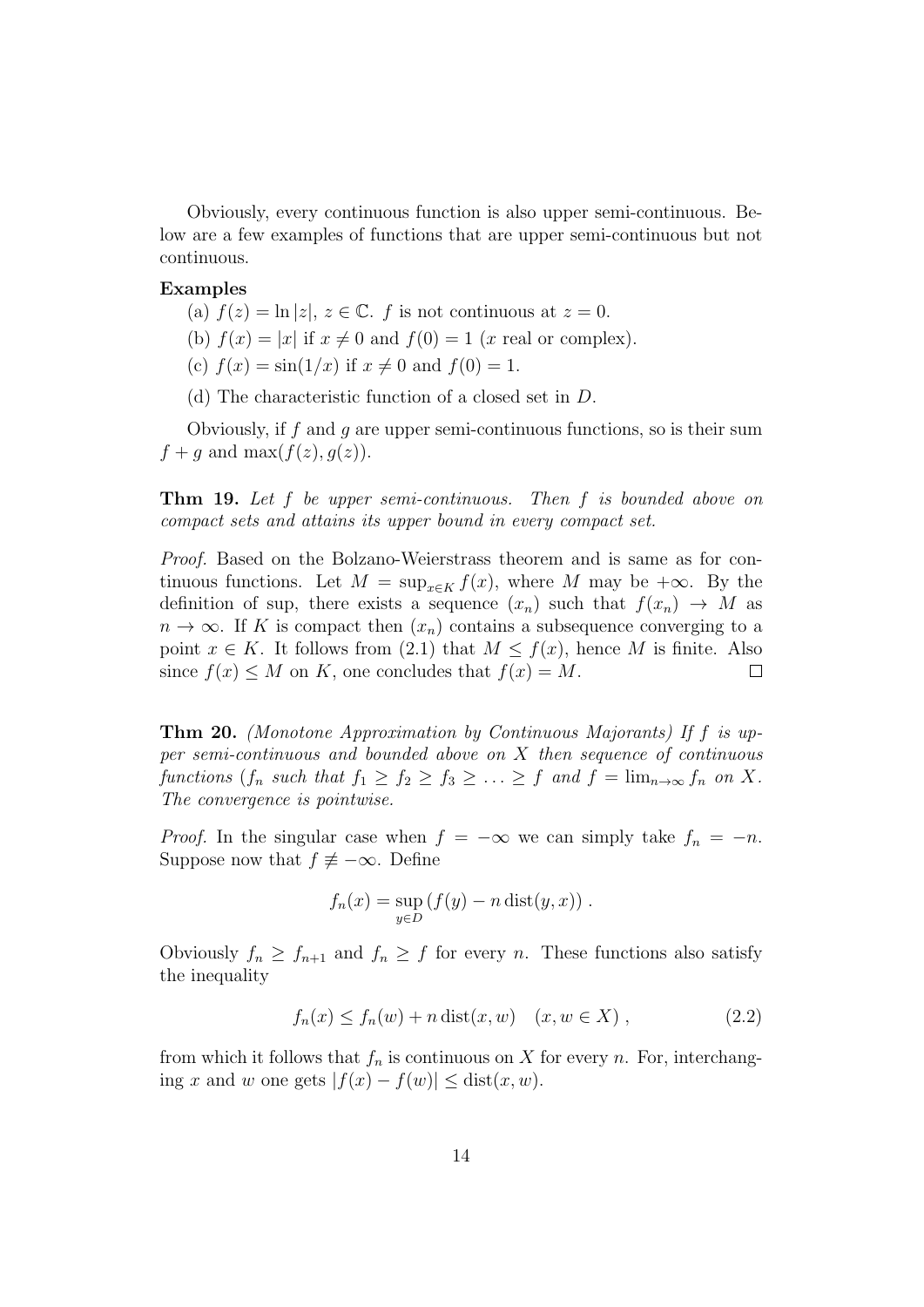To prove (2.2), let us fix w. By definition of  $f_n$ , for every  $\epsilon > 0$  there exists  $y_{\epsilon}$  such that

$$
f_n(w) - \epsilon \le f(y_\epsilon) - n \operatorname{dist}(y_\epsilon, w) \le f_n(w) . \tag{2.3}
$$

Now,

$$
f_n(x) \geq f(y_\epsilon) - n \operatorname{dist}(y_\epsilon, x)
$$
  
=  $f(y_\epsilon) - n \operatorname{dist}(y_\epsilon, w) + n \operatorname{dist}(y_\epsilon, w) - n \operatorname{dist}(y_\epsilon, x)$   
 $\geq f_n(w) - \epsilon - \operatorname{dist}(x, w)$ ,

where on the last step we have used  $(2.3)$  and the triangle inequality dist $(y_\epsilon, w) \leq$  $dist(y_\epsilon, x) + dist(x, w)$ . Therefore for every  $\epsilon > 0$ ,

$$
f_n(w) \le f_n(x) + \text{dist}(x, w) + \epsilon.
$$

By letting  $\epsilon \to 0$ , one obtains (2.2). So  $f_n$  are continuous.

It remains to prove that  $f_n$  converge to f. Fix x. By definition of  $f_n$ , for every  $n$ , we can find  $x_n$  such

$$
f_n(x) - \frac{1}{n} \le f(x_n) - n \operatorname{dist}(x_n, x) . \tag{2.4}
$$

After rearranging for dist $(x_n, x)$ :

$$
n \operatorname{dist}(x_n, x) \le \frac{1}{n} - f_n(x) + f(x_n) \le 1 - f(x) + \sup_{x \in X} f(x) .
$$

As f is bounded above, it follows that  $x_n \to x$  as  $n \to \infty$ . Letting  $n \to \infty$ in  $(2.4)$ , and making use of  $(2.1)$ ,

$$
\lim_{n \to \infty} f_n(x) \le \limsup_{n \to \infty} f(x_n) \le f(x) .
$$

On the other hand,  $\lim_{n\to\infty} f_n(x) \ge f(x)$  because  $f_n(x) \ge f(x)$  for every n. Hence  $\lim_{n\to\infty} f_n(x) \geq f(x)$ , and theorem follows.  $\Box$ 

#### 2.2 Subharmonic functions and their properties

**Definition** (Subharmonic Functions). Let U be an open subset of  $\mathbb{C}$ . A function u is called *subharmonic* is u is upper semi-continuous and satisfies the local submean inequality. Namely, for any  $w \in U$  there exists  $\rho > 0$  such that

$$
u(w) \le \frac{1}{2\pi} \int_0^{2\pi} u(w + \rho e^{it}) dt \quad (0 \le r < \rho).
$$
 (2.5)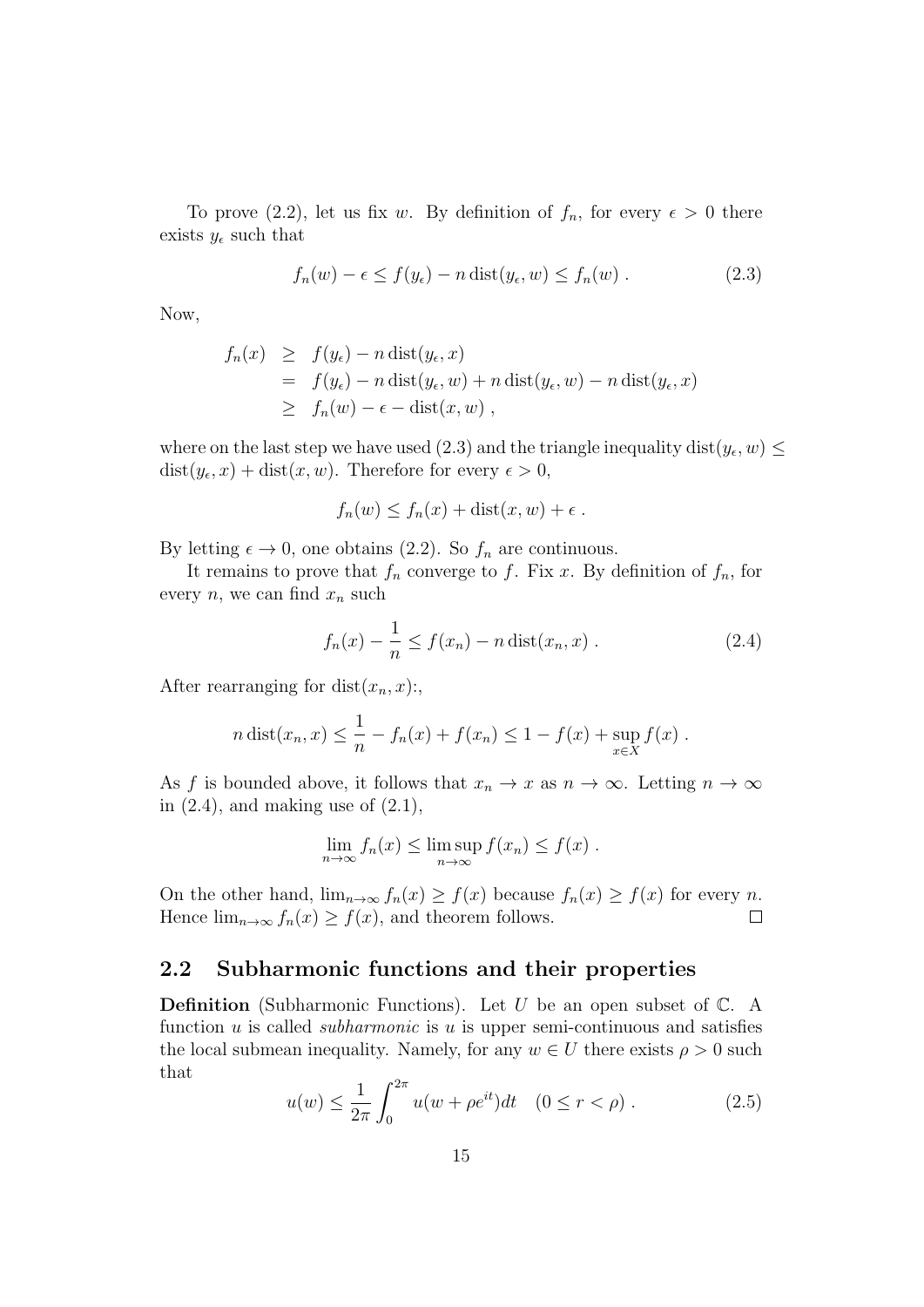Note, that according to this definition  $u \equiv -\infty$  is a subharmonic function.

The integral in (2.5) is understood as the Lebesgue integral and is well defined for upper semi-continuous functions. Indeed,  $\int u = \int u^+ - \int u^-,$ where  $u^{\pm} = \max(\pm u, 0)$ . By Thm 19,  $u^+$  is bounded. Thus if  $\int u^-$  is finite then the whole integral is finite too. If  $\int u^{-} = +\infty$  then the whole integral  $\int u = -\infty$ . We shall see later (Corollary 28) that the latter can only happen only if  $u \equiv -\infty$ .

The following theorem provides an important example of subharmonic function.

#### **Thm 21.** If f is holomorphic on D then  $\ln |f|$  is subharmonic on D.

*Proof.*  $\ln |f|$  is upper semi-continuous, so one only needs to verify the local sub-mean property. Consider a point  $w \in D$ . If  $f(w) \neq 0$ , then  $\ln |f|$  is harmonic near  $w$  and hence  $(2.5)$  follows from the mean value property of harmonic functions. If  $f(w) = 0$  then  $\ln |f(w)| = -\infty$  and (2.5) is satisfied anyway.  $\Box$ 

Note that if u and v are subharmonic then so is  $\alpha u + \beta v$  for all  $\alpha, \beta \geq 0$ , as well as  $\max(u, v)$ .

The following result is central and is an extension of the corresponding property of the harmonic functions to subharmonic functions (however, spot the differences ...)

**Thm 22.** (Maximum Principle) Let u be subharmonic on a domain  $D$  in  $\mathbb{C}$ .

- (a) If u attains a global maximum in D then u is constant.
- (b) If  $D$  is bounded and  $\limsup$  $z\rightarrow\zeta$  $u(z) \leq 0$  for all  $\zeta \in \partial D$ , then  $u \leq 0$  on D.

*Proof.* Suppose that u attains a maximum value of  $M$  on  $D$ . Define

$$
A = \{ z \in D : u(z) < M \}, \quad K = \{ z \in D : u(z) = M \} .
$$

The set A open because  $u$  is upper semi-continuous. The set  $K$  is open too because of the local submean property for subharmonic functions (any sufficiently small circle about  $z \in K$  must lie in K, for if not then there is a circle that intersects with  $A$ , and since  $A$  is open the intersection will contain a segment of finite length hence the mean value integral will be  $\langle 2\pi M \rangle$  in violation of the local submean property). By assumption,  $A$  and  $K$  partition D. Since D is connected, one of the two sets must be empty. The set K is non-empty by assumption, therefore  $A = \emptyset$ , and Part (a) is proved.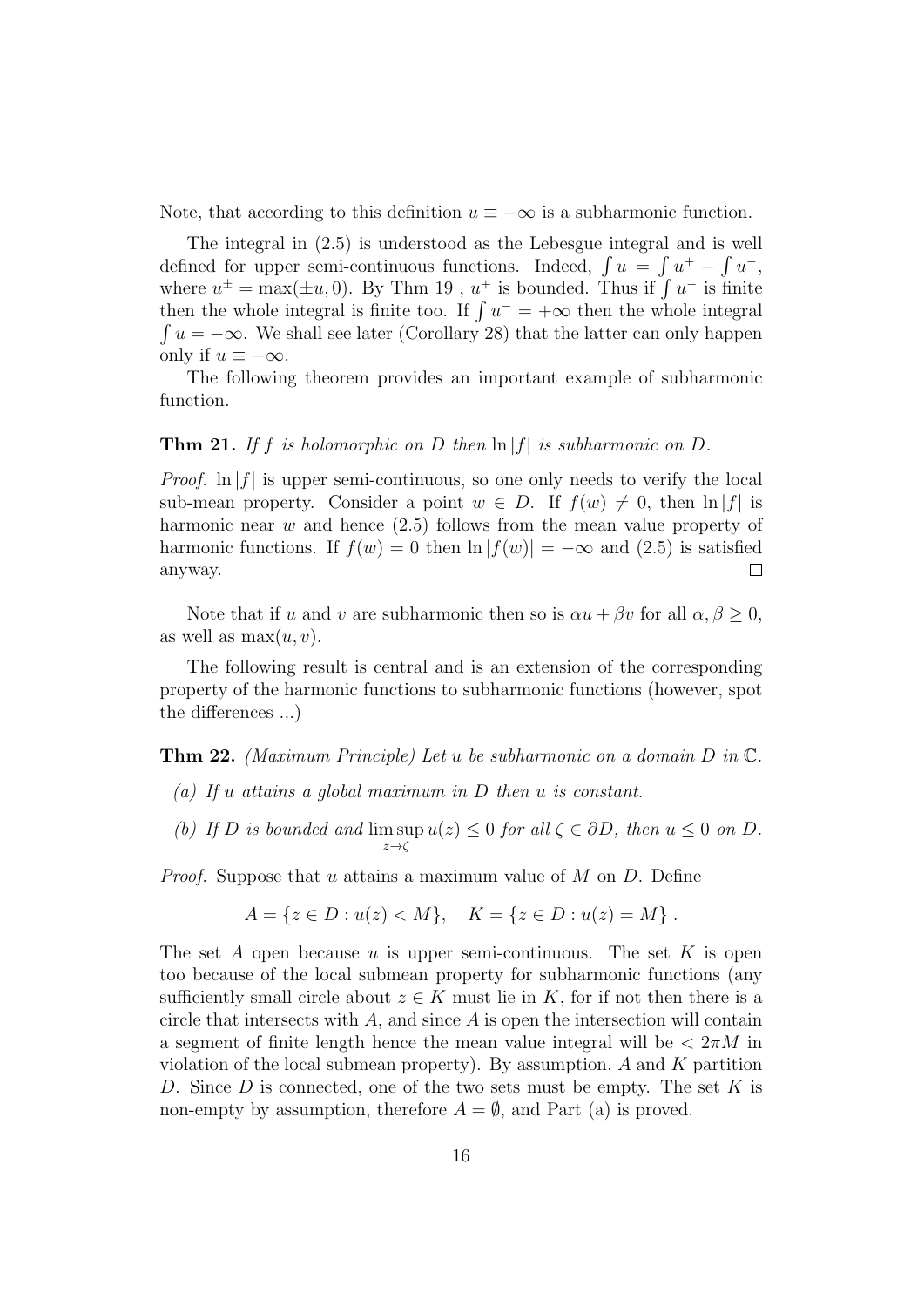To prove part (b), let us extend u to the boundary of D by  $u(\zeta) =$  $\limsup_{z\to\infty} u(z)$ , for  $\zeta \in \partial D$ . Then u is upper semi-continuous on D. Since D is compact by Thm 19) u attains a maximum on D. If the maximum point is in D, then  $u = 0$  on  $\overline{D}$  by Part (a). If the maximum point is at the boundary of D then  $u \leq 0$  on  $\overline{D}$ .  $\Box$ 

Comparison to the maximum principle for harmonic functions:

- local max for harmonic, global for subharmonic
- min or max for harmonic functions, only max for subharmonic

The subharmonic function  $u = \max(\text{Re } z, 0)$  attains a local maximum and a global minimum but is not constant.

The following theorem explains the name for subharmonic functions.

**Thm 23.** (Harmonic Majoration) Let D be a bounded domain in  $\mathbb C$  and suppose that  $u$  is subharmonic in  $D$  and  $h$  is harmonic there. Then

$$
\limsup_{z \to \zeta} (u - h)(z) \le 0 \text{ for all } \zeta \in \partial D' \implies \quad u \le h \text{ on } D'. \tag{2.6}
$$

*Proof.* The function  $u - h$  is subharmonic, hence the result follows from the maximum principle for subharmonic functions, Part (b) of Thm 22.  $\Box$ 

Recall that harmonic functions can be represented via the Poisson integral formula. Correspondingly, subharmonic functions are bounded from above by the Poisson integral (you might expected this coming ...)

**Thm 24.** (Poisson Integral Inequality) If u is subharmonic in a neighbourhood of  $\Delta(w, \rho)$  then for  $r < \rho$ 

$$
u(w + re^{it}) \le \frac{1}{2\pi} \int_0^{2\pi} \frac{\rho^2 - r^2}{\rho^2 - 2\rho r \cos(\theta - t) + r^2} u(w + \rho e^{i\theta}) d\theta. \tag{2.7}
$$

*Proof.* By Thm 20, there are continuous functions  $\phi_n : \partial \Delta \to \mathbb{R}$  such that  $\phi_n \downarrow u$  on  $\partial \Delta$ . Since  $\phi_n$  is continuous, the function  $P_{\Delta} \phi_n$  is harmonic and  $\lim_{z\to\zeta} (P_{\Delta}\phi_n)(z)\to\phi_n(\zeta)$  for  $\zeta\in\partial D$ . Hence, (recall that  $\phi_n\geq u$  for every n)

$$
\limsup_{z \to \zeta} (u - P_{\Delta} \phi_n) \le u - \phi_n \le 0.
$$

Therefore, by the harmonic majoration theorem, Thm 23,  $u \leq P_{\Delta} \phi_n$  on  $\Delta$ . Letting  $n \to \infty$  and using the monotone convergence theorem for Lebesgue integrals gives the desired inequality.  $\Box$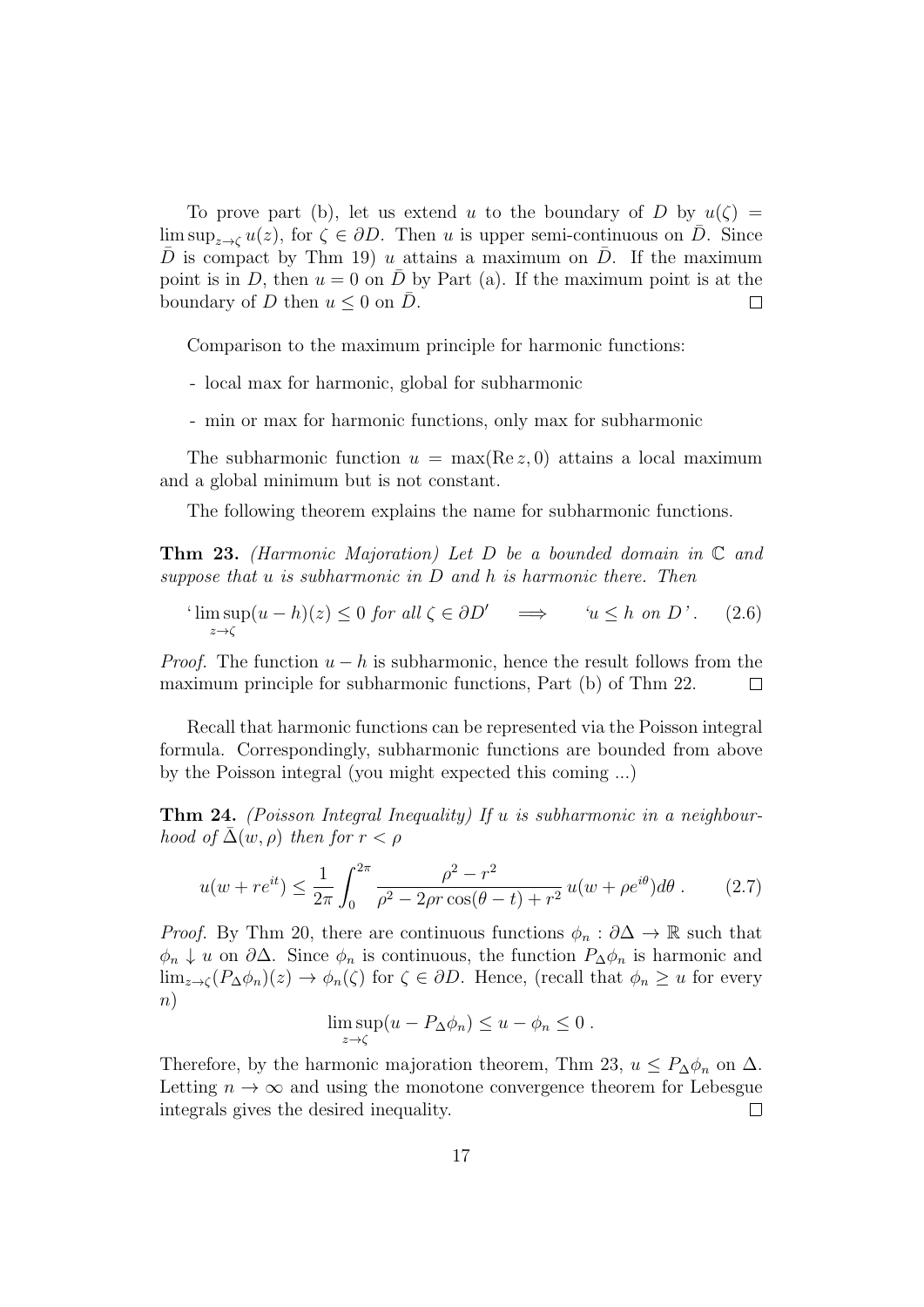As an immediate consequence of the Poisson integral inequality (put  $r = 0$ ) in (2.7), one concludes that subharmonic functions satisfy the global submean inequality.

Corollary 25. (Global Submean Inequality) If u is subharmonic on an open set U and  $\overline{\Delta}(w, \rho) \in U$  then

$$
u(w) \leq \frac{1}{2\pi} \int_0^{2\pi} u(w + \rho e^{it}) dt.
$$

Observe that (2.7) implies the local submean inequality (2.5), so we have a sequence of implications

$$
(2.5)
$$
  $\implies$   $(2.6)$  for all harmonic  $h \implies (2.7) \implies (2.5)$ ,

thus for upper semi-continuous functions any of  $(2.5)-(2.7)$  can be used as a criterion for subharmonicity. By making use of the criterion  $(2.6)$ for all harmonic h' Ransford proves that  $u \in C^2(U)$  is subharmonic if and only if  $h_{xx} + h_{yy} \geq 0$ .

The following limit theorem for decreasing sequences of of subharmonic functions is simple but useful.

**Thm 26.** Let  $(u_n)_n$  be subharmonic functions on an open set U in  $\mathbb C$  and suppose that  $u_2u_2 \geq u_3 \geq \ldots$  on U. Then  $u := \lim_{n \to \infty} u_n$  is subharmonic.

*Proof.* For each  $\alpha \in \mathbb{R}$  the set  $\{z : u(z) < \alpha\}$  is the union of the open sets  $\{z: u_n(z) < \alpha\}$ , so it is open too and hence u is upper semi-continuous.

If  $\Delta(w, \rho) \in U$  then the global submean inequality for  $u_n$  ensures

$$
u_n(w) \leq \frac{1}{2\pi} \int_0^{2\pi} u_n(w + \rho e^{it}) dt.
$$

for all *n*. Letting  $n \to \infty$  and applying the monotone convergence theorem on deduces that u satisfies the submean inequality, hence is subharmonic.  $\Box$ 

### 2.3 Integrability of subharmonic functions

Subharmonic functions are bounded above on compact sets but can be unbounded below. This poses the natural question about their integrability. The answer tuns out to be positive, subharmonic functions are locally integrable, implying that they cannot be 'too unbounded'.

**Thm 27.** (Local Integrability) Let u be subharmonic on a domain  $D$  in  $\mathbb C$ such that  $u \neq -\infty$  identically on D. Then u is locally integrable.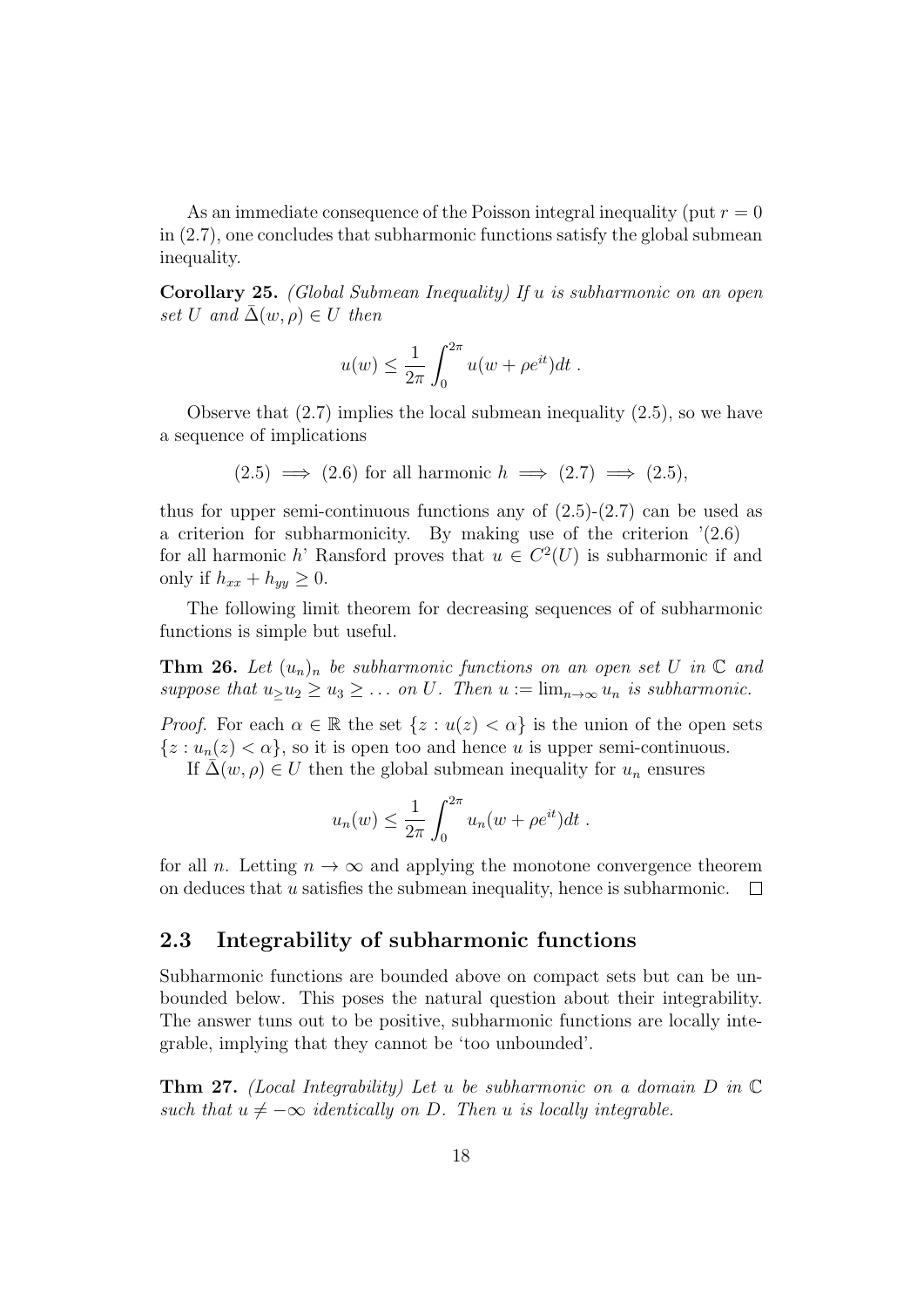*Proof.* One has to verify that for every  $w \in D$ 

$$
\int_{\Delta(w,\rho)} |u(z)|d^2z < \infty \quad \text{ for some } \rho > 0 ,
$$
\n(2.8)

where  $d^2z = dxdy$  is the element of area in the complex plane. Let A be the set of w possessing this property and  $B$  be its complement in  $D$ . The strategy of proof is to show that both A and B are open, and that  $u = -\infty$ on B. This will imply that  $D = A$  and  $B = \emptyset$  since D is connected and  $u \neq -\infty$  on D.

A is open: Let  $w \in A$  so that (2.8) holds. Then every  $z \in \Delta(w, \rho)$  belongs to A as well. For,  $\Delta(z, r) \subset \Delta(w, \rho)$  for sufficiently small r, and hence the integral of |u| over  $\Delta(z, r)$  is finite too.

B is open: Let  $w \in B$  and choose  $\rho$  such that  $\overline{\Delta}(w, 2\rho) \subset D$ . Then, because  $w \in B$ ,

$$
\int_{\Delta(w,\rho)} |u(z)| d^2 z = \infty.
$$

Given  $w' \in \Delta(w, \rho)$  set  $\rho' = \rho + |w' - w|$ . The disk about w' of radius  $\rho'$ covers  $\Delta(w,\rho)$ , hence

$$
\int_{\Delta(w',\rho')} |u(z)| d^2 z = \infty .
$$

As  $u$  is bounded above on compact sets, this implies that

$$
\int_{\Delta(w',\rho')} u(z) d^2 z = -\infty.
$$

By the submean inequality at  $w'$ ,

$$
\pi \rho'^2 u(w') \leq \int_0^{\rho'} \left( \int_0^{2\pi} u(w' + re^{it}) dt \right) r dr = \int_{\Delta(w',\rho')} u(z) d^2 z = -\infty.
$$

(As u is bounded above on  $\Delta(w', \rho')$ , the repeated integral coincides with the double integral). Hence  $u = infty$  on  $\Delta(w, \rho)$ . This implies that B is open and  $u = -\infty$  on B.  $\Box$ 

By the compactness argument, local integrability implies integrability on compact sets. This implies integrability on circles.

**Corollary 28.** Let u subharmonic on a domain D and  $u \neq -\infty$  there. Then

$$
\int_0^{2\pi} u(w + \rho e^{it}) dt > -\infty \quad (\bar{\Delta}(w, \rho) \subset U) .
$$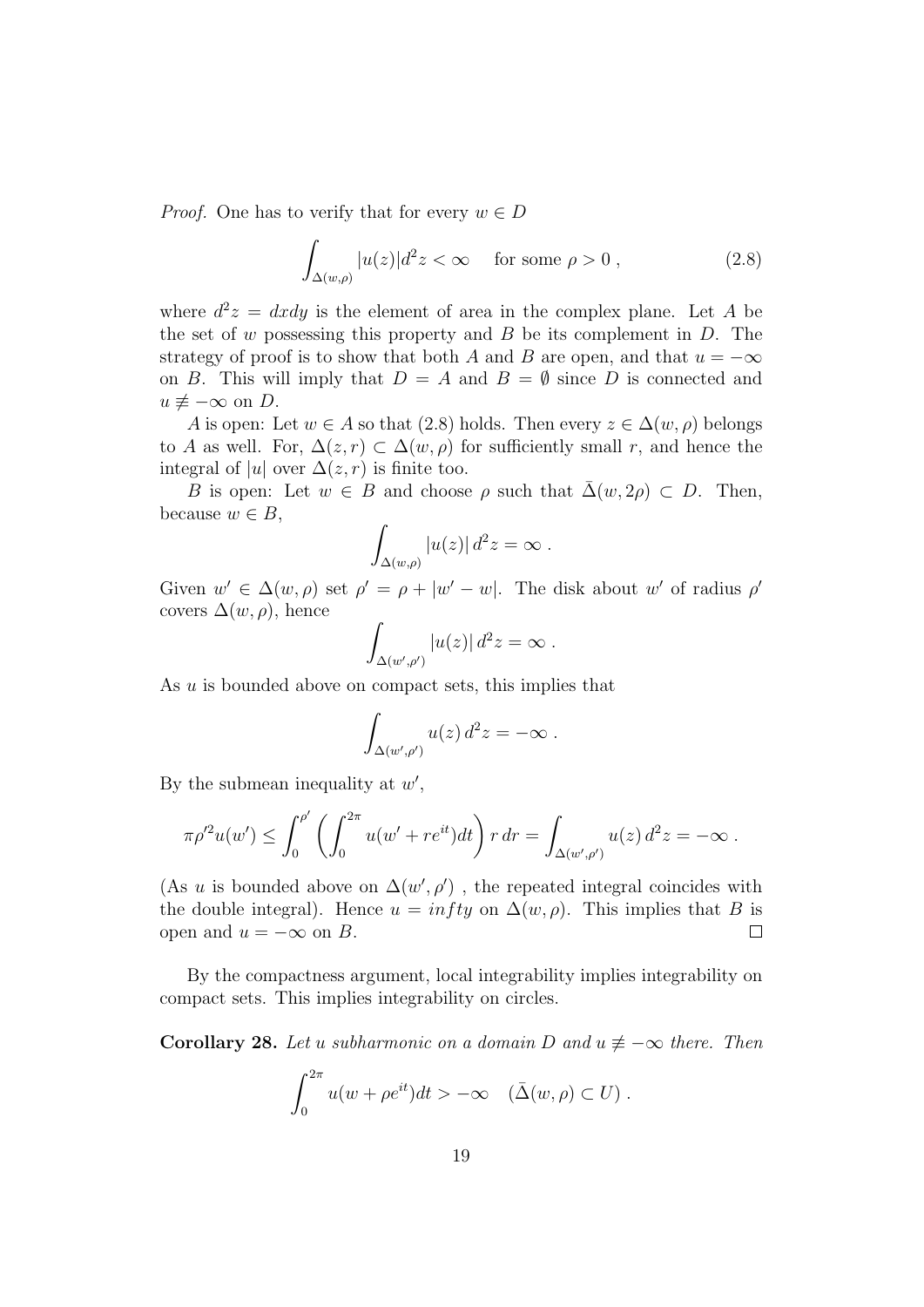*Proof.* We may assume that  $u \leq 0$  on D (recall that u is bounded on compact sets). Then by the Poisson integral inequality, Thm 24, for any  $r < \rho$ ,

$$
u(w + re^{it}) \leq \frac{1}{2\pi} \int_0^{2\pi} \frac{\rho^2 - r^2}{\rho^2 - 2\rho r \cos(\theta - t) + r^2} u(w + \rho e^{i\theta}) d\theta
$$
  
 
$$
\leq \frac{\rho - r}{\rho + r} \frac{1}{2\pi} \int_0^{2\pi} u(w + \rho e^{i\theta}) d\theta.
$$

Suppose that  $\int_0^{2\pi} u(w + \rho e^{it}) dt = -\infty$ . Then the last inequality implies that  $u = -\infty$  on  $\Delta(w, \rho)$ , and, consequently, u is not integrable. This contradicts Thm 27, hence the integral above is finite.  $\Box$ 

By a standard measure theory argument, integrability on compact sets implies that the set of points in  $\mathbb C$  where a subharmonic function takes value −∞ has Lebesgue measure zero.

### 2.4 Three theorems not covered but useful (of course there are many more ....)

**Thm 29.** Let U be an open subset of  $\mathbb{C}$ , and  $u \in C^2(U)$ . Then u is subharmonic on U if and only if  $u_{xx} + u_{yy} \geq 0$ .

**Thm 30.** (Liouville Theorem) Let u be subharmonic on  $\mathbb{C}$  such that

$$
\limsup_{z \to \infty} \frac{u(z)}{\ln|z|} \le 0.
$$

Then u is constant on  $\mathbb C$ . E.g., every subharmonic function on  $\mathbb C$  which is bounded above must be constant.

Thm 31. (Weak Identity Principle) Let u v be subharmonic on an open set U in  $\mathbb C$ . If  $u = v$  almost everywhere on U then  $u = v$  everywhere on  $\mathbb C$ . E.g., if two subharmonic functions coincide off the real line, they coincide on the real line too!

### 2.5 Two topics not covered but important

There are strong similarities between subharmonic functions and convex functions on R. More on this in Ransford's book, and also in Notions of Convexity by Lars Hörmander.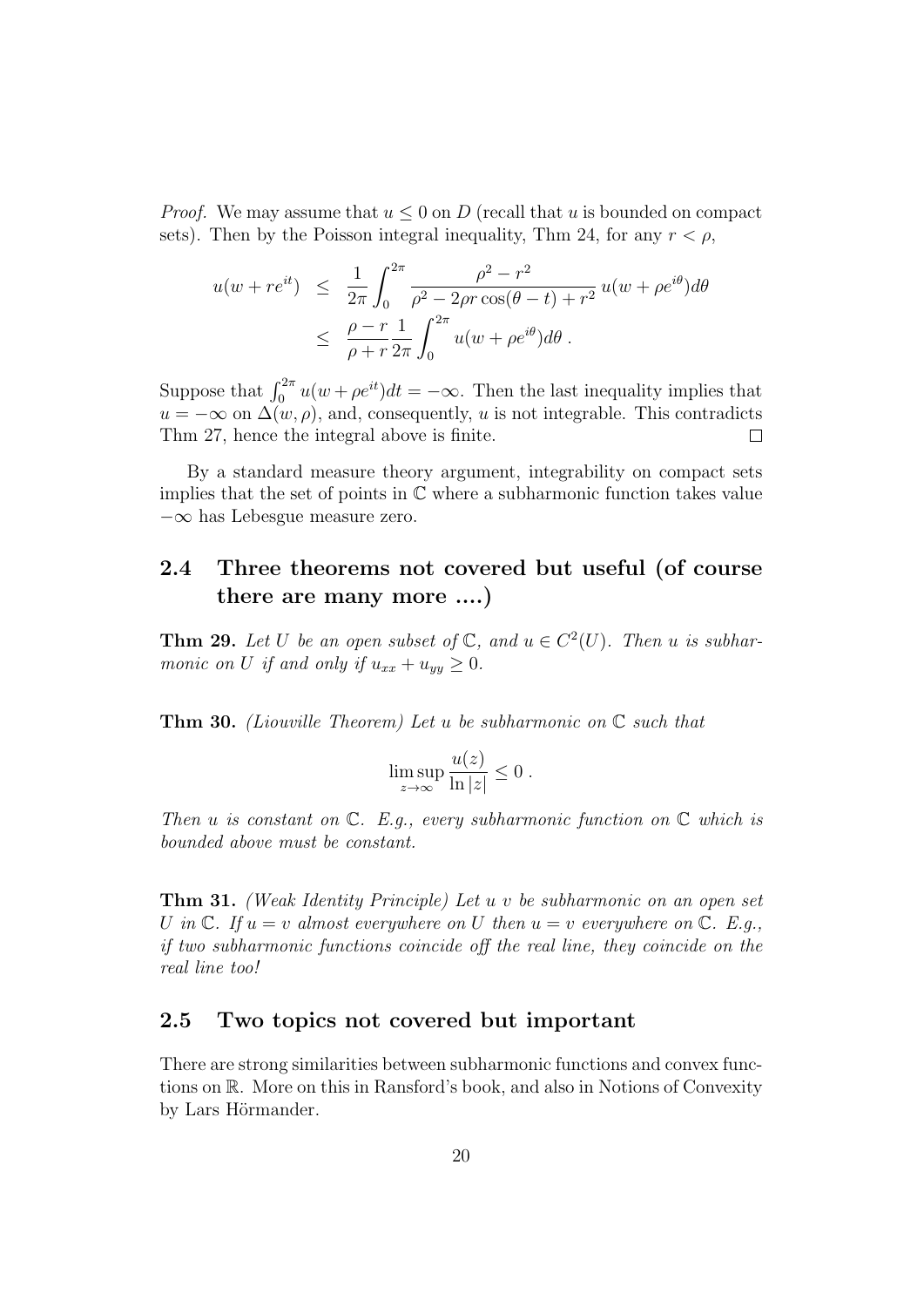We also had no time to time to study the important technique of smoothing, mightn need to come back to this one later.

#### Exercises 2

(1) By making use of the integral

$$
\frac{1}{2\pi} \int_0^{2\pi} \ln |re^{it} - \zeta| dt = \begin{cases} \ln |\zeta|, & \text{if } r \le |\zeta|, \\ \ln r, & \text{if } r > |\zeta|, \end{cases}
$$

show that the function  $u(z) = \sum_{n=0}^{\infty}$  $n=1$  $2^{-n} \ln |z - 2^{-n}|$  is subharmonic.

(2a) Suppose that  $(u_n)$  is sequence of subharmonic functions on  $\mathbb C$  such that  $\sup_n u_n$  is bounded above on compact sets. Let  $u = \sum_{n=1}^{\infty} \alpha_n u_n$ , where  $\alpha_n \geq 0$  and  $\sum_{n=1}^{\infty} \alpha_n < \infty$ . Prove that u is upper semi-continuous and satisfies the local submean inequality, hence, is subharmonic.

[Hint: Upper semi-continuity follows from Fatou's Lemma. ]

(2b) Let  $(w_n)$  be a countable dense subset of the unit disk  $\Delta(0,1)$  in the complex plane. Define  $u(z) = \sum_{n=1}^{\infty} 2^{-n} \ln |z - w_n|$ . It follows from (2a) that  $u$  is subharmonic. Prove that  $u$  is discontinuous almost everywhere in  $\bar{\Delta}(0, 1)$ .

[Hint: Consider the set  $E = \{z : u(z) = -\infty\} \subset \mathbb{C}$ . The function u is discontinuous at every point in  $\overline{E} \backslash E$ .

3 Let u be a subharmonic function on  $\Delta(0,1)$  such that  $u < 0$ . Prove that for every  $\zeta \in \partial \Delta(0,1)$ ,

$$
\limsup_{r \to 1^-} \frac{u(r\zeta)}{1-r} < 0
$$

[Hint: Apply the maximum principle to  $u(z) + c \ln |z|$  on the annulus  $0.5 < |z| < 1$  for a suitable constant c.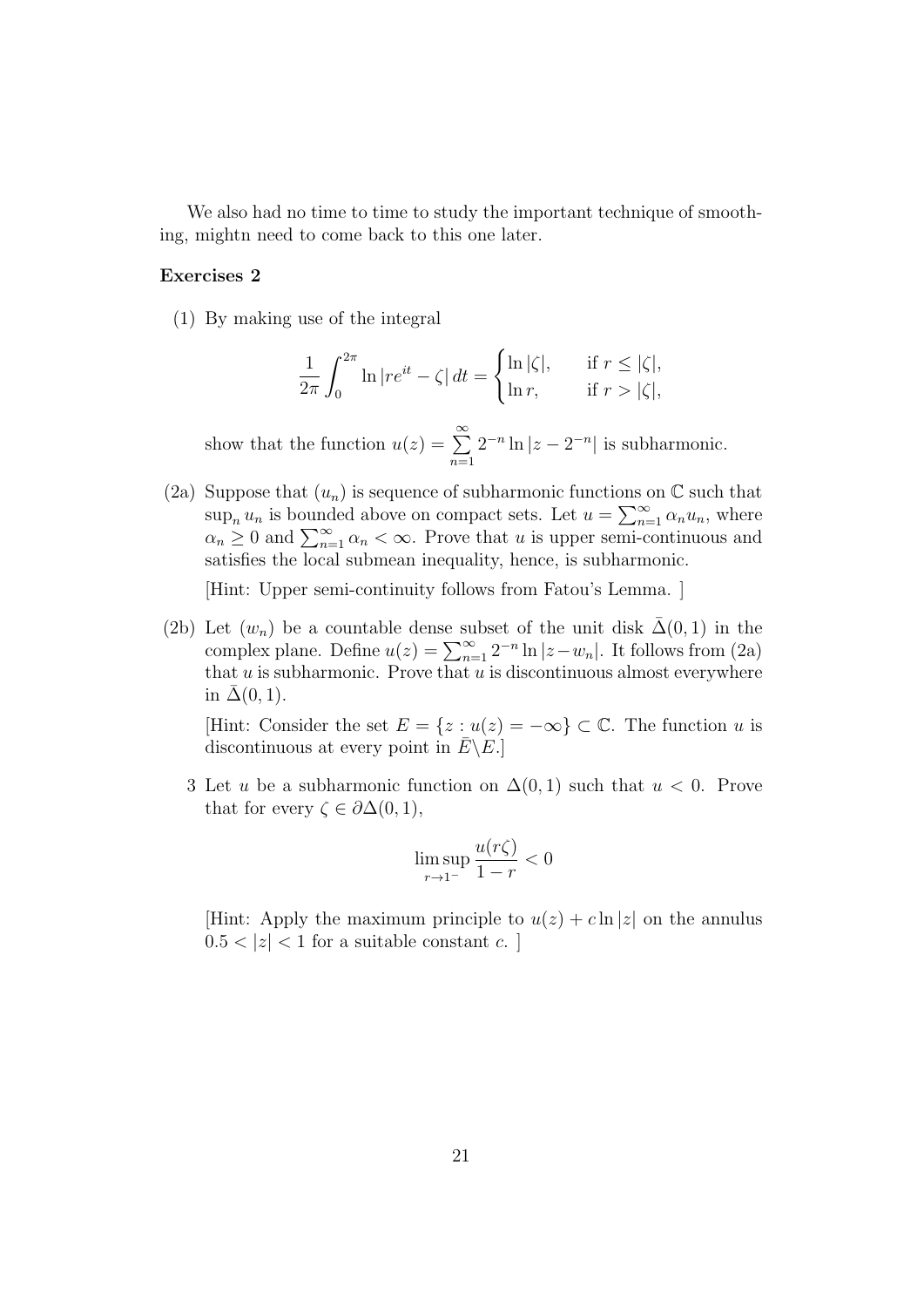## 3 Potentials and Generalised Laplacian

We shall only consider potentials of finite measures with compact support in C. This captures the essence but avoids technicalities.

The measures we consider are Borel measures, i.e. positive measures on the Borel  $\sigma$  algebra of open sets in  $\mathbb{C}$ . The support supp  $\mu$  of measure  $\mu$  is the (closed) set of all  $z \in \mathbb{C}$  such that  $\mu(\Delta(z, r)) > 0$  for any  $r > 0$ .

**Definition** (Logarithmic Potential) Let  $\mu$  be a finite mass Borel measure on  $\mathbb C$  with compact support. Its potential  $p_\mu$  is the function

$$
p_{\mu}(z) = \int_{\mathbb{C}} \ln |z - w| \, d\mu(w) \quad (z \in \mathbb{C}).
$$

**Thm 32.**  $p_{\mu}$  is subharmonic on  $\mathbb{C}$  and harmonic on  $\mathbb{C}\backslash({\rm supp}\,\mu)$ .

*Proof.* Let K be the support of  $\mu$ . Since K is compact, the function  $f_z(w)$  =  $\ln |z - w|$  is bounded above on K. It then follows that  $p_{\mu}(z)$  is upper semicontinuous (by Fatou's Lemma), and has the submean property (by Fubini Theorem and subharmonicity of  $\ln |z|$ . Hence  $p_{\mu}(z)$  is subharmonic on  $\mathbb{C}$ .

As K is closed,  $\mathbb{C}\backslash K$  is open. Hence  $p_{\mu}(z)$  is harmonic on  $\mathbb{C}\backslash K$ , e.g., by  $\Box$ direct computation.

Note that the log-potential is some time defined as  $\int_{\mathbb{C}} \ln(1/|z-w|) d\mu(w)$ , so that it is superharmonic function (lower semi-conitinuous and the inequality in the submean property in the other direction. This corresponds better to the real word, where the electric potential created by a point charge  $q$ at distance r from the charge is proportional to  $qr^{d-2}$  in d-dimensions word and to  $q \ln(1/r)$  in two dimensions. Correspondingly, the potential due to a charge distribution  $\rho(w)$  will be given by  $\int_{\mathbb{C}} \ln(1/|z-w|) \rho(w) d^2w$ .

**Thm 33.** (Continuity at Boundary of Support) Let  $\mu$  be a finite Borel measure with compact support K and  $\zeta_0 \in \partial K$ . Then

$$
\liminf_{z \to \zeta_0} p_\mu(z) = \liminf_{\zeta \to \zeta_0, \ \zeta \in K} p_\mu(\zeta) . \tag{3.1}
$$

Furthermore,

if 
$$
\lim_{\zeta \to \zeta_0, \zeta \in K} p_\mu(z) = p_\mu(\zeta_0)
$$
 then  $\lim_{z \to \zeta_0} p_\mu(z) = p_\mu(\zeta_0)$ . (3.2)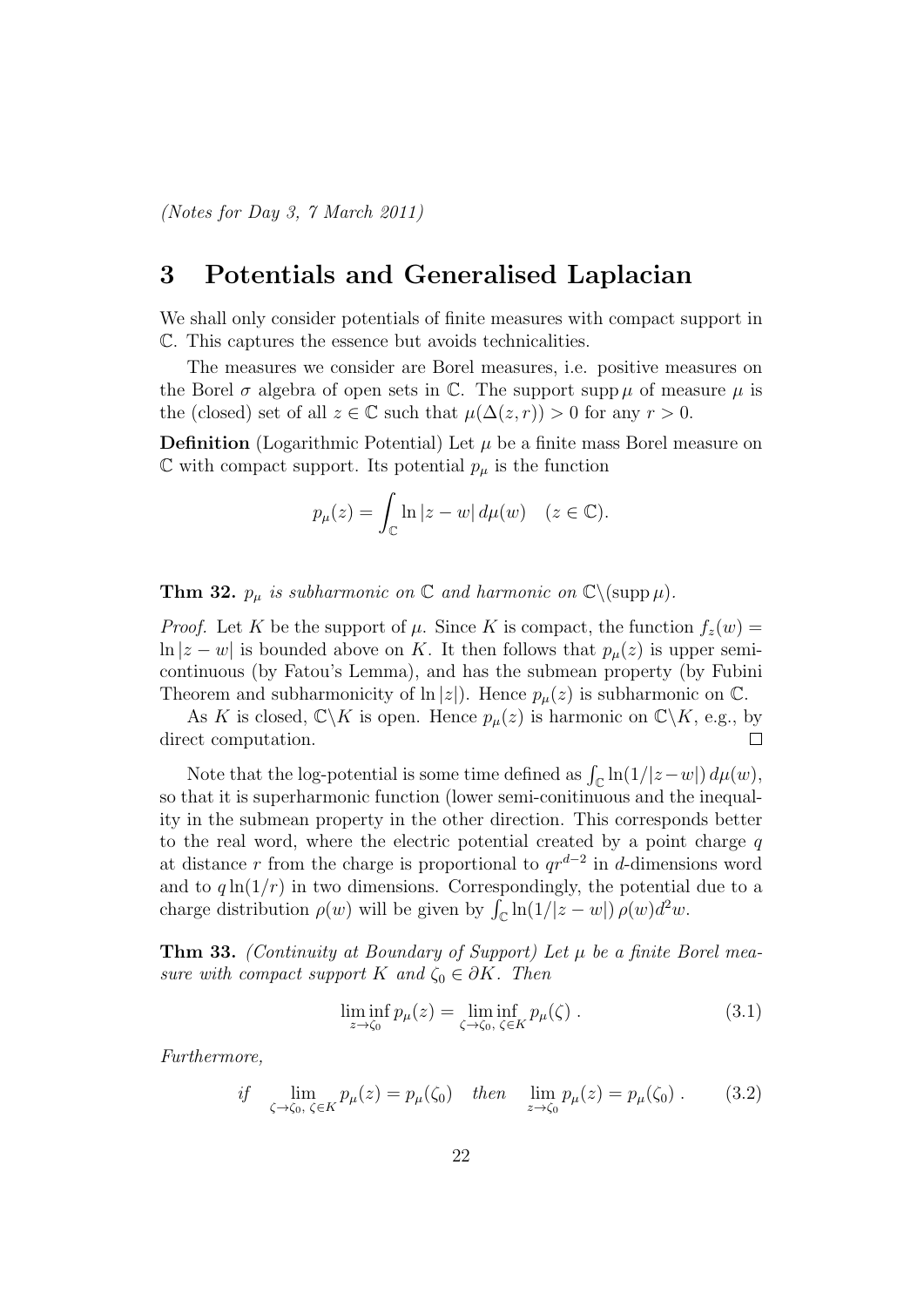*Proof.* If  $p_\mu(\zeta_0) = -\infty$  then  $\lim_{z\to\zeta_0} p_\mu(z) = -\infty$  by upper semi-continuity, and  $(3.1)$  holds.

Suppose now that  $p_\mu(\zeta_0) > -\infty$ . Then  $\mu(\{\zeta_0\}) = 0$ . Since  $\mu(\cap_n A_n) =$  $\lim_{n\to\infty}\mu(A_n)$ , it then follows that for every  $\epsilon > 0$  there exists  $r > 0$  such that  $\mu(\Delta(\zeta_0, r)) < \epsilon$ . By definition of lim sup,

$$
\liminf_{z \to \zeta_0} p_\mu(z) \le \liminf_{\zeta \to \zeta_0, \ \zeta \in K} p_\mu(\zeta) ,
$$

so to prove (3.1) it will suffice to prove the inequality in the opposite direction.

For every  $z \in \mathbb{C}$  choose  $\zeta_z \in K$  that minimizes  $|z - \zeta|$  over  $\zeta \in K$ . Then

$$
\frac{|\zeta_z - w|}{|z - w|} \le \frac{|z - \zeta_z| + |z - w|}{|z - w|} \le 2.
$$

Therefore

$$
p_{\mu}(z) \ge p_{\mu}(\zeta_z) - \epsilon \ln 2 - \int_{K \setminus \Delta(\zeta_0, r)} \ln \frac{|\zeta_z - w|}{|z - w|} d\mu(w) .
$$

As  $z \to \zeta_0$  in  $\mathbb{C}$ , the corresponding  $\zeta_z \to \zeta_0$  in K, and, hence,

$$
\liminf_{z \to \zeta_0} p_\mu(z) \ge \liminf_{\zeta_z \to \zeta_0, \ \zeta \in K} p_\mu(\zeta_z) - \epsilon \ln 2.
$$

Be letting  $\epsilon \to 0$ ,

$$
\liminf_{z \to \zeta_0} p_\mu(z) \ge \liminf_{\zeta_z \to \zeta_0, \ \zeta \in K} p_\mu(\zeta_z) \ge \liminf_{\zeta \to \zeta_0, \ \zeta \in K} p_\mu(\zeta) ,
$$

which proves  $(3.1)$ . In its turn,  $(3.1)$  and upper semi-continuity proves  $(3.2)$ .  $\Box$ 

**Thm 34.** (Minimum Principle) Let  $\mu$  be a finite Borel measure with compact support K.

If 
$$
p_{\mu} \geq M
$$
 on K then  $p_{\mu} \geq M$  on C.

*Proof.* The function  $u = -p_{\mu}(z)$  is subharmonic on  $\mathbb{C}\backslash K$  and  $u(z) \to -\infty$ as  $z \to \infty$ . Then for all sufficiently large  $R > 0$ ,  $u(R) \leq -M$ . Applying the maximum principle for subharmonic functions to u and the domain  $D =$  $\Delta(0,R)\backslash K$ , one concludes that  $u(z) \leq -M$  on D for all sufficiently large R,  $\Box$ hence the theorem.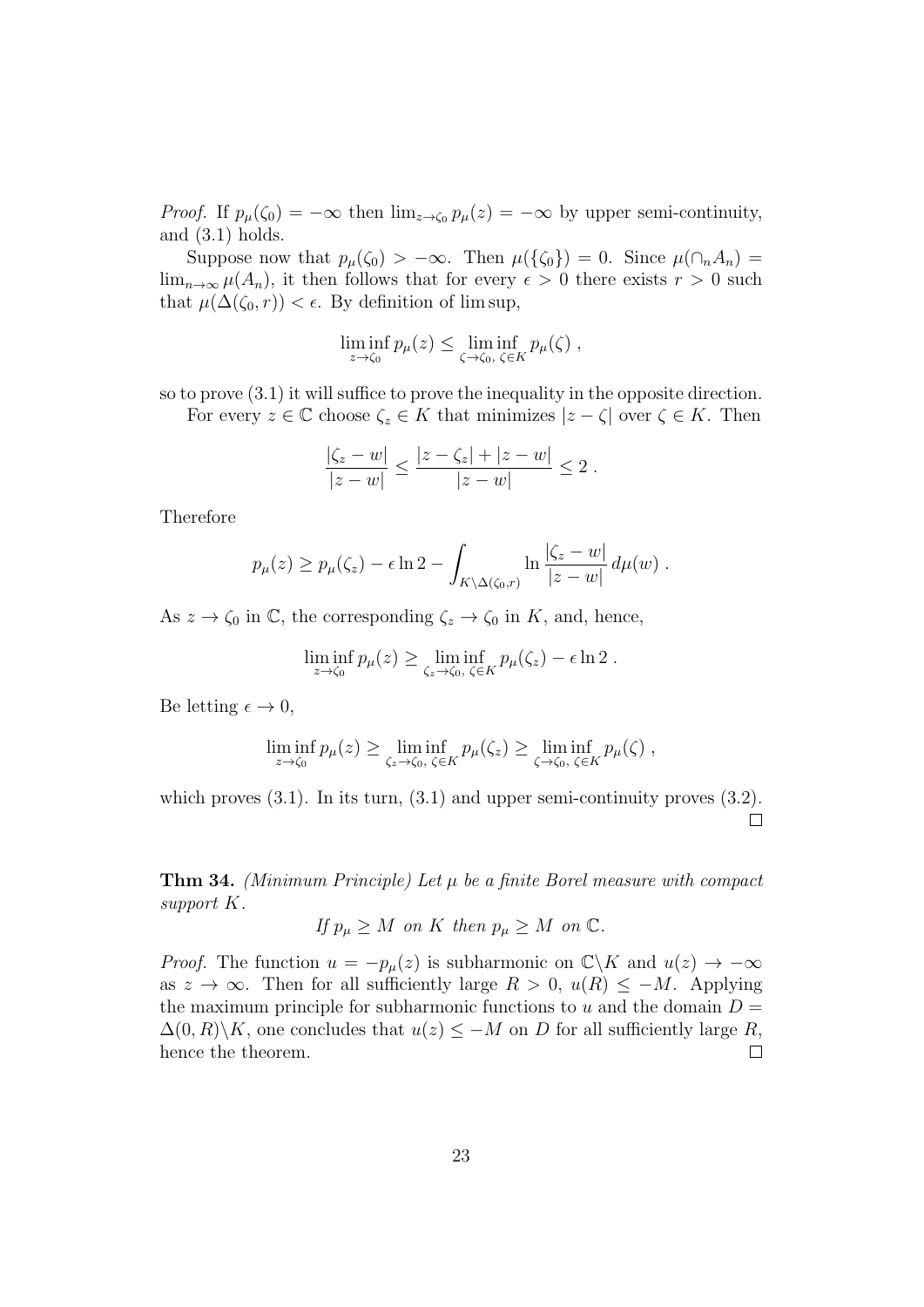#### 3.1 Polar Sets

Polar sets play the role of negligible sets in potential theory. To define polar sets, we need first to introduce the concept of energy associated with measure (actually, anti-energy, due to our choice of sign of the logarithmic potential, so that minimisation of physical energy would correspond to maximisation of  $I(\mu)$  as defined below.)

**Definition** Let  $\mu$  be a finite Borel measure with compact support. Its energy  $I(\mu)$  is defined as

$$
I(\mu) = \int p_{\mu} d\mu = \int \int \ln |z - w| d\mu(z) d\mu(w).
$$

Since  $p_{\mu}$  is bounded above on compact sets, the above integral is well defined, and  $I(\mu) < \mu(K) \sup_K p_\mu$ . However, it may happen that  $I(\mu) = -\infty$ . For example, the Dirac measure  $d\mu = \delta_{z_0}$  has potential  $\ln |z - z_0|$ , hence  $I(\delta_{z_0}) =$  $-\infty$ . Similarly, any measure supported by a finite or countable set has infinite energy. Sets supporting only measures of infinite energy, of which a countable set is an example, are called polar sets.

**Definition** (Polar Set) A subset E of  $\mathbb C$  is called polar if  $I(\mu) = -\infty$  for every non-zero Borel measure  $\mu$  of finite mass supported on a compact subset of E.

The theorem below asserts that, in the language of electrostatics, bounded Borel polar can hold no charge.

**Thm 35.** Let  $\mu$  be a finite Borel measure with compact support and such that  $I(\mu) > -\infty$ . Then  $\mu(E) = 0$  for every Borel polar set E.

*Proof.* Let E be a measurable set such that  $\mu(E) > 0$ . By regularity of  $\mu$ , one can choose a compact subset  $K \subset E$  such that  $\mu(K) > 0$ . Set  $\tilde{\mu} = \mu|_K$ . Then  $\tilde{\mu}$  is a finite measure with support K. Set now d to be the diameter of the support of  $\mu$ , so that  $\ln \frac{|z-w|}{d} \leq 0$  for all  $z, w \in \text{supp }\mu$ . Then

$$
I(\tilde{\mu}) = \int_{K} \int_{K} \ln \frac{|z - w|}{d} d\mu(z) d\mu(w) + \mu(K)^{2} \ln 2
$$
  
\n
$$
\geq \int_{\mathbb{C}} \int_{\mathbb{C}} \ln \frac{|z - w|}{d} d\mu(z) d\mu(w) + \mu(K)^{2} \ln 2
$$
  
\n
$$
= I(\mu) - \mu(\mathbb{C})^{2} \ln d + \mu(K)^{2} \ln 2 > -\infty ,
$$

so E cannot be polar.

**Corollary 36.** Every Borel polar set in  $\mathbb C$  has 2D Lebesgue measure zero.

 $\Box$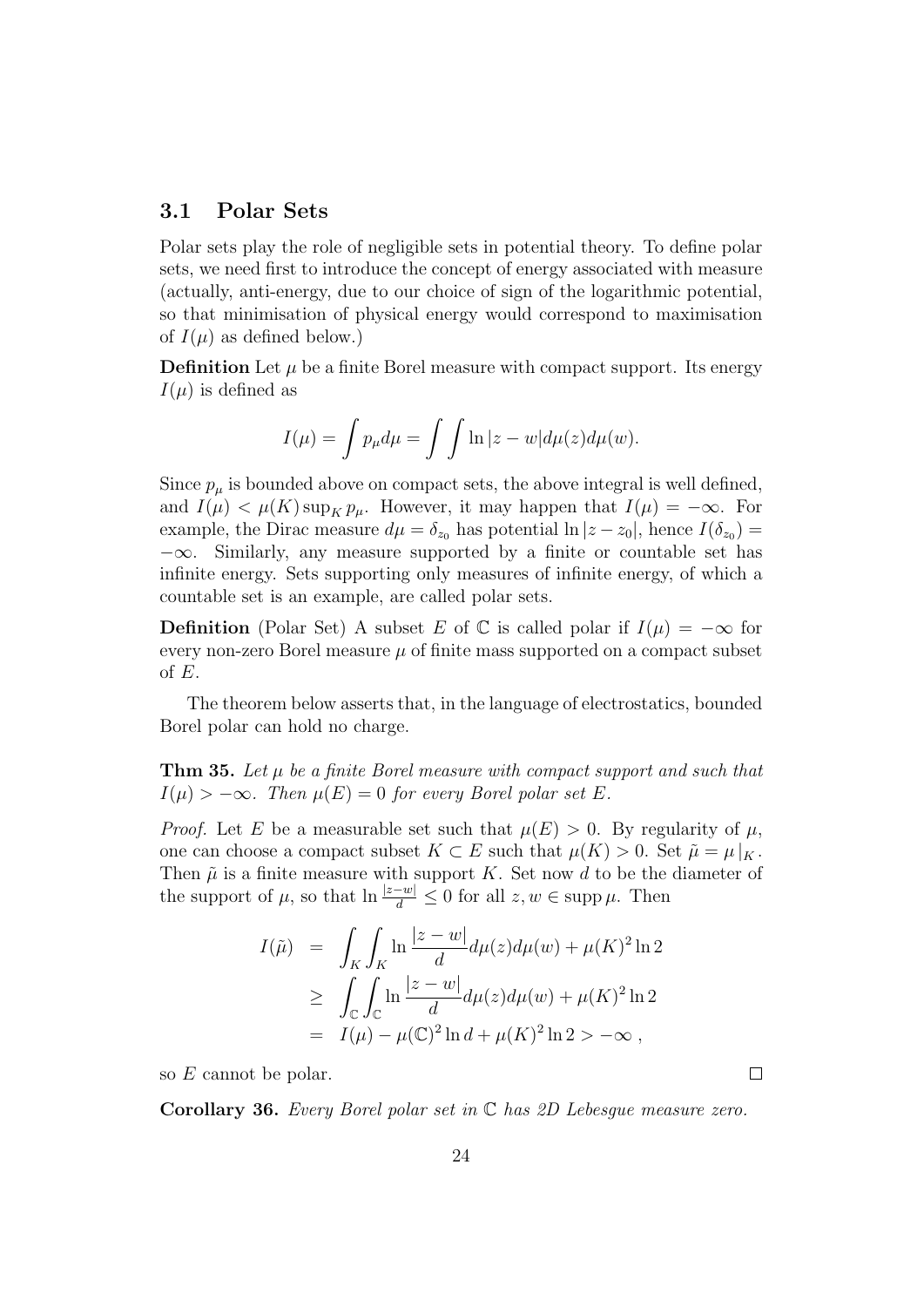*Proof.* Let  $R > 0$  and  $\tilde{\mu}$  be the restriction the two-dimensional Lebesgue measure to the disk  $\Delta(0, R)$ . Since  $\ln |z|$  is locally integrable, its potential  $p_{\tilde{\mu}}(z) = \int_{\Delta(0,R)} \ln |z-w| d^2 w > -\infty$ , hence integrable on  $\Delta(0,R)$  by the local integrability theorem for subharmonic functions. This can also be checked directly of course. Therefore,  $I(\tilde{\mu}) > -\infty$  for every R. The assertion of Corollary now follows from Thm 35 by letting  $R \to \infty$ .  $\Box$ 

A property is said to hold nearly everywhere (n.e.) on  $S \subset \mathbb{C}$  if it holds on  $S \backslash E$  for some Borel polar E. Thus 'nearly everywhere' implies almost everywhere. The converse is false (e.g., the unit interval [0,1] has Lebesgue measure zero but is not polar).

#### Corollary 37. A countable union of Borel polar sets is polar too.

*Proof.* Let  $E = \bigcup_n E_n$  and  $E_n$  are all polar. Suppose that  $\mu$  is a finite nonzero Borel measure supported by  $K \subset E$ . Suppose  $I(\mu) > -\infty$ . Then, by Corollary 36,  $\mu(E_n) = 0$  for all n. Hence,  $\mu(E) = 0$  too, and  $\mu$  must be zero as  $\mu(K) \leq \mu(E) = 0$ . Therefore,  $I(\mu) = -\infty$  for  $\mu \neq 0$ , and E is polar.  $\Box$ 

#### 3.2 Equilibrium Measure

**Definition** (Equilibrium Measure) Let K be a compact subset of  $\mathbb C$  and denote by  $\mathcal{P}(K)$  the set of all Borel probability measures on K. If there exists  $\nu \in \mathcal{P}(K)$  such that

$$
I(\nu) = \sup_{\mu \in \mathcal{P}(K)} I(\mu)
$$

then this measure  $\nu$  is called the equilibrium measure.

**Thm 38.** Every compact subset K of  $\mathbb C$  has an equilibrium measure. If K is non-polar this equilibrium measure is unique.

*Proof.* We shall only prove existence. Set  $M = \sup_{\mu \in \mathcal{P}(K)} I(\mu)$  and choose a sequence  $(\mu_n)_n$  in  $\mathcal{P}(K)$  such that  $I(\mu_n) \to M$  as  $n \to \infty$ . By Helly's selection theorem,  $(\mu_n)_n$  contains a weakly converging subsequence  $(\mu_{n_k})$ , i.e. for any bounded continuous function  $f$ ,

$$
\lim_{n \to \infty} \int_{K} f(z) d\mu_{n_k}(z) = \int_{K} f(z) d\mu(z) . \tag{3.3}
$$

The limiting measure  $\mu$  is of course a probability measure.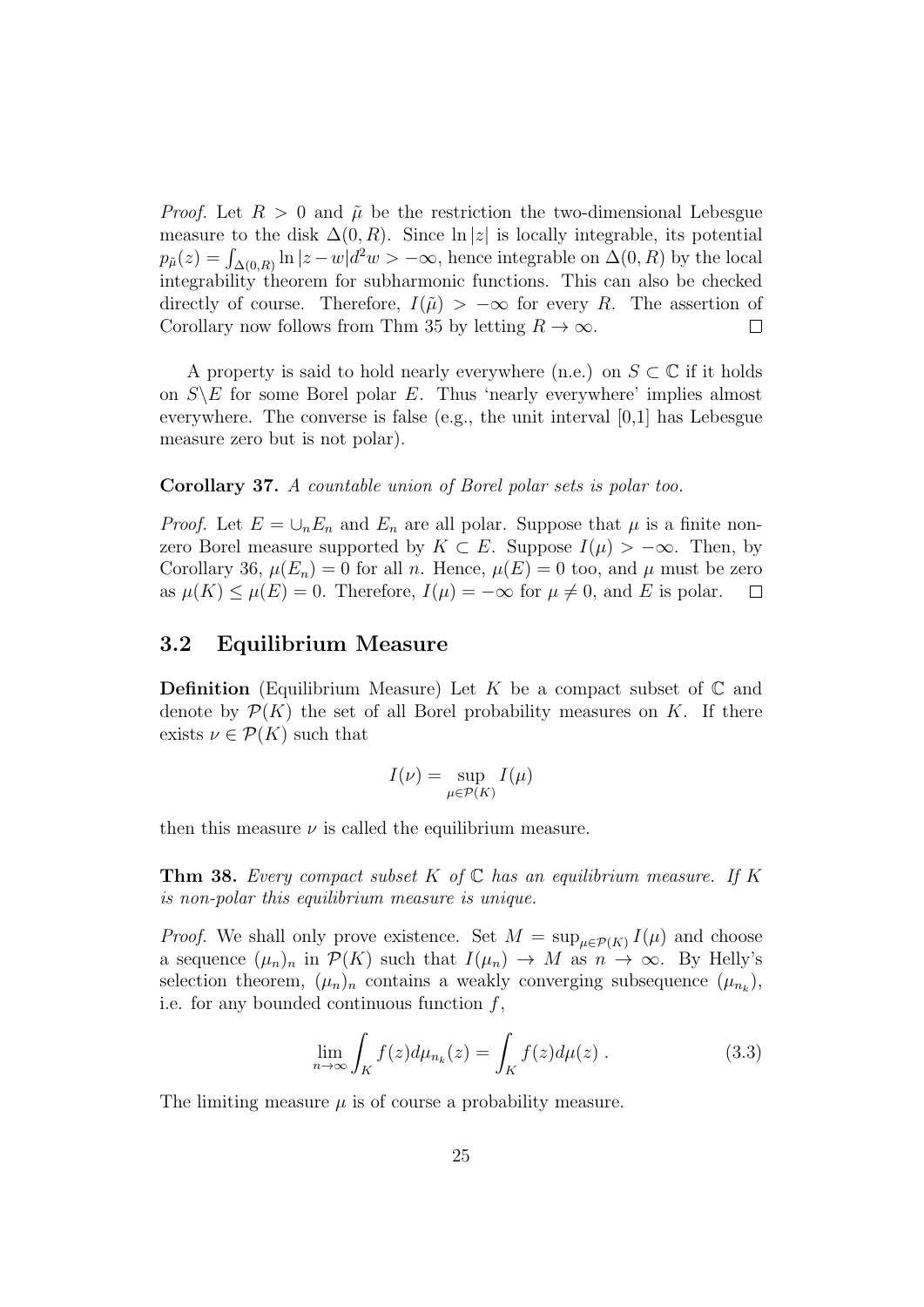The Stone-Weierstrass theorem asserts that every continuous function of two variables  $\chi(z, w)$  on  $K \times K$  can be uniformly approximated by finite sums of the form  $\sum_j \phi_j(z) \psi_j(w)$ , where the  $\phi_j$ 's and  $\psi_j$ 's are continuous on K. Therefore  $(3.3)$  implies

$$
\lim_{n \to \infty} \int_{K} \int_{K} \chi(z, w) d\mu_{n_k}(z) d\mu_{n_k}(w) = \int_{K} \int_{K} \chi(z, w) d\mu(z) d\mu(w) . \tag{3.4}
$$

This can be applied to the energy functional  $I(\mu)$  after introducing a regularisation the log function,

$$
f_{\epsilon}(z) = \begin{cases} \ln |z|, & \text{if } |z| \geq \epsilon; \\ \ln \epsilon, & \text{if } |z| < \epsilon. \end{cases}
$$

Obviously,  $\ln |z| \leq f_{\epsilon}(z)$ , so that

$$
I(\mu_{n_k}) \leq \int_K \int_K f_{\epsilon}(z-w) d\mu_{n_k}(z) d\mu_{n_k}(w) .
$$

Now it follows from (3.4) that

$$
M = \lim_{n \to \infty} I(\mu_{n_k}) \le \int_K \int_K f_{\epsilon}(z - w) d\mu(z) d\mu(w) .
$$

Hence, by the monotone convergence theorem,  $M \leq I(\mu)$ , and  $M = I(\mu)$ .  $\Box$ 

**Thm 39.** (Frostman's Theorem) Let K be a compact set in  $\mathbb{C}$ , and let  $\nu$  be an equilibrium measure for K. Then:

- (a)  $p_{\nu} \geq I(\nu)$  on  $\mathbb{C}$ .
- (b)  $p_{\nu} = I(\nu)$  on  $K\backslash E$ , where E is a polar subset of  $\partial K$ .

There are several proofs of this important theorem, one can be in Ransford's book.

#### 3.3 The Generalised Laplacian and Poisson's Equation

Laplacian:  $\Delta u = u_{xx} + u_{yy}$ .

**Thm 40.** Let U be an open subset of  $\mathbb{C}$ , and  $u \in C^2(U)$ . Then u is subharmonic on U if and only if  $\Delta u \geq 0$ .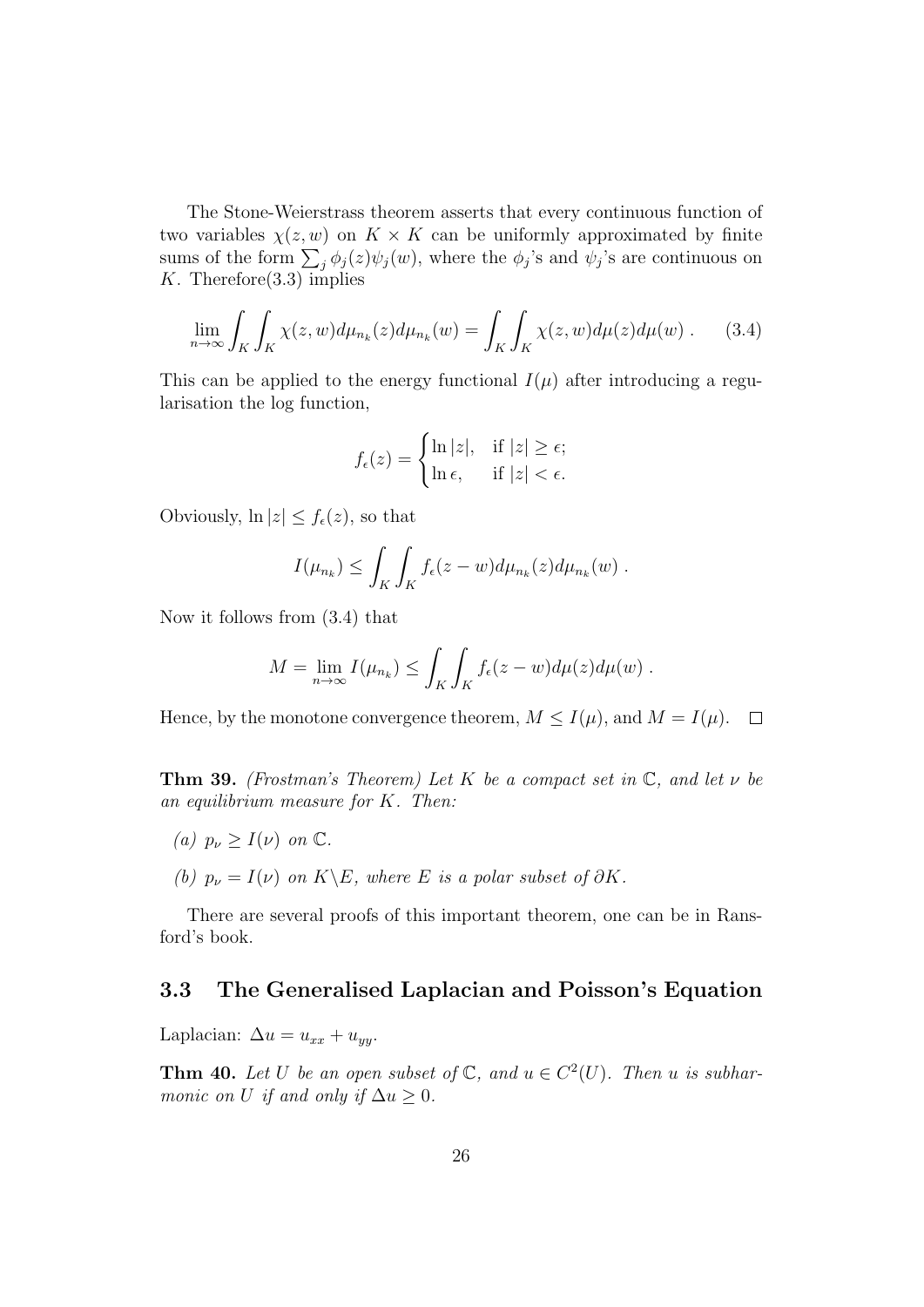*Proof.* Let  $u \in C^2(U)$  and assume that  $\Delta u \geq 0$ . To show that u is subharmonic it will suffice to verify the harmonic majoration criterion (2.6) (see the corresponding remark following proof of the Global Submean Inequality).

Correspondingly, let  $D$  be a relatively compact subdomain of  $U$  and  $h$  be harmonic on D and such that  $\limsup_{z \to \zeta} (u - h)(z) \leq 0$  for all  $\zeta \in \partial D$ . For  $\epsilon > 0$ , define

$$
v_{\epsilon}(z) = \begin{cases} u(z) - h(z) + \epsilon |z|^2, & \text{if } z \in D \\ \epsilon |z|^2, & \text{if } z \in \partial D \end{cases}
$$

Then  $v_{\epsilon}$  is upper semi-continuous on  $\overline{D}$ , and, hence, attains a maximum there. It cannot attain a local maximum on D because  $\Delta v_{\epsilon} \geq 4\epsilon > 0$ , hence the maximum is attained at the boundary  $\partial D$ . This implies that  $u(z) - h(z) + \epsilon |z|^2 \leq \epsilon \max_{z \in \partial D} |z|^2$  on D for any  $\epsilon > 0$ , hence  $u - h \leq 0$  on D. Hence  $u$  is subharmonic.

Suppose now that u is subharmonic and  $\Delta u < 0$  at  $w \in D$ . By continuity,  $\Delta u$  < 0 in a neighbourhood of w, and therefore, by the above argument, u must be superharmonic there, which is impossible.  $\Box$ 

This theorem can be generalised to arbitrary subharmonic functions if the Laplacian is understood in the sense of distributions. To this end, it is necessary to make a short excursion into distribution theory. Our starting point is Green's theorem. Let  $D$  be a domain in the complex plane. Then Green's theorem asserts that under appropriate conditions on  $\phi, \psi$ ,

$$
\int_{D} (\phi \Delta u - u \Delta \phi) d^2 z = \oint_{\partial D} (u \frac{\partial \phi}{\partial n} - \phi \frac{\partial u}{\partial n}) dS , \qquad (3.5)
$$

where  $\frac{\partial}{\partial n}$  is the directional derivative along the inward normal into D. In particular, if  $\phi \in C_c^{\infty}(D)$ , the set of all  $C^{\infty}$  functions whose support is a compact subset of  $D$ , and  $u$  is  $C<sup>2</sup>$  subharmonic then

$$
\int_D \phi \Delta u \, dz^2 = \int_D u \Delta \phi \, d^2 z \; .
$$

In view of Thm 40,  $\Delta u dz^2$  can be identified with a positive measure. This measure is normally denoted by  $\Delta u$ , so that

$$
\int_{D} \phi \Delta u = \int_{D} u \Delta \phi \, d^2 z \quad (\phi \in C_c^{\infty}(D)). \tag{3.6}
$$

The right hand-side above makes sense for arbitrary subharmonic functions which are not identically  $-\infty$  (as such u are locally integrable). The theorem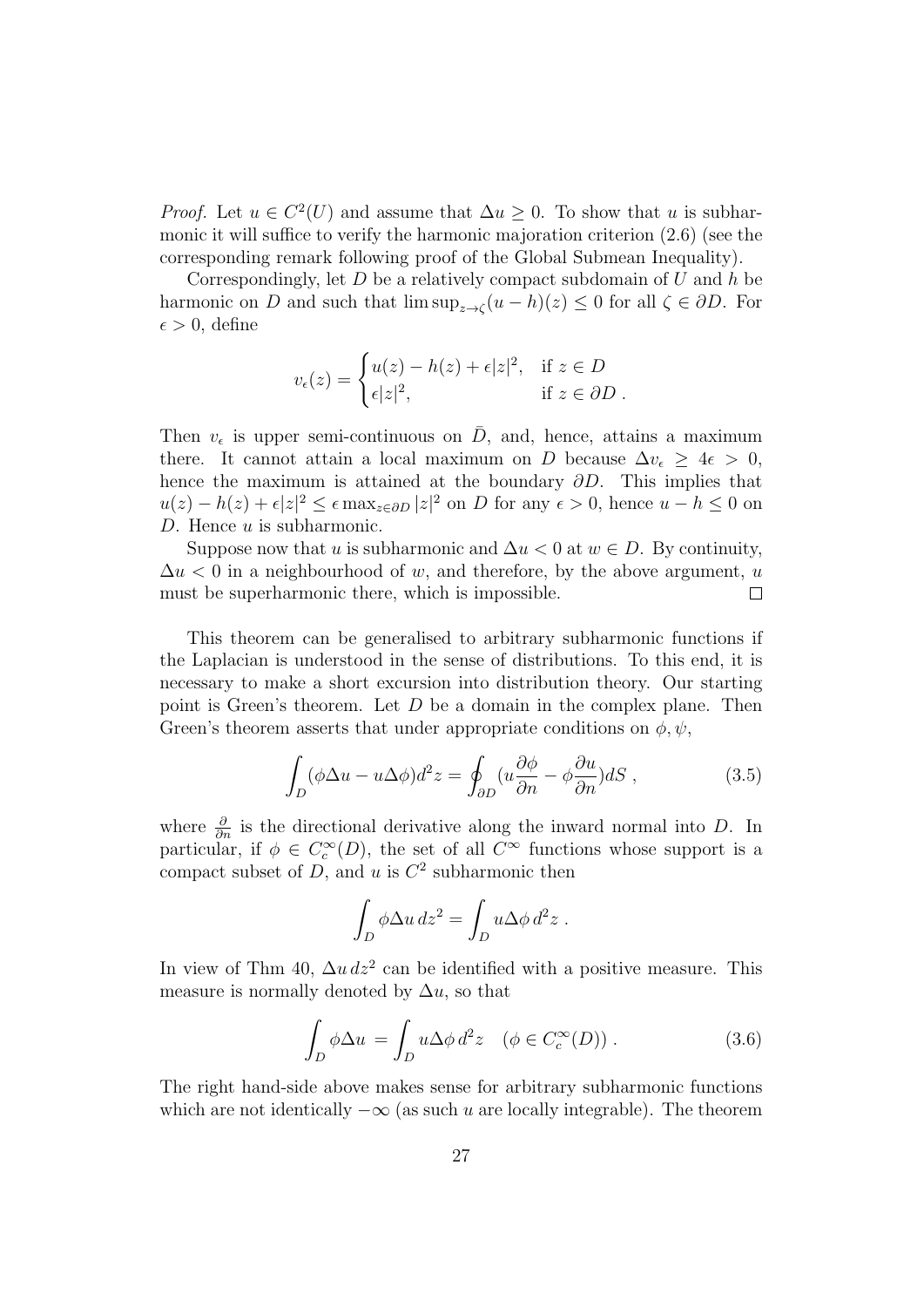below asserts that it actually defines a Radon measure which is known as the generalised Laplacian. Radon measures are Borel measures with the property that the total mass of every compact set is finite.

**Thm 41.** Let u be a subharmonic function on a domain D in  $\mathbb{C}$  and  $u \neq -\infty$ . Then there exists a unique Radon measure  $\Delta u$  such that (3.6) holds.

*Proof.* Since  $u$  is locally integrable, the integral on the right hand-side in (3.6) defines a linear functional  $\Lambda_u$  on  $C_c^{\infty}(D)$ ,

$$
\Lambda_u \phi = \int_D u \, \Delta \phi \, d^2 z \quad (\phi \in C_c^{\infty}(D)) \ .
$$

It will suffice to prove that  $\Lambda_u$  is positive and can be extended, by continuity, onto the space  $C_c(D)$  of continuous functions with compact support in D. Then the existence of a positive Radon measure  $\mu$ , such that  $\Lambda \phi = \int_D \phi \, d\mu$ , and its uniqueness, will follow from the Riesz representation theorem.

Step 1: Positivity on  $C_c^{\infty}(D)$ .

Let  $\phi \in C_c^{\infty}(D)$ . Choose a relatively compact set U in D that covers the support of  $\phi$ . By employing the standard technique of smoothing by convolutions (for details see, e.g., Ransford's book), given a subharmonic function u on U, with  $u \neq 0$ , there exist  $C^{\infty}$  subharmonic functions  $u_n$  such that  $u_n \downarrow u$ . By Thm 33  $u_n \geq 0$ . Therefore

$$
\int u_n \,\Delta \phi \,d^2 z = \int \phi \,\Delta u_n \,d^2 z \ge 0 \;.
$$

We have  $u \leq u_n \leq u_1$ , for all n, with u being locally integrable and  $u_1$ bounded. Letting  $n \to \infty$  in the above inequality, we conclude that  $\Lambda_u \phi \geq 0$ by the dominated convergence theorem.

Step 2: Extending  $\Lambda_u$  from  $C_c^{\infty}(D)$  to  $C_c(D)$ .

Let  $\phi \in C_c(D)$  and U be a relatively compact set in D covering the support of  $\phi$ . By employing the technique of smoothing by convolutions,  $\phi$ can be approximated in the uniform norm by  $\phi_n \in C_c^{\infty}(D)$ , so that  $||\phi - \phi_n||_{\infty}$ can be made arbitrary small. The  $\phi_n$ 's are supported inside U and if  $\phi \geq 0$ then so are  $\phi_n$ , see Ransford's book for details. Now, choose  $\psi \in C_c^{\infty}(D)$ such that  $\psi = 1$  on U and  $0 \leq \psi \leq 1$  throughout D and set  $C = L_u \psi$ . By positivity of  $L_u$ ,  $|L_u\phi_n| \leq C ||\phi_n||_{\infty}$ , hence  $L_u\phi_n$  has a limit as  $n \to \infty$ , which we will assign to be  $L_u\phi$ . This gives the desired extension of  $L_u$  to  $C_c^{\infty}(D)$ to  $C_c(D)$ . The extended functional is positive by continuity.

Step 3: Uniqueness.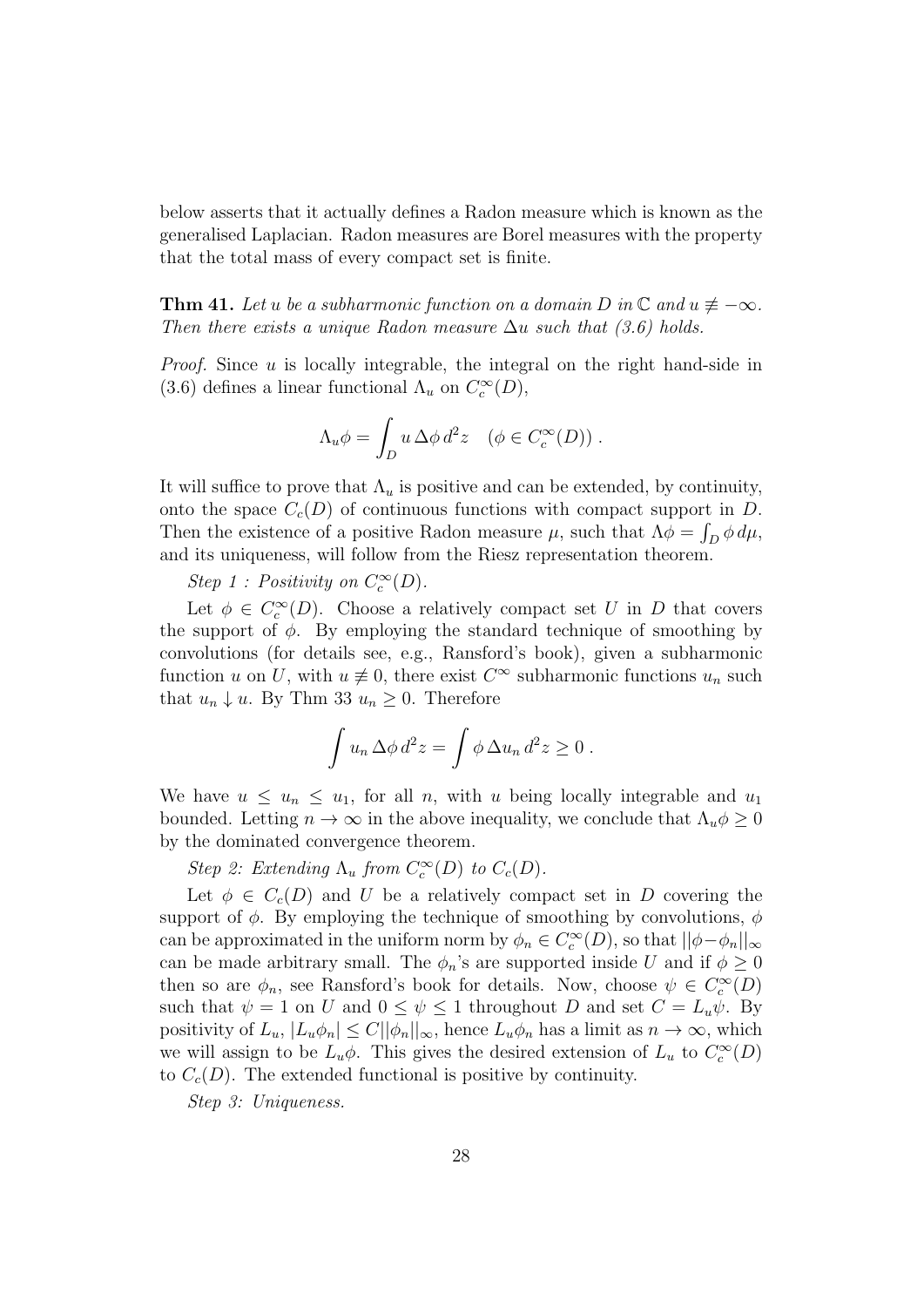Suppose that  $\mu_1$  and  $\mu_2$  are two Radom measures such that  $\int_D \phi \, d\mu_1 =$  $\int_D \phi \, d\mu_2$  for all  $\phi C_c^{\infty}(D)$ . Since any function in  $C_c(D)$  can be approximated by functions from  $C_c^{\infty}(D)$  as above, the two integrals are also equal for test functions from  $C_c(D)$ . Hence, by the uniqueness part of the Riesz representation theorem  $\mu_1 = \mu_2$ .  $\Box$ 

The following theorem allows one to restore the measure from its potential and is fundamental.

**Thm 42.** (Poisson's Equation) Let  $\mu$  be a finite Borel measure on  $\mathbb C$  with compact support. Then

$$
\Delta p_{\mu}=2\pi\,\mu\;.
$$

Proof. By definition of the generalised potential (3.6), we have to show that

$$
\int_{\mathbb{C}} p_{\mu} \Delta \phi \, d^2 z = \int_{\mathbb{C}} 2\pi \phi \, d\mu \quad (\phi \in C_c^{\infty}(D)).
$$

Correspondingly, let  $\phi \in C_c^{\infty}(D)$ . Then

$$
\int_{\mathbb{C}} p_{\mu} \Delta \phi \, d^2 z = \int_{\mathbb{C}} \left( \int_{\mathbb{C}} \ln |z - w| \, \Delta \phi(z) \, d^2 z \right) d\mu(w) ,
$$

where we have used Fubini's theorem. This is justified as  $\ln |z|$  is locally integrable and  $\phi$  has a compact support (and bounded). Now for fixed w, the function  $\ln |\cdot -w|$  is harmonic away from w. On making use of Green's theorem (3.6)

$$
\int_{\mathbb{C}} \ln |z - w| \Delta \phi(z) d^2 z = \lim_{\epsilon \to 0} \int_{|z - w| > \epsilon} \ln |z - w| \Delta \phi(z) d^2 z
$$
  
\n
$$
= \lim_{\epsilon \to 0} \int_0^{2\pi} \left( \phi(w + \epsilon e^{it}) - \epsilon \ln \epsilon \frac{\partial \phi}{\partial r} (w + r e^{it}) \Big|_{r = \epsilon} \right) dt
$$
  
\n
$$
= 2\pi \phi(w),
$$

where, to arrive at the integral in the middle by Green's theorem, we have used that (i) the arc-length of the circle of radius  $r$  is the arc-length of the unit circle times r, and (ii) the corresponding inner normal is  $-(x/r, y/r)$  so that  $\frac{\partial}{\partial n} \ln |z| = -\frac{1}{r}$  $\frac{1}{r}$  on the circle  $|z| = r$ .  $\Box$ 

Corollary 43. Let  $\mu_1$  and  $\mu_2$  be finite Borel measures on  $\mathbb C$  with compact support. If  $p_{\mu_1} = p_{\mu_2} + h$  on an open set U, where h is harmonic on U, then  $d\mu_1|_U = d\mu_2|_U$ .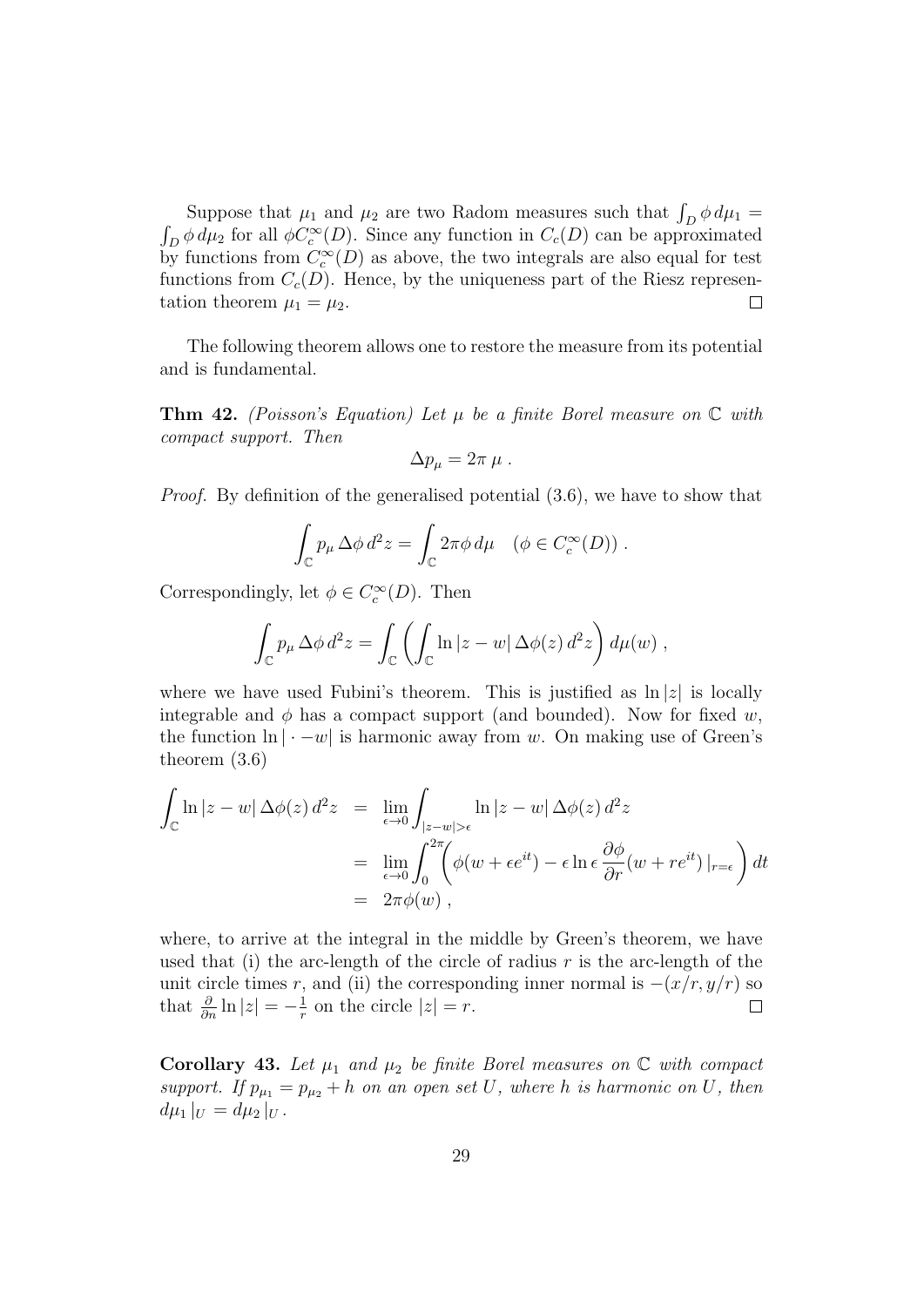The converse is also true.

**Lemma 44.** (Weyl's Lemma) Let  $u$  and  $v$  be subharmonic functions on a domain D in  $\mathbb C$ , with  $u, v \neq 0$ . If  $\Delta u = \Delta v$  then  $u = v+h$  where is harmonic on D.

For proof, see e.g. Ransford book.

Weyl's Lemma is important because it implies that any non-trivial subharmonic function can be written as the sum of log-potential and a harmonic function. The corresponding statement is known as the Riesz decomposition theorem.

Thm 45. ( Riesz Decomposition Theorem) Let u be a subharmonic function on a domain D in  $\mathbb C$ , with  $u \neq -\infty$ . Given a relatively compact open subset U of  $D$ ,

$$
u = p_{\mu} + h \quad on \ U \ ,
$$

where  $\mu = \frac{1}{2\pi} \Delta u |_{U}$  and h is harmonic on U.

*Proof.* Set  $\mu = \frac{1}{2\pi} \Delta u |_{U}$  Then  $\Delta p_{\mu} = 2\pi \mu = \Delta u$  on U. The result now follows from Weyl's lemma (applying it on each component of  $U$ ).  $\Box$ 

The following a straightforward application of Corollary 43 (Poisson's equation to be precise).

**Thm 46.** Let  $f$  be holomorphic on a bounded domain  $D$  and is not identically zero there, and let  $\mu$  be the zero counting measure for f, in the sense that it assigns mass  $1$  to each of zeros of  $f$ , counted according to multiplicities. Then  $\mu = \frac{1}{2\pi} \Delta \ln |f|$ .

*Proof.* Let  $(z_n)_{n=1}^N$  be zeros of f in D. Then  $f(z) = g(z) \prod_{j=1}^N (z - z_n)$  for some holomorphic  $g$  which is non-zero  $D$ , and

$$
\ln |f(z)| = \sum_{n=1}^{N} \ln |z - z_n| + \ln |g(z)|.
$$

The first term above is the potential of  $\mu$  and the second term is a harmonic function. Hence, by Poisson's equation,  $\mu = \frac{1}{2\pi} \Delta \ln |f|$ .  $\Box$ 

Obviously, the relation  $\mu = \frac{1}{2\pi} \Delta \ln |f|$  extends to unbounded domains.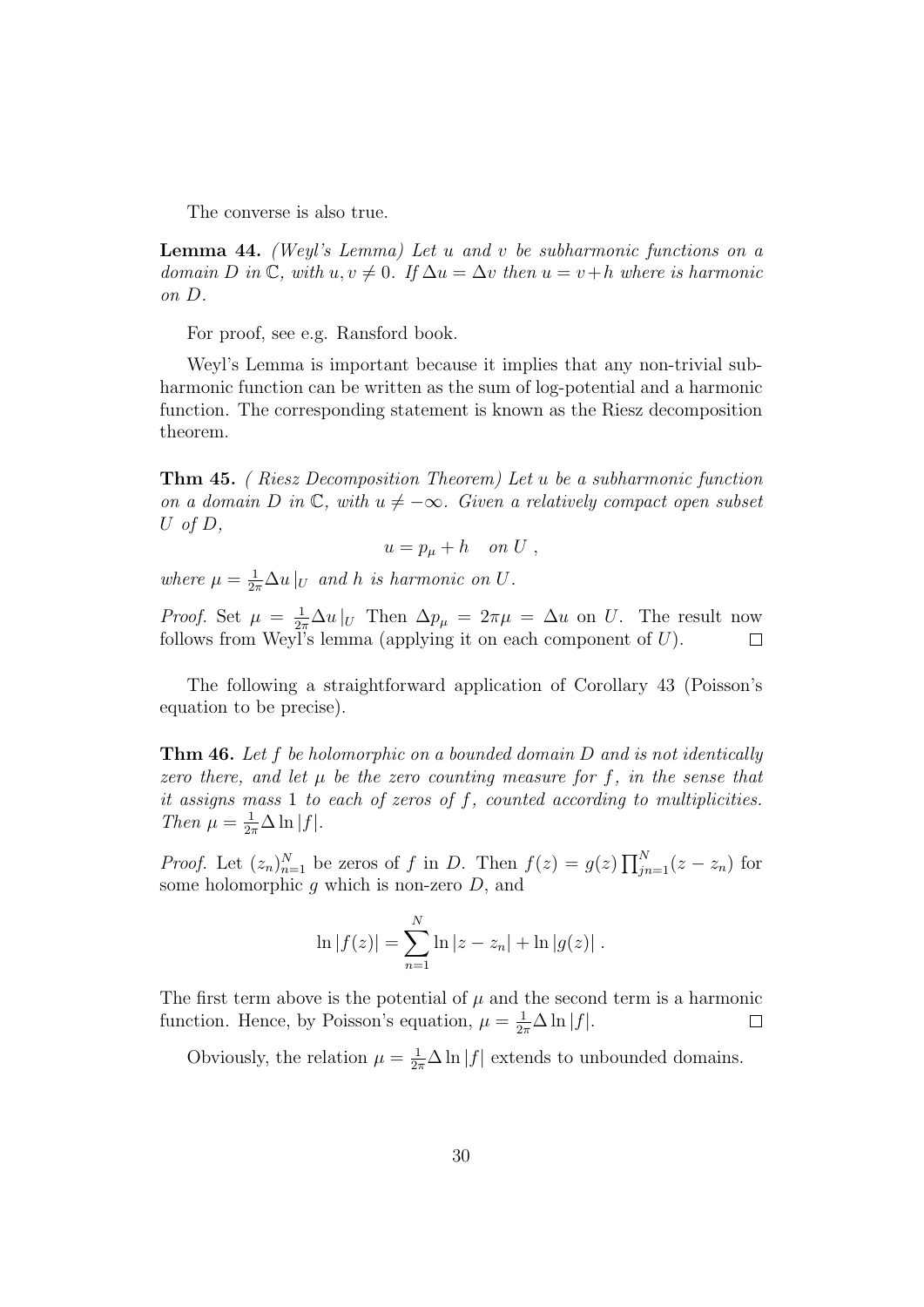(Notes for Day 4, 14 March 2011)

### 3.4 Poisson's Equation, Continued

Poisson's equation relates measures and their potentials. This can be exploited to obtain limiting distributions of roots of polynomials or eigenvalues of matrices in the limit of large degree/matrix dimension by the way of calculating the limiting potential.

Let  $z_1, \ldots, z_n$  be n points in a bounded domain  $\mathbb{C}$ , not necessarily distinct, and denote by  $\mu_n$  the unit mass measure that assigns mass  $\frac{1}{n}$  to each of  $z_j$ , i.e.

$$
\mu_n = \frac{1}{n} \sum_{j=1}^n \delta_{z_j},
$$

where  $\delta_z$  is the Dirac measure supported by  $\{z\}$ . We shall call  $\mu_n$  the normalised counting measure. The (log)-potential of  $\mu_n$  is

$$
p_n(z) = \int \ln |z - w| \, d\mu_n(w) = \frac{1}{n} \sum_{j=1}^n \ln |z - z_j| \, .
$$

and correspondingly  $\frac{1}{2\pi}\Delta p_n = \mu_n$ . The theorem below asserts that this relation holds in the limit  $n \to \infty$ 

**Thm 47.** (Widom's Lemma) Suppose that the counting measures  $\mu_n$  have all support inside a bounded domain in  $\mathbb{C}$ . If  $p_n$  converges to p as  $n \to \infty$ almost everywhere (with respect to the Lebesgue measure) in  $\mathbb C$  then p is locally integrable,  $\Delta p \geq 0$  and the measures  $\mu_n$  converge weakly to the measure  $\mu = \frac{1}{2\pi} \Delta p.$ 

*Proof.* Local integrability of  $\ln |z|$  implies that the family of functions  $(p_n)$  is uniformly integrable on compact sets with respect to the Lebesgue measure on C. That is, for every compact K and every  $\epsilon > 0$  there exists a  $\delta > 0$ such that if B is a subset of K of measure less than  $\delta$  than  $\int_B |f_n|d^2 < \epsilon$  for every n. It follows from the uniform integrability and Egorov's theorem that for any continuous function  $\psi$  with compact support

$$
\lim_{n\to\infty}\int p_n(z)\psi(z)\,d^2z=\int p(z)\psi(z)\,d^2z\;.
$$

In particular, p is locally integrable and  $\Delta p$  is well defined (as a distribution). As  $\Delta p_n \geq 0$  then so is  $\Delta p$  by limiting transition, and thus is a measure (see Step 2 in proof of Thm 41). For  $\phi \in C_c^{\infty}$ ,

$$
\int \phi \,\Delta p = \int p \,\Delta \,\phi d^2 z = \lim_n \int p_n \,\Delta \phi \,d^2 z = \lim_n \int \phi \,\Delta p_n .
$$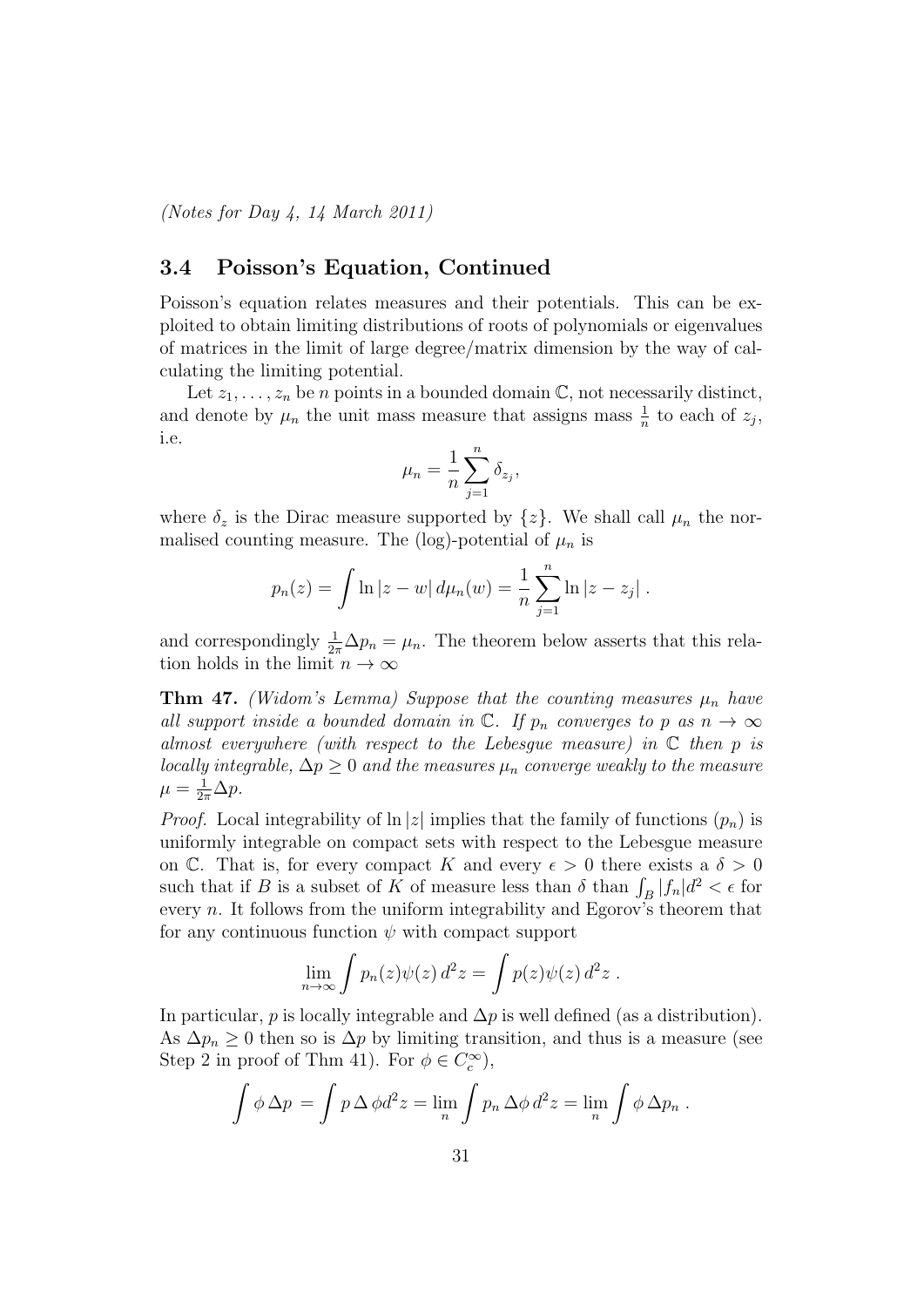which means that the measures  $\mu_n$  converge to  $\mu$  as distributions. As any sequence of measures of unit mass (supported inside a compact set) that converge as distributions must converge weakly, the result follows. П

With a little bit more effort it can be shown that  $p(z) = \int \ln |z - w| d\mu(w)$ almost everywhere.

Consider now an application of this theorem to the problem of finding the limiting distribution of zeros of truncated exponential series  $\sum_{j=0}^{n}$  $w^j$  $\frac{w^j}{j!}$  in the limit  $n \to \infty$ . Anticipating that zeros might spread in the complex plane, we scale w with n by introducing a new variable  $z = w/n$ . Thus consider

$$
f_n(z) = \frac{n!}{n^n} \sum_{j=0}^n \frac{(nz)^j}{j!} .
$$

The factor in front of the series is introduced fro convenience, so that  $f_n$ is a monic polynomial of degree  $n, f_n(z) = z^n + \dots$  Correspondingly, the normalised counting measure of its zeros  $z_1, \ldots, z_n$  is

$$
p_n(z) = \frac{1}{n} \sum_{j=1}^n \ln |z - z_j| = \frac{1}{n} \ln |f_n(z)|.
$$

A simple estimate shows that  $f_n(z)$  has no zeros outside the disk  $|z| \leq 2$  for any n. Indeed, suppose that  $z_0$  is a zero of  $f_n(z)$  and  $|z_0| > 1$ . Then

$$
\frac{n^n |z_0|^n}{n!} \le \sum_{j=0}^{n-1} \frac{n^j |z_0|^j}{j!} \le \frac{n^{n-1} |z_0|^{n-1}}{(n-1)!} \sum_{j=0}^{n-1} \frac{(n-1)!}{(n-1-j)! n^j} \frac{1}{|z_0|^j}
$$

$$
\le \frac{n^{n-1} |z_0|^{n-1}}{(n-1)!} \sum_{j=0}^{n-1} \frac{1}{|z_0|^j} \le \frac{n^{n-1} |z_0|^{n-1}}{(n-1)!} \frac{|z_0|}{|z_0| - 1}.
$$

It follows from this that  $|z_0| \leq 2$ .

Thus the zero counting measure  $\mu_n$  has support inside the disk  $|z| \leq 2$ for all n. Our strategy will be to evaluate the potential  $p_n$  of  $\mu_n$  in the limit  $n \to \infty$  and then apply Widom's lemma.

Note the following identity (which is easy to verify by binomial expansion (recall Euler's integral  $n! = \int_0^\infty s^n e^{-s} ds$ ),

$$
\sum_{j=0}^{n} \frac{x^j}{j!} = \frac{1}{n!} \int_0^{\infty} (x+s)^n e^{-s} ds = \frac{e^x}{n!} \int_x^{\infty} t^n e^{-t} dt,
$$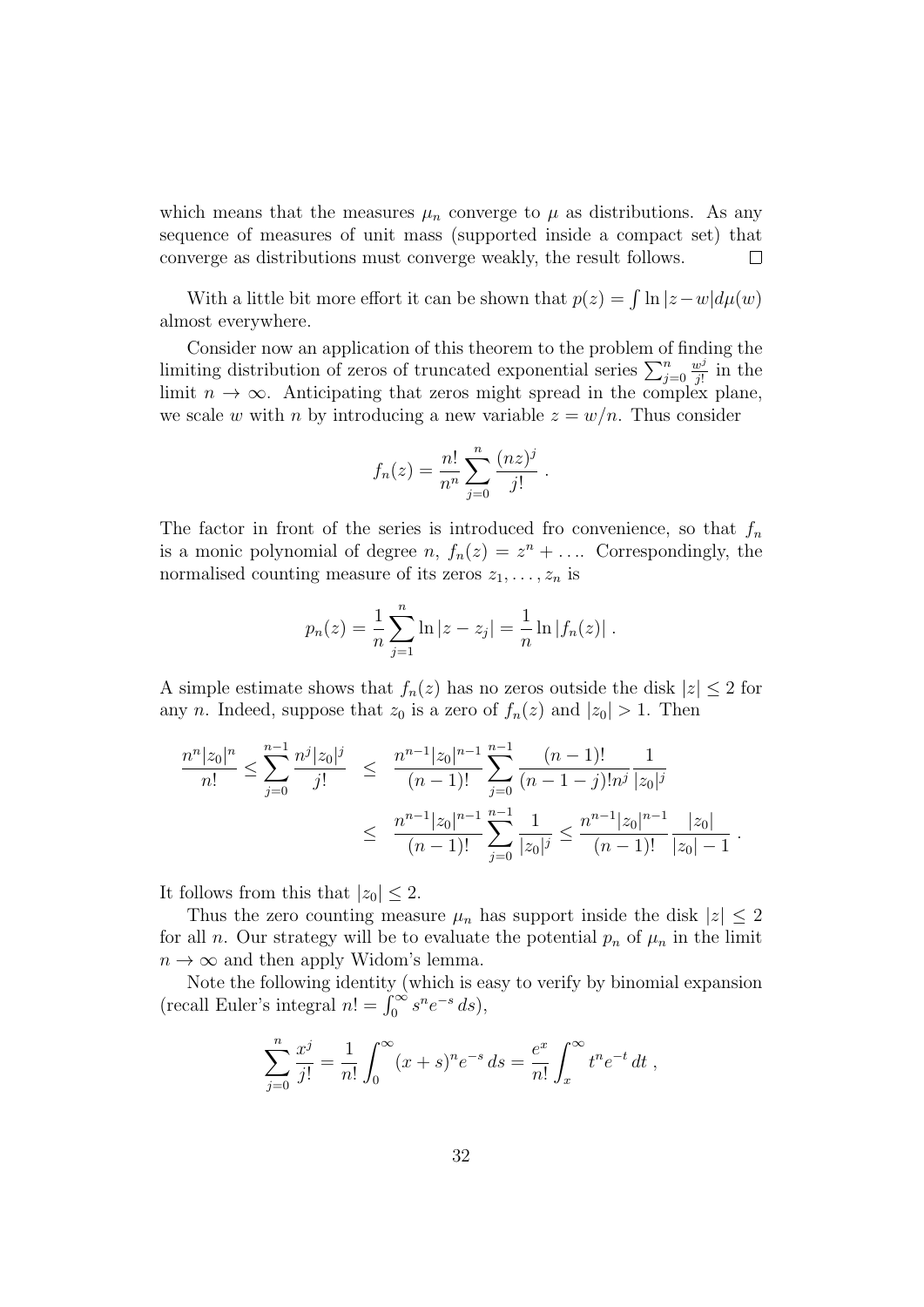It follows from it that

$$
f_n(z) = n e^{nz} \int_z^{+\infty} s^n e^{-ns} ds = n e^{nz} \int_z^{+\infty} e^{n(\ln s - s)} ds.
$$

This is in a form convenient for a saddle point analysis (steepest descent) of the integral  $\int_{z}^{+\infty} \exp(n(\ln s - s)) ds$ . The saddle point equation is the equation  $(\ln s - s)' = 0$  and there is only one solution  $s_0 = 1$ . If Re(ln z - z) < −1 and Re z < 1 the integration path can be deformed to pass through the saddle point and the integral is dominated by a neighbourhood  $s_0$ . This gives

$$
\int_{z}^{+\infty} e^{n(\ln s - s)} ds \sim \sqrt{\frac{2\pi}{n}} e^{n(\ln s_0 - s_0)} = \sqrt{\frac{2\pi}{n}} e^{-n}
$$

.

On the other side if  $\text{Re}(\ln z - z) > -1$  or  $\text{Re} z > 1$  then the integration path cannot be deformed to path through  $s_0 = 1$  and the integral is dominated by the end point  $s = z$  of the integration path. This gives

$$
\int_{z}^{+\infty} e^{n(\ln s - s)} ds \sim \frac{1}{n} e^{n(\ln z - z)}.
$$

Collecting these two results together,

$$
f_n(z) \sim \begin{cases} \sqrt{2\pi n}e^{n(z-1)} & \text{if } \ln|z| - \text{Re } z < -1 \text{ and } \text{Re } z < 1\\ \frac{1}{n}e^{n\ln z} & \text{if } \ln|z| - \text{Re } z > -1 \text{ or } \text{Re } z > 1 \end{cases}
$$

The equation  $\ln |z| - \text{Re } z = -1$ , or equivalently,  $|ze^{1-z}| = 1$ , defines a curve which is symmetric about the real axis and intersects itself once at  $z = 1$ . The part of this curve in the half plane  $\text{Re } z \leq 1$  is called the Szegö curve. It is a closed curve and its interior is the set of points in the half plane  $\text{Re } z \leq 1$ where  $|ze^{1-z}| < 1$ .

From the above asymptotic formula for  $f_n$  it is apparent that the limit of  $p_n(z) = \frac{1}{n} \ln |f_n(z)|$  exists everywhere off the Szegö curve:

$$
p(z) = \lim_{n \to \infty} \frac{1}{n} \ln |f_n(z)| = \begin{cases} \text{Re } z - 1 & \text{inside the Szegö curve} \\ \ln |z| & \text{outside the Szegö curve} \end{cases}
$$

The Szegö curve has measure zero, so we have established a.e. convergence of the potentials. Applying Widom's lemma, the normalised zero counting measure of truncated exponential series weaklyy converges to  $\mu = \frac{1}{2\pi} \Delta p$ . As  $p$  is harmonic everywhere except on the Szegö curve, we conclude that the limiting counting measure of scaled zeros of the truncated exponential series is supported by the Szegö curve. The density of the distribution of zeros with respect of the arc-length can be found by evaluating the jumpo in the normal derivative of the potential across the curve.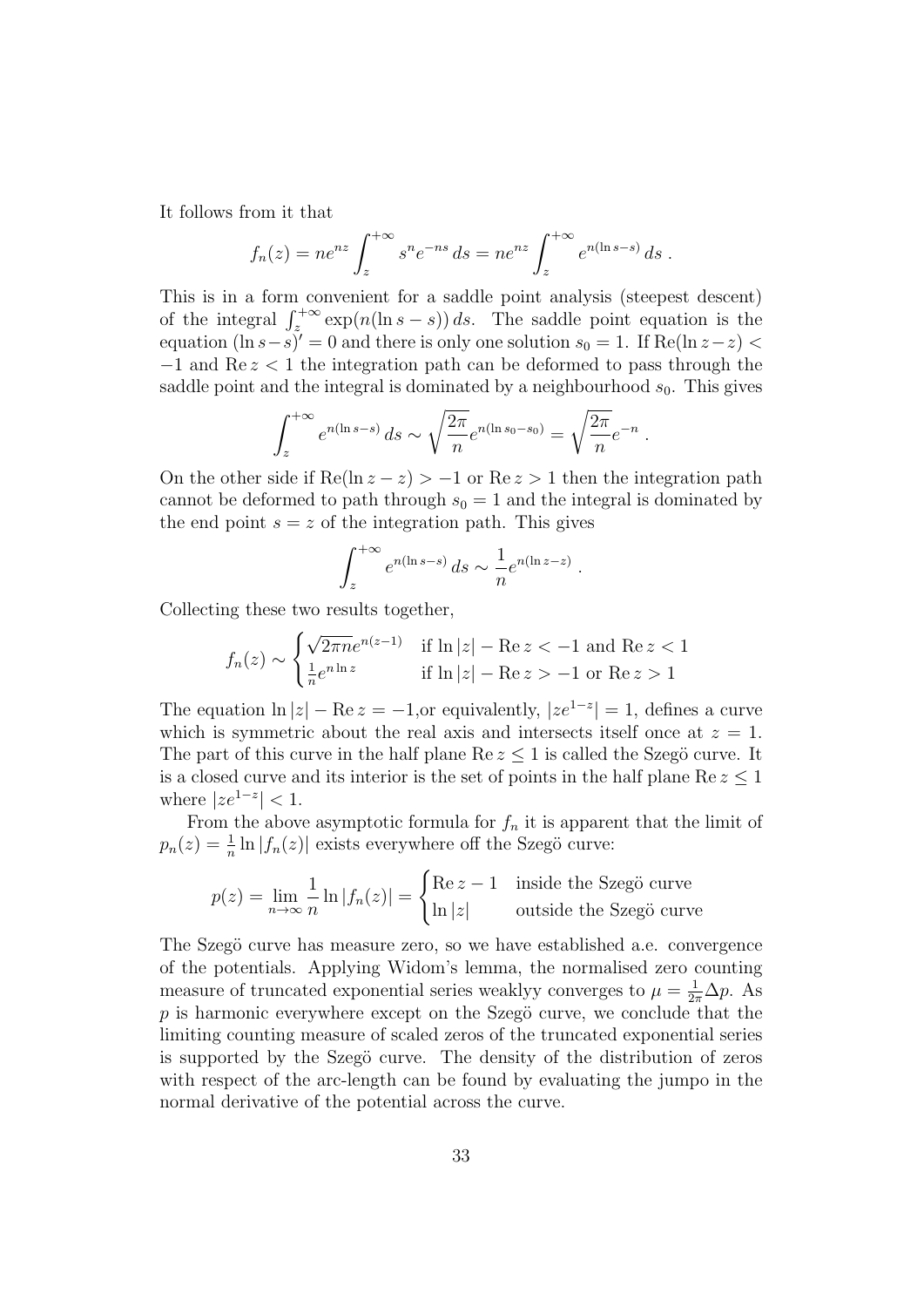# 4 The Dirichlet Problem and Harmonic Measure

Let D be a bounded domain of  $\mathbb{C}$ , and  $\phi : \partial D \to \mathbb{R}$  be a continuous function. The associated Dirichlet problem is to find a function h such that

$$
\Delta h = 0 \qquad \text{(on } D\text{)} \tag{4.1}
$$

$$
\lim_{z \to \zeta} h(z) = \phi(\zeta) \quad \text{(for every } \zeta \in \partial D) \,. \tag{4.2}
$$

Of course, the Dirichlet problem makes sense for unbounded subdomains of C as well (and for other differential operators) but we shall focus on bounded domains here.

The Dirichlet problem (for bounded domains) can have no more than one solution. This follows from the maximum principle for harmonic functions. Indeed, if  $h_1$  and  $h_2$  are solutions then  $h = h_1 - h_2$  is harmonic on D and  $h = 0$  on  $\partial D$ , hence  $h_1 \leq h_2$  on D. Reversing the order of  $h_1$  and  $h_2$ , one obtains  $h_1 \geq h_2$ , hence  $h_1 = h_2$ . For unbounded domains one can have more than one solution, e.g.  $h = \text{Re } z$  is harmonic on the right half of the complex plane Re  $z \geq 0$ .

### 4.1 Perron Function

**Definition** (Perron Function) Let D be a bounded domain of  $\mathbb{C}$  and  $\phi$ :  $\partial D \to \mathbb{R}$  be a bounded function. The associated Perron function  $H_D \phi$ :  $D \to \mathbb{R}$  is defined as

$$
H_D \phi = \sup_{u \in \mathcal{U}} u
$$

where the supremum is taken over the set  $U$  of all subharmonic on D functions u such that  $\limsup_{z\to\zeta}u(z)\leq\phi(\zeta)$  for every  $\zeta\in\partial D$ .

The Perron function is harmonic on D. In order to prove it we shall need two technical lemmas.

**Lemma 48.** (Glueing Theorem) Let U and V be two open sets in  $\mathbb{C}, V \subset$ U. Suppose that  $u$  and  $v$  are subharmonic on  $U$  and  $V$ , respectively, and  $\limsup_{z\to\zeta} v(z) \leq u(\zeta)$  for every  $\zeta \in U \cap \partial V$ . Then the function

$$
\tilde{u} = \begin{cases} \max(u, v) & \text{on } V; \\ u & \text{on } U \backslash V \end{cases}
$$

is subharmonic on U.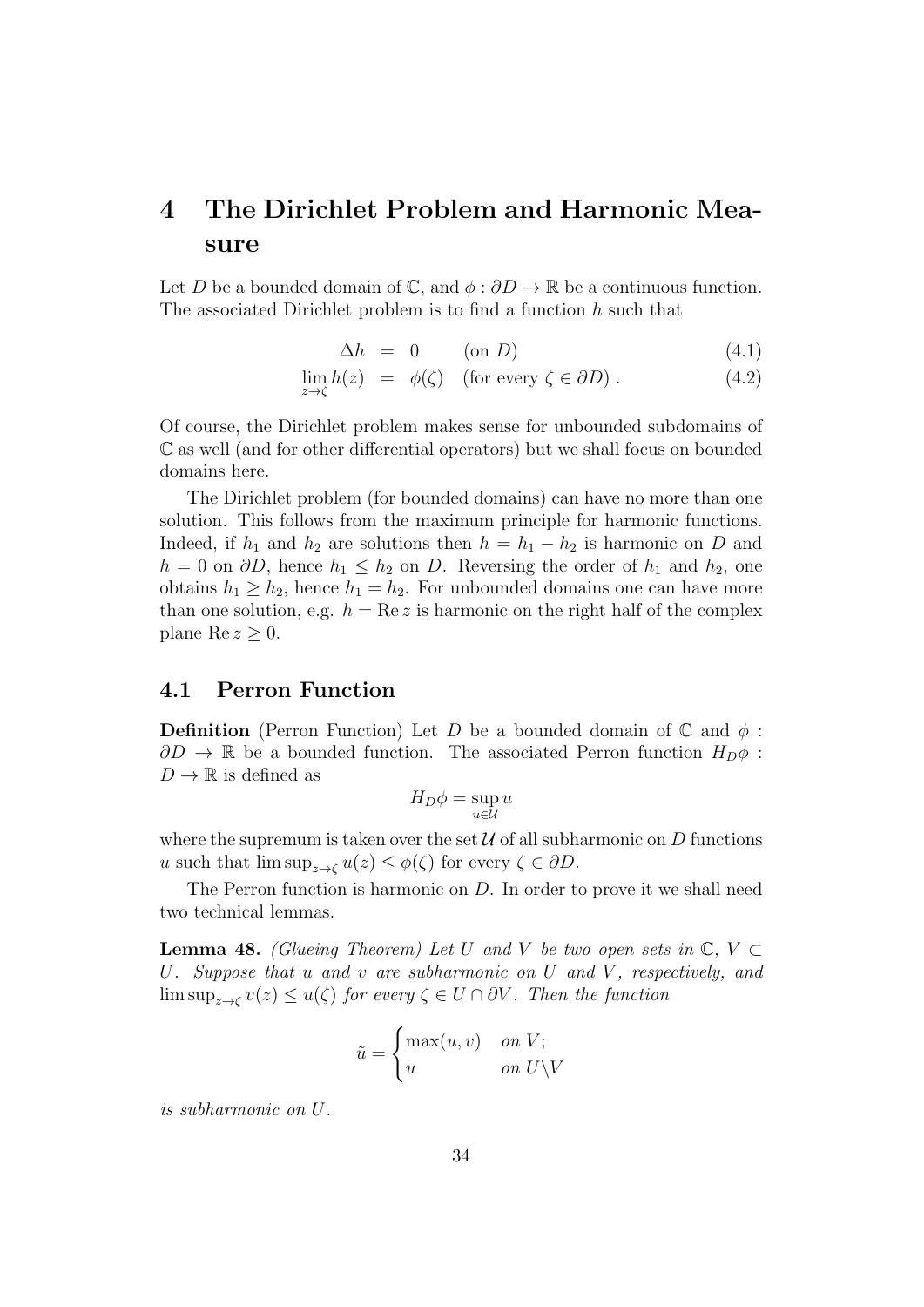*Proof.* The condition  $\limsup_{z\to\zeta} v(z) \leq u(\zeta)$  ensures that  $\tilde{u}$  is upper semicontinuous. One can easily check the local submean property on V, so  $\tilde{u}$ is subharmonic on V. If  $w \in U \backslash V$  then  $\tilde{u}(w) = u(w)$  and hence  $\tilde{u}(w) \leq$ 1  $\frac{1}{2\pi} \int_0^{2\pi} u(w + re^{it}) dt$  by the local submean property for u. As  $u \leq \tilde{u}$ , the local submean property for  $\tilde{u}$  follows.

We defined the Poisson integral

$$
P_{\Delta}\phi(z) = \frac{1}{2\pi} \int_0^{2\pi} \frac{\rho^2 - |z - w|^2}{|z - w - \rho e^{i\theta}|^2} \phi(w + \rho e^{i\theta}) d\theta \quad (z \in \Delta),
$$

with  $\Delta = \Delta(w, \rho)$ , for continuous functions  $\phi$ . Of course, if  $\phi$  is only integrable then the integral above still makes sense and is a harmonic function on  $\Delta$  (as the real part of a holomorphic function). In particular, if u is subharmonic on a neighbourhood of  $\Delta$  and not identically  $-\infty$  then  $u(w + \rho e^{it})$ is integrable, and, hence,  $P_{\Delta}u$  is harmonic on  $\Delta$ . With this observation in hand:

**Lemma 49.** (Poisson Modification) Let D be a bounded domain in  $\mathbb C$  and  $\Delta$  be an open disk about a point in D such that  $\Delta \subset D$ . Suppose that u is subharmonic on D with  $u \neq -\infty$ . Define the function

$$
\tilde{u} = \begin{cases} P_{\Delta}u & \text{on } \Delta; \\ u & \text{on } D \backslash \Delta. \end{cases}
$$

Then  $\tilde{u}$  is subharmonic on D, harmonic on  $\Delta$  and  $\tilde{u} > u$  on D.

*Proof.*  $P_{\Delta}u$  is harmonic on  $\Delta$ , and, by the Poisson integral inequality, Thm 24,  $u \leq P_{\Delta}u$  there, hence  $u \leq \tilde{u}$  on D.

Since  $u$  is upper semi-continuous, by Thm 20 we can find continuous functions  $\psi_n$  such that  $\psi_n \downarrow u$  on  $\partial \Delta$  as  $n \to \infty$ . Then for every  $\zeta \in \partial \Delta$ ,

$$
\limsup_{z \to \zeta} P_{\Delta} u(z) \leq \lim_{z \to \zeta} P_{\Delta} \psi_n(z) = \psi_n(\zeta) .
$$

By letting  $n \to \infty$ , lim sup<sub> $z \to \zeta$ </sub>  $P_{\Delta}u(z) \leq u(\zeta)$ . We can now apply the Glueing theorem with  $v = P_{\Delta}u$  which proves that  $\tilde{u}$  is subharmonic.  $\Box$ 

Now we can prove the key fact about the Perron function.

**Thm 50.** Let D be a bounded domain of  $\mathbb C$  and  $\phi : \partial D \to \mathbb R$  be a bounded function. Then the Perron function  $H_D\phi$  is harmonic on D and

$$
\sup_D |H_D\phi| \leq \sup_{\partial D} \phi.
$$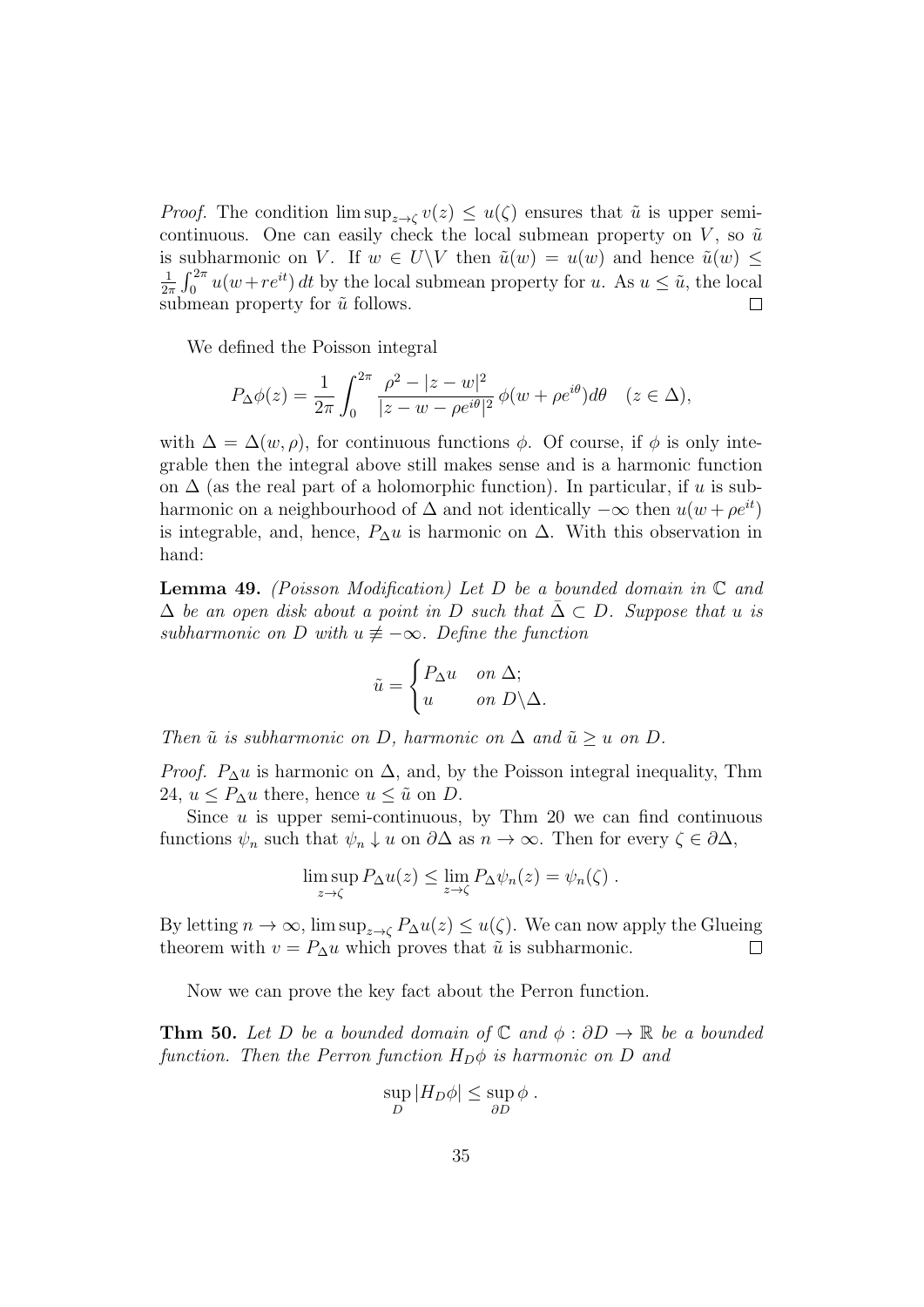*Proof.* The desired inequality is straightforward. Let  $M = \sup_D |\phi|$  and U be the set of subharmonic functions on D such that  $\limsup_{z\to\zeta}u(z)\leq\phi(\zeta)$ for  $\zeta \in \partial D$ . If  $u \in \mathcal{U}$ , then  $\limsup_{z \to \zeta} u(z) \leq M$ , and, by the maximum principle,  $u \leq M$  on D. Hence  $H_D \phi \leq M$ . On the other hand, the constant function  $-M$  is in  $\mathcal U$ . Therefore  $-M \leq H_D\phi$ . Thus  $\sup_D |H_d\phi| \leq M$ .

It remains to show that  $H_D \phi$  is harmonic. Since this property local, it will suffice to prove that  $H_D\phi$  is harmonic on any open disk  $\Delta$  with  $\overline{\Delta} \subset D$ . Fix such a  $\Delta$ .

Let  $w_0 \in \Delta$ . By definition of  $H_D \phi$ , there exists a sequence  $(u_n)$  of functions in U such that  $u_n(w_0) \to H_D \phi(w_0)$ . Replacing  $u_n$  by  $\max(u_1, \ldots, u_n)$ , we may suppose that  $(u_n)$  is non-decreasing<sup>3</sup> Now applying the Poisson modification to each of  $u_n$  to obtain a non-decreasing sequence  $\tilde{u}_n$  (the Poisson kernel is positive, hence  $P_{\Delta}u_n$  is non-decreasing). Let  $\tilde{u} = \lim_{n \to \infty} \tilde{u}_n$ . Then:

- (i)  $\tilde{u} \leq H_D \phi$  on D. Indeed, each  $\tilde{u}_n$  is subharmonic on D. Since  $\tilde{u}_n = u_n$ sufficiently close to the boundary of D, it follows that  $\tilde{u}_n \in \mathcal{U}$ , and, hence,  $\tilde{u}_n \leq H_D \phi$  and so is the limit.
- (ii)  $\tilde{u}(w_0) = H_D \phi(w_0)$ . Indeed, by the Poisson modification lemma  $\tilde{u}_n(w_0) \geq$  $u_n(w_0)$ . As  $u_n(w_0) \to H_D \phi(w_0)$ , we have that  $\tilde{u}(w_0) \geq H_D \phi(w_0)$ . And by (i)  $\tilde{u}(w_0) \leq H_D \phi(w_0)$ .
- (iii)  $\tilde{u}$  is harmonic on  $\Delta$  (as  $(\tilde{u}_n)$  non-decreasing and each  $\tilde{u}_n$  harmonic on  $\Delta$  (Harnack's theorem).

Now we shall prove that  $\tilde{u} = H_D \phi$  on  $\Delta$ . To this end, fix an arbitrary point w and choose  $(v_n) \in \mathcal{U}$  such that  $v_n(w) \to H_D \phi(w)$ . Replacing  $v_n$  by  $\max(u_1, \ldots, u_n, v_1, \ldots, v_n)$ , we may suppose that  $(v_n)$  is non-decreasing and  $v_n \geq u_n$ . Let  $\tilde{v}_n$  be the Poisson modification of  $v_n$ . Then as before

- (i)  $\tilde{v} \leq H_D \phi$  on D.
- (ii)  $\tilde{v}(w) = H_D \phi(w)$ .
- (iii)  $\tilde{v}$  is harmonic on  $\Delta$

It follows from (i) that  $\tilde{v}(w_0) \leq H_D \phi(w_0) = \tilde{u}(w_0)$ . On the other hand,  $\tilde{v}_n \geq \tilde{u}_n$  for all n, hence  $\tilde{v} \geq \tilde{u}$ . Thus the function  $\tilde{u} - \tilde{v}$ , which is harmonic on  $\Delta$ , attains a maximum value 0 at  $w_0$ , which means, by the maximum principle that  $\tilde{v} = \tilde{u}$  on  $\Delta$ . By (ii),  $\tilde{v}(w) = H_D\phi(w)$ , and so  $\tilde{u}(w) = H_D\phi(w)$ . As w is arbitrary,  $\tilde{u} = H_D \phi$  on  $\Delta$ , and as  $\tilde{u}$  is harmonic on  $\Delta$ , so is  $H_D \phi$ .  $\Box$ 

<sup>&</sup>lt;sup>3</sup>Obviously  $f_n = \max(u_1, \ldots, u_n) \in \mathcal{U}$ , hence  $f_n(w) \leq H_D \phi(w)$  for any  $w \in D$ . On the other hand,  $f_n(w_0) \ge u_n(w_0) \to H_D \phi(w_0)$ . Hence  $f_n(w_0) \to H_D \phi(w_0)$ .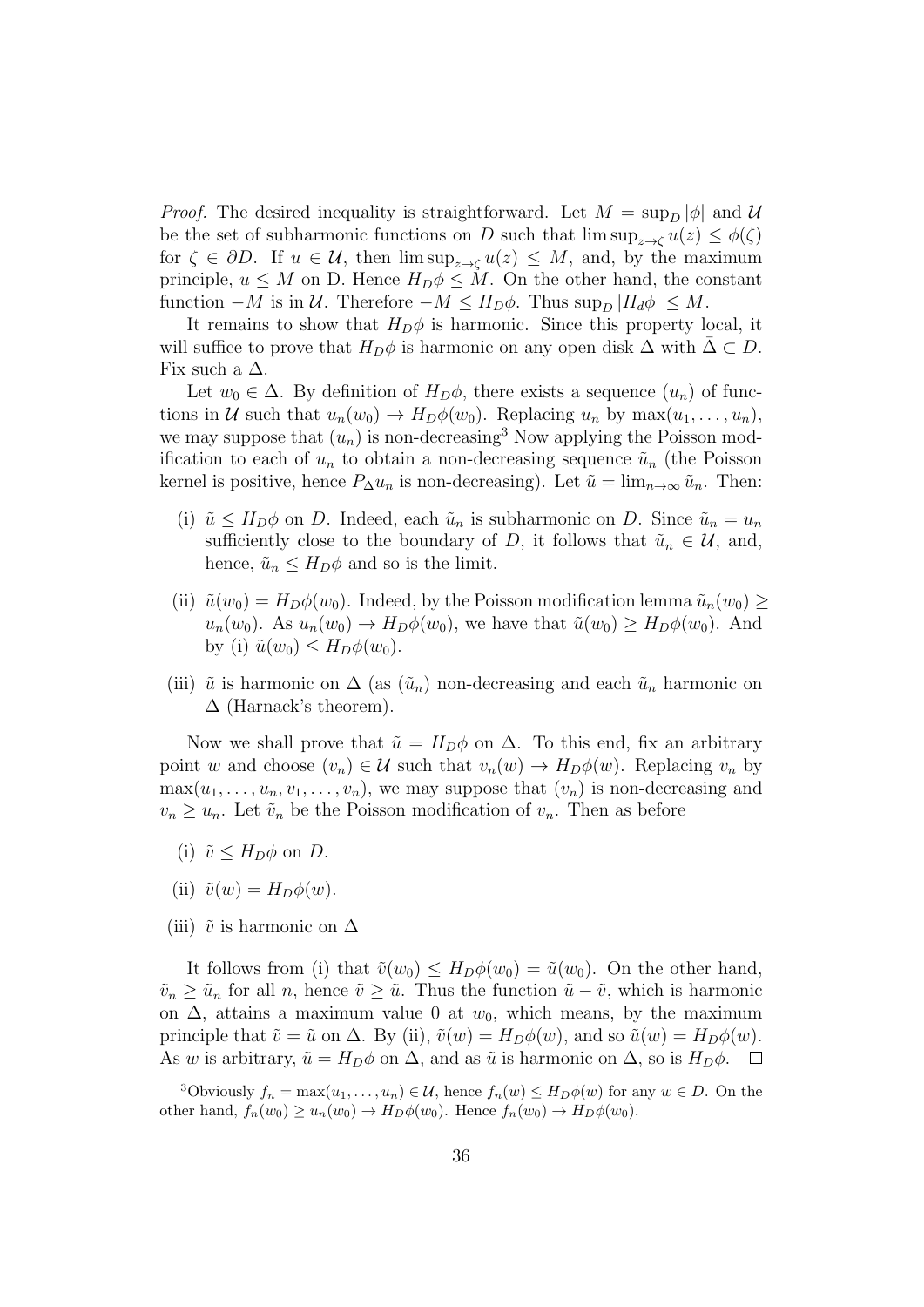The importance of the Perron function for the Dirichlet problems is in the following. If the Dirichlet problem has a solution then it is given by the Perron function. Indeed, if h is harmonic and  $\lim_{z\to\zeta} h(z) = \phi(\zeta)$  on  $\partial D$ , then  $h \in \mathcal{U}$ . Therefore,  $h \leq H_D \phi$ . On the other hand if  $u \in \mathcal{U}$  then  $\limsup_{z \to \zeta} (u - h)(z) \leq 0$  for  $\zeta \in \partial D$ , and by the maximum principle  $u \leq h$ on D, which implies that  $H_D \phi \leq h$ . Hence  $H_D \phi = h$ .

However, the existence of a solution is not a foregone conclusion as the following example shows. Consider the Dirichlet problem corresponding to  $D = \Delta(0, 1) \setminus \{0\}$  (punctured disk) and the function  $\phi$  given by  $\phi(\zeta) = 0$  for  $|\zeta| = 1$  and  $\phi(0) = -1$ . If  $h \in \mathcal{U}$  then by the maximum principle  $h \leq 0$  on D, so  $H_D \phi \leq 0$ . Note that  $\epsilon \ln |z| \in \mathcal{U}$  for every  $\epsilon > 0$ , by letting  $\epsilon \to 0$  we conclude that  $H_D \phi = 0$ , which obviously doesn't solve the Dirichlet problem.

**Definition** Let D be a bounded domain in  $\mathbb{C}$ . A point  $\zeta \partial D$  is called regular if  $\lim_{z\to\zeta} H_D\phi(z) = \phi(\zeta)$  for every continuous  $\phi : \partial D \to \mathbb{R}$ . Domains whose boundaries consist of regular points only are called regular (so that the solution to the Dirichlet problem exists for continuous boundary conditions).

The class of regular domains is broad. We don't have time to go through derivations and only state a key result.

A simply connected domain bounded by a finite number of and such that its boundary is a simple closed curve is called a Jordan domain.

Thm 51. Every Jordan domain is regular.

More generally:

**Thm 52.** If D is a simply connected domain such that  $\mathbb{C}_{\infty}\backslash D$  contains at least two points then D is a regular domain; here  $\mathbb{C}_{\infty}$  is the Riemann sphere.

And

**Thm 53.** Let D be a subdomain of  $\mathbb{C}_{\infty}$ ,  $\zeta_0 \in \partial D$ , and C be the component of  $\partial D$  containing  $\zeta_0$ . If  $C \neq {\zeta_0}$  then  $\zeta_0$  is regular.

The set of irregular points is a polar set. This statement is know as Kellogg's theorem.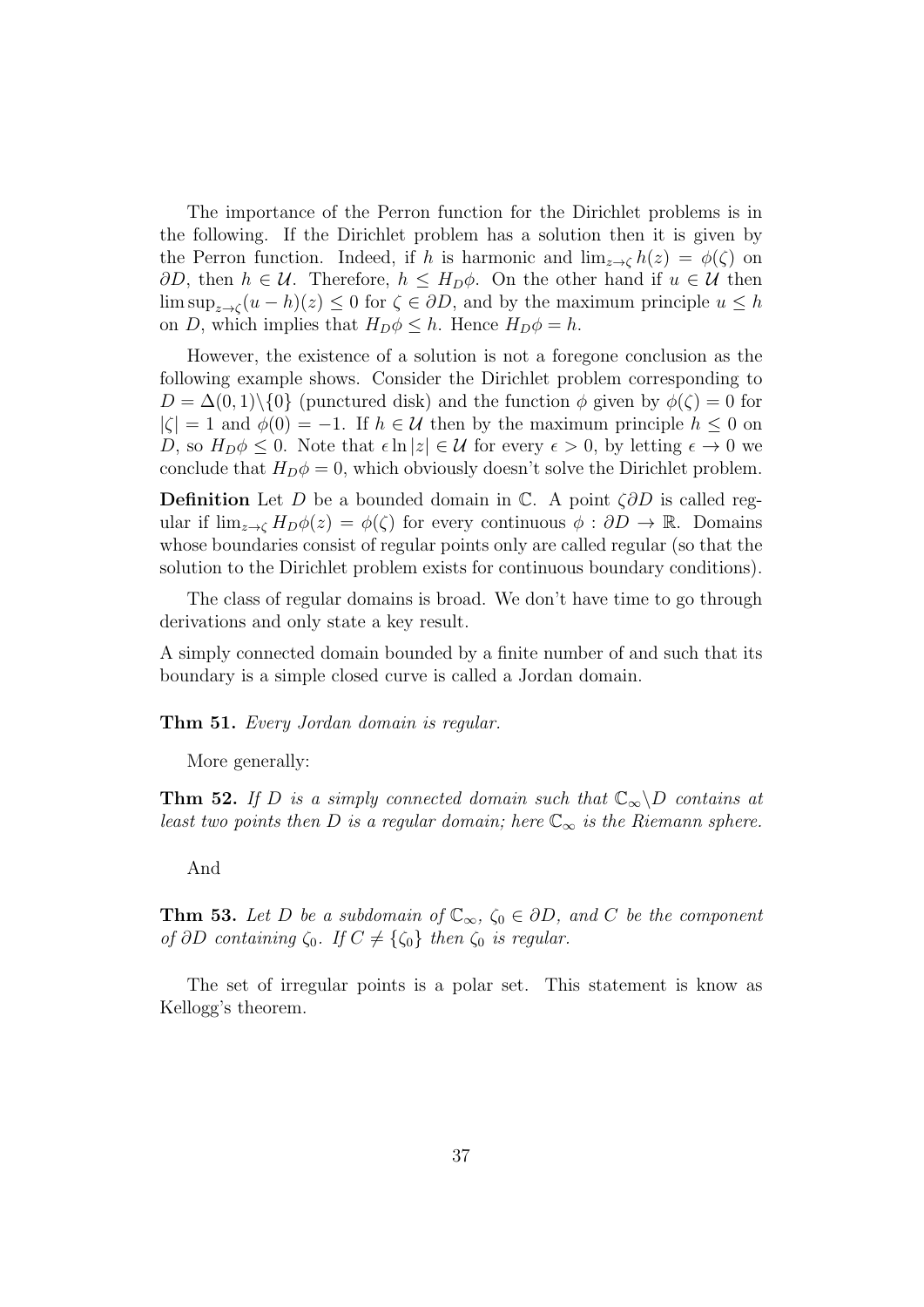(Notes for Day 5, 21 March 2011)

### 4.2 Harmonic Measure

The Perron function is a good theoretical concept but it does not give a clear recipe for solving the Dirichlet problem. Today we will briefly survey another approach which is based on a generalization of the Poisson integral and conformal mappings.

**Definition** (Harmonic Measure) Let D be a proper subdomain of  $\mathbb C$  with a regular boundary (i.e. the Dirichlet problem has a solution), and let  $\mathcal{B}(\partial D)$ be the Borel  $\sigma$ -algebra on  $\partial D$ . A harmonic measure for D is a function  $\omega_D : D \times \partial D \to [0, 1],$  such that for every  $z \in D$ ,  $\omega_D(z, \cdot)$  is a probability measure on  $\mathcal{B}(\partial D)$  and such that if  $\phi : \partial D \to \mathbb{R}$  is a bounded continuous function on the boundary of D then the Perron function  $H_D\phi$  (i.e. solution of the Dirichlet problem with boundary condition  $\phi$ ) is the generalized Poisson integral

$$
H_D \phi(z) = \int_{\partial D} \phi(\zeta) d\omega_D(z, \zeta) .
$$

It can be shown, see e.g. Ransford's book, that if D is a proper subdomain of C whose boundary is regular then there exists a unique harmonic measure for D.

Let  $\Delta$  be the unit disk  $\Delta(0,1)$  and  $\phi(e^{it})$  is continuous. Then the Poisson integral theorem asserts that the function

$$
h(z) = \frac{1}{2\pi} \int_0^{2\pi} \phi(e^{it}) \frac{1 - |z|^2}{|e^{it} - z|^2} dt
$$

is harmonic in  $\Delta$  and  $\lim_{z\to\zeta}h(z)=\phi(\zeta)$  for  $|zeta| = 1$ , so that it solves the associated Dirichlet problem. In other words,  $h = H_{\Delta}\phi$ . Hence, by inspection,

$$
d\omega_{\Delta}(z,\zeta) = \frac{1}{2\pi} \frac{1 - |z|^2}{|e^{it} - z|^2} dt
$$

is the harmonic measure for the unit disk.

Recall that a domain D is called Jordan if it is simply connected and is bounded by a finite number of smooth curves such that  $\partial D$  is a simple closed curve. Every Jordan domain is regular, so its harmonic measure is unique. It turns out that the harmonic measure for a Jordan domain D can be found by making use of a conformal map  $f: D \to \Delta$  and the Poisson integral.

The following theorem provides the necessary technical statement.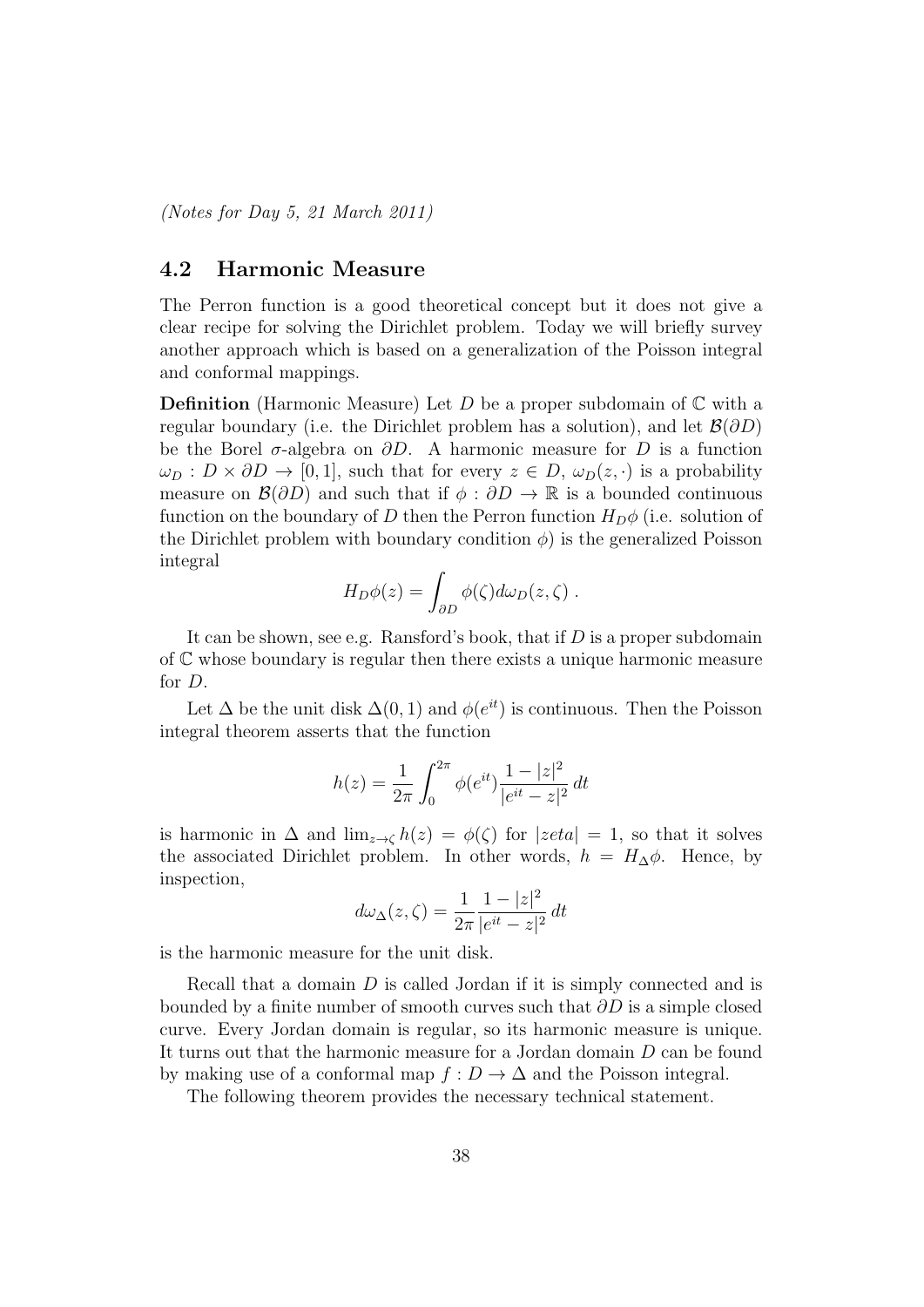**Thm 54.** (Caratheodory's Theorem) Let D be a Jordan domain and let  $f$ :  $\Delta \rightarrow D$  be a conformal map from the unit disk  $\Delta$  to D. Then f has a continuous extension to the boundary of  $\Delta$ , and this extension is one-to-one from  $\overline{\Delta}$  to  $\overline{D}$ .

The existence of a conformal map form  $\Delta$  to D is guaranteed by the Riemann mapping theorem. Its continuous extension to the boundary is useful, of course, in the context of the Dirichlet problem.

**Thm 55.** If D is a Jordan domain and  $\phi : \partial D \to \mathbb{R}$  is continuous and bounded, and, also, f is a conformal map from D to  $\Delta$ , extended by Caratheodory's theorem, then the function  $g(z) = h(f(z))$  where

$$
h(w) = \frac{1}{2\pi} \int_0^{2\pi} \phi(f^{-1}(e^{it})) \, \frac{1 - |w|^2}{|e^{it} - w|^2} \, dt
$$

solves the Dirichlet problem on D with boundary condition  $\phi$ .

*Proof.* The function  $\phi(f^{-1}(e^{it}))$  is continuous, so by the Poisson integral theorem h is harmonic on  $\Delta$  and  $h(e^{it}) = \phi(f^{-1}(e^{it}))$ . Consequently,  $h(f(z)) =$  $\phi(z)$  for every  $z \in \partial D$ . So it remains to prove that  $g(z) = h(f(z))$  is harmonic on D.

Since  $\Delta$  is simply connected, there exists a holomorphic function F on  $\Delta$ such that  $h = \text{Re } F$ , and  $g = h \circ f = \text{Re } F \circ f$ . Obviously  $F \circ f$  is holomorphic, so its real part is harmonic. Thus  $q$  is harmonic.  $\Box$ 

The theorem above has an immediate consequence for determining the harmonic measure for Jordan domains.

Thm 56. (Conformal Invariance of Harmonic Measure) Let D be a Jordan domain, f be a conformal map from D onto the unit disk  $\Delta$  (extended by Caratheodory's theorem), and B is a Borel measurable set of  $\partial D$ . Then

$$
\omega_D(z, B) = \omega_{\Delta}(f(z), f(D)) = \int_{f(B)} \frac{1 - |f(z)|^2}{|e^{it} - f(z)|^2} \frac{dt}{2\pi}.
$$

Example. Let D be the upper half of the complex plane, and  $f(z) = \frac{z-i}{z+i}$ , then f a conformal map of D onto  $\Delta$ . By conformal invariance

$$
\omega_D(z, B) = \omega_{\Delta}(f(z), f(B)) = \int_B \frac{1 - |f(z)|^2}{|f(s) - f(z)|^2} |f'(s)| \frac{ds}{2\pi} = \int_B \frac{\text{Im } z}{|z - s|^2} \frac{ds}{\pi}.
$$
  
With  $z = x + iy$ ,

$$
\omega_D(x+iy, B) = \int_B \frac{y}{(x-s)^2 + y^2} \frac{ds}{\pi}.
$$

This is the Poisson kernel for the upper half of the complex plane.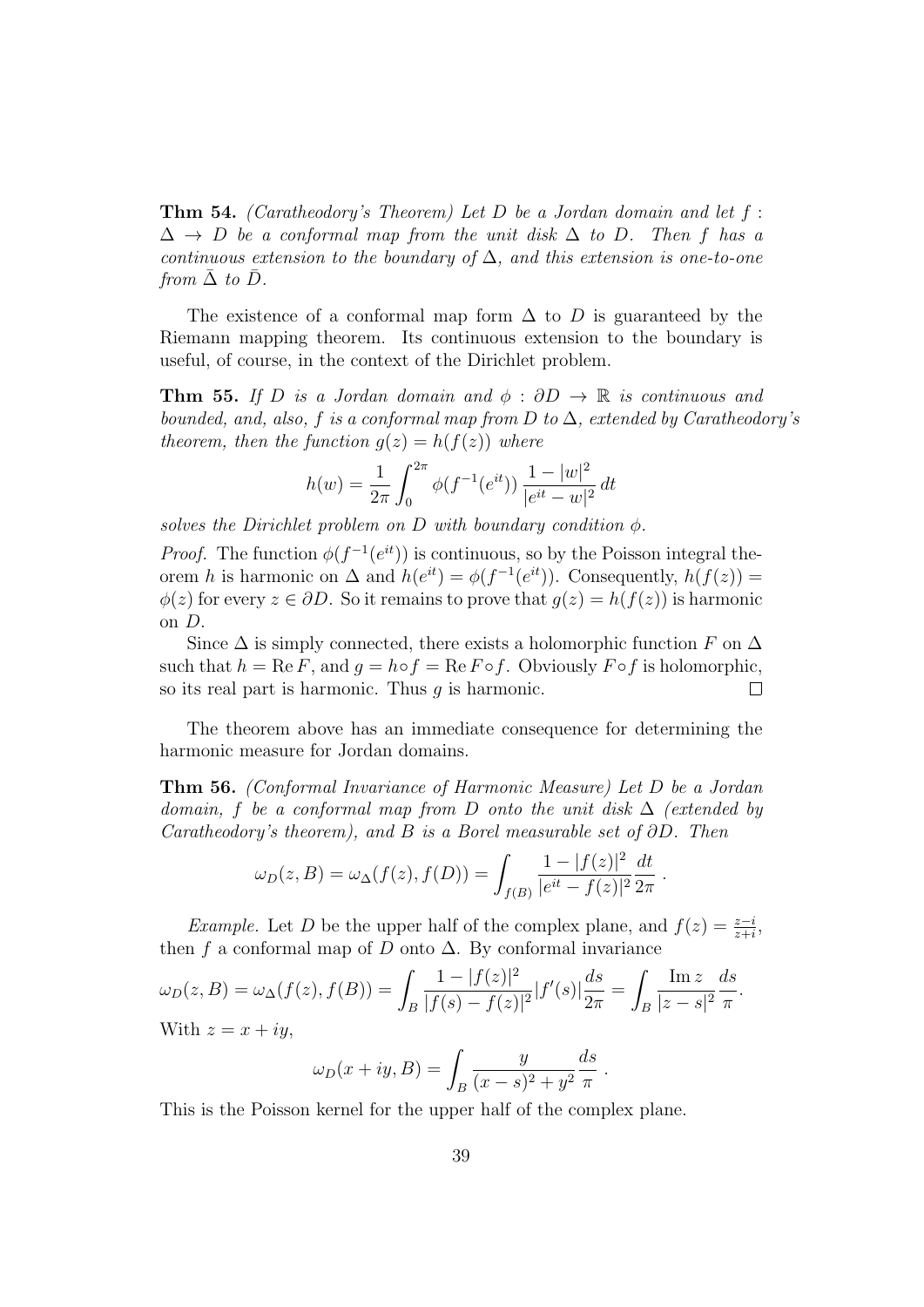## 5 Capacity and Transfinite Diameter

Recall the concept of equilibrium measure. For any finite Borel measure  $\mu$ with compact support, its energy  $I(\mu)$  is

$$
I(\mu) = \int \int \ln |z - w| d\mu(z) d\mu(w) .
$$

We have proved that if  $E$  is compact then there exist at least one Borel probability measure  $\mu_E$  such that

 $I(\mu_E) \geq I(\mu)$  for any other Borel probability measure  $\mu$  on E.

If, in addition,  $E$  is non-polar then this measure is unique.

**Definition** (Logarithmic Capacity) Let E be a compact subset of  $\mathbb{C}$  and  $\mu_E$ be its equilibrium measure. The logarithmic capacity of  $E$  is defined by

$$
cap(E) = e^{I(\mu_E)}.
$$

If E is polar then  $I(\mu_E) = -\infty$  for every equilibrium measure, so that  $cap(E) = 0$  for polar sets (polar sets hold no charge). Equally, if  $cap(E) = 0$ then  $E$  is polar.

For non-compact sets E capacity is defined by as the supremum of  $cap(K)$ over all compact subsets K of E. By definition  $0 \leq cap(E) \leq +\infty$ , however compact sets have finite capacity. It is a straightforward consequence of definition that  $cap(E_1) \leq cap(E_2)$  is  $E_1 \subset E_2$ .

Somewhat surprisingly, capacity is related to geometry.

**Definition** (*n*-th Diameter) Let E be a compact set in  $\mathbb{C}$ . Then its *n*-th diameter is given by

$$
\delta_n(E) = \sup_{z_1, \dots, z_n \in E} \left( \prod_{1 \le j < k \le n} |z_k - z_j| \right)^{\frac{2}{n(n-1)}}, \quad (n \ge 2) \tag{5.1}
$$

where the supremum is taken over all *n*-tuples of  $E$ .

Since  $E$  is compact, the supremum in  $(5.1)$  is always attained on some *n*-tuple. Any such *n*-tuple  $(z_1^{(n)})$  $\mathcal{L}_1^{(n)}, \ldots, \mathcal{Z}_n^{(n)}$  is called an *n*-point *Fekete set* for E, and the points  $z_i^{(n)}$  $j_j^{(n)}$  are called *Fekete points*. The maximization in (5.1) has geometric meaning – we want to place n points on  $E$  in such a way that the geometric mean of the pairwise distances was the greatest. There are  $n(n-1)$  distinct pairs among n points, hence the power in (5.1).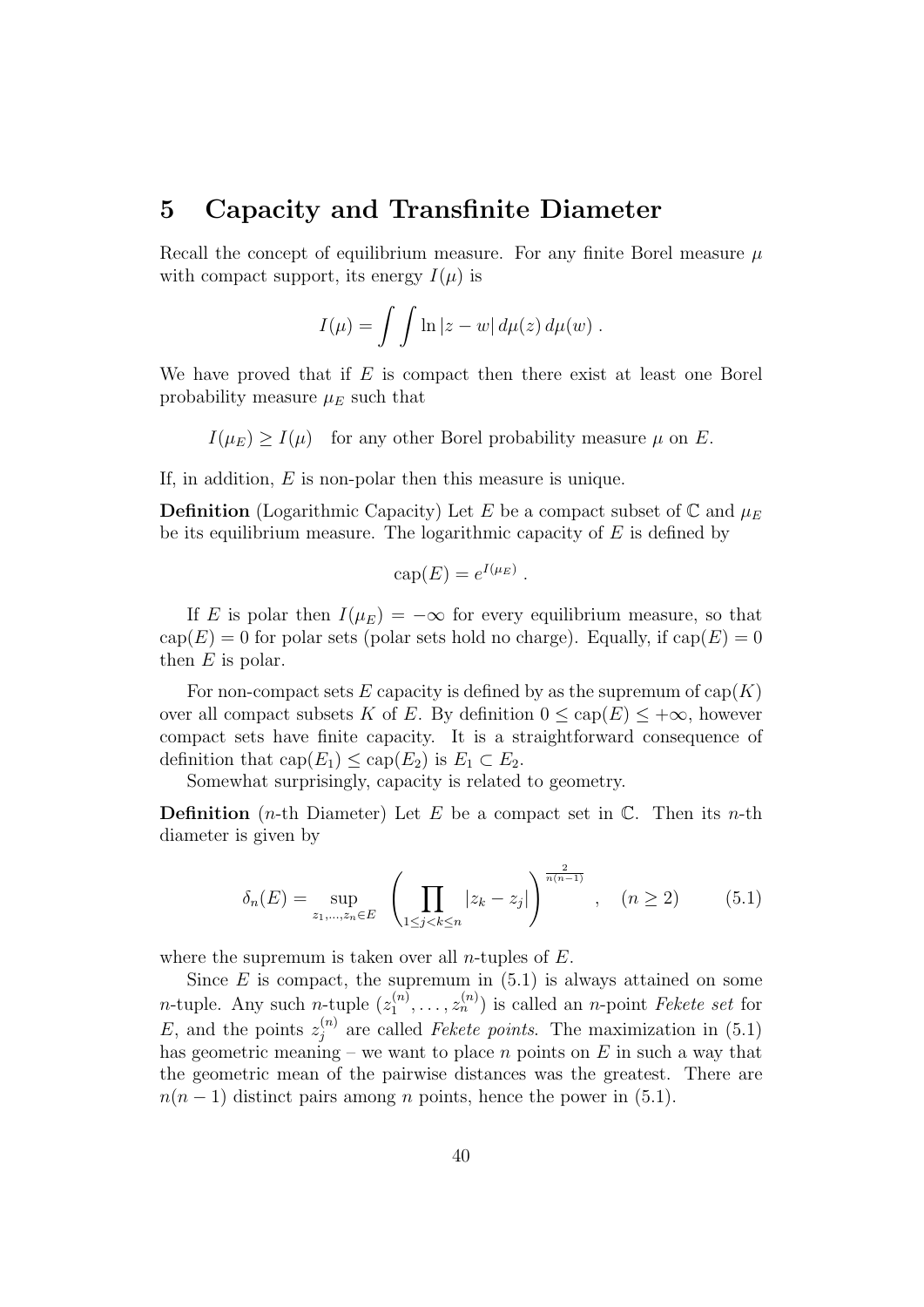If  $n = 2$  then the maximization problem in  $(4.1)$  gives the diameter of  $E, \delta_2(E) = \max_{z_1,z_2 \in E} |z_1 - z_2|$ . Obviously, any Fekete points lie on the boundary of E. This is also true in the general case  $n \geq 2$ , all Fekete points lie on the outer boundary  $\partial_{\epsilon}E$  of E, that is, the boundary of the unbounded component of the complement of  $E$  (follows from the maximum modulus principle for holomorphic functions?).

The product in (5.1) is related to the Vandermonde determinant

$$
\det(z_j^{k-1})_{j,k=1}^n = \prod_{1 \le j < k \le n} (z_k - z_j) \tag{5.2}
$$

hence an  $n$ -point Fekete set maximizes the modulus of the Vandermonde determinant over all *n*-tuples of  $E$ . This observation helps to compute the n-diameter of a disk.

**Lemma 57.** Let  $\bar{\Delta}$  be the closed unit disk about the origin. Then the set of n-th roots of unity is a Fekete set for  $\bar{\Delta}$  and  $\delta_n(\bar{\Delta}) = n^{1/(n-1)}$ .

*Proof.* It follows from Hadamard's inequality for determinants  $|\det(b_{ik})| \leq$  $\prod_j \left( \sum_k |b_{jk}|^2 \right)^{1/2}$  and relation (5.2) that

$$
\sup_{z_1,\ldots,z_n\in\bar{\Delta}}\ \prod_{1\leq j
$$

We shall now show that the supremum is attained on  $n$ -th roots of unity  $z_j^{(n)} = e^{i2\pi j/n}, j = 1, \dots, n$ . To this end, note that

$$
|\det(z_j^{k-1})_{j,k=1}^n|^2 = \det((z_j^{k-1}))^T \det(\bar{z}_j^{k-1}) = \det\left(\sum_{l=1}^n z_j^{l-1} \bar{z}_k^{l-1}\right)_{j,k=1}^n, (5.3)
$$

where  $(\ldots)^T$  stands for matrix transpose. Since powers of the roots of unity are orthogonal,  $\sum_{l=0}^{n-1} (e^{i2\pi j/n})^l (e^{-i2\pi k/n})^l = n\delta_{j,k}$ , the determinant on the right in (5.3) is diagonal and easy to compute, leading to

$$
\prod_{1 \le j < k \le n} |e^{i2\pi k/n} - e^{i2\pi j/n}| = |\det((e^{i2\pi j/n})^{k-1})| = n^{n/2}.
$$

Hence the *n*-th roots of unity is a Fekete set, and  $\delta_n(\bar{\Delta}) = n^{1/(n-1)}$ .  $\Box$ 

On taking the log , it is apparent that the maximization problem in (5.1) one obtains an equivalent maximization problem

$$
\mathcal{E}_n(E) = \sup_{z_1,\dots,z_n \in E} \sum_{1 \le j < k \le n} \ln |z_k - z_i| \tag{5.4}
$$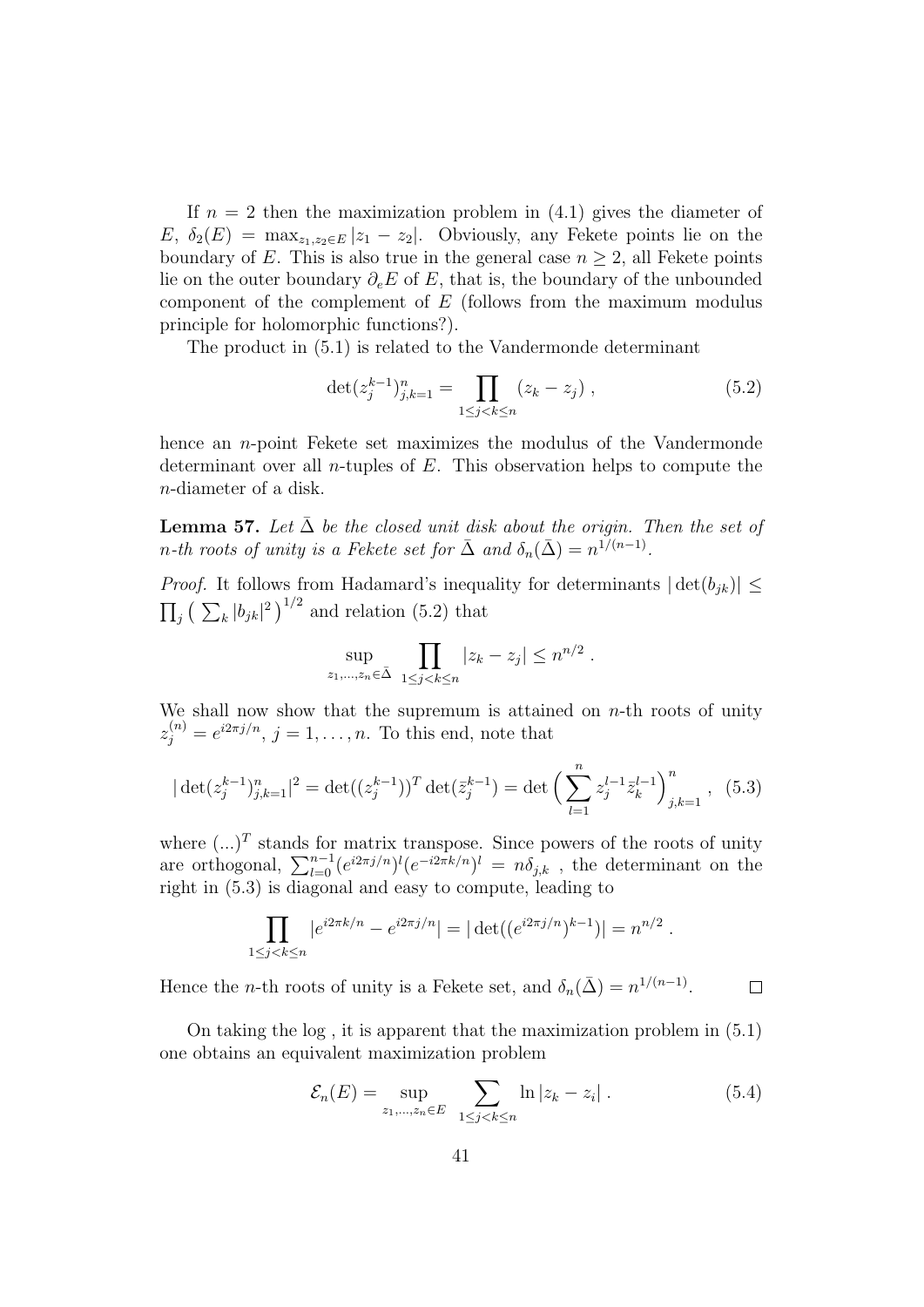Obviously,

$$
\mathcal{E}_n(E) = \frac{n(n-1)}{2} \ln \delta_n(E) . \qquad (5.5)
$$

Changing the sign in front of the logarithm, the optimization problem in (5.4) can be interpreted as finding the configuration of  $n$  equal charges confined to E which has minimal energy. In this context, a Fekete set represents an equilibrium configuration (as the energy of such configuration is minimal), and it is a natural question to ask about the distribution of the equilibrium configuration in the limit of large number of charges,  $n \to \infty$ .

**Lemma 58.** (Transfinite Diameter) The sequence  $\delta_n(E)$  is decreasing (nonincreasing), i.e.  $\delta_1(E) \geq \delta_2(E) \geq \delta_3(E) \dots$ , and, hence, has a limit,

$$
\tau(E) = \lim_{n \to \infty} \delta_n(E) .
$$

This limit is called the transfinite diameter of E.

*Proof.* It is instructive to consider first  $\delta_2(E)$  and  $\delta_3(E)$ , or equivalently,  $\mathcal{E}_2(E)$  and  $\mathcal{E}_3(E)$ . If  $(z_1^{(3)}$  $\overset{(3)}{1},\overset{(3)}{z_2}$  $\overset{(3)}{2}, \overset{(3)}{z_3}$  $\binom{3}{3}$  is a Fekete 3-tuple, then

$$
\mathcal{E}_3(E) = \ln |z_3^{(3)} - z_1^{(3)}| + \ln |z_3^{(3)} - z_2^{(3)}| + \ln |z_2^{(3)} - z_1^{(3)}|
$$

and, as  $\ln |z_3^{(3)} - z_2^{(3)}|$  $\left| \frac{1}{2} \right| \leq \mathcal{E}_2(E),$ 

$$
\mathcal{E}_3(E) \leq \ln |z_3^{(3)} - z_1^{(3)}| + \ln |z_2^{(3)} - z_1^{(3)}| + \mathcal{E}_2(E).
$$

Similarly,

$$
\mathcal{E}_3(E) \leq \ln |z_3^{(3)} - z_2^{(3)}| + \ln |z_2^{(3)} - z_1^{(3)}| + \mathcal{E}_2(E)
$$
,

and

$$
\mathcal{E}_3(E) \leq \ln |z_3^{(3)} - z_2^{(3)}| + \ln |z_3^{(3)} - z_1^{(3)}| + \mathcal{E}_2(E)
$$
,

Adding the three inequalities together,  $\mathcal{E}_3(E) \leq 2\mathcal{E}_3(E) + 3\mathcal{E}_2(E)$ . Hence  $\mathcal{E}_3(E) \leq 3\mathcal{E}_2(E)$ , and  $\ln \delta_3(E) \leq \ln \delta_2(E)$ , in view of (5.5)

The general case of arbitrary  $n$  can be tackled along similar lines. Let  $(z_1^{(n)}$  $\zeta_1^{(n)},z_2^{(n)}$  $\mathbf{z}_2^{(n)}, \ldots, \mathbf{z}_n^{(n)}$  is a Fekete *n*-tuple. For each  $k = 1, \ldots, n$ 

$$
\mathcal{E}_n(E) \le \sum_{j,j\neq k} \ln |z_k^{(n)} - z_j^{(n)}| + \mathcal{E}_{n-1}(E).
$$

Adding these *n* inequalities together,  $(n-2)\mathcal{E}_n(E) \leq n\mathcal{E}_{n-1}(E)$ , so dividing through by  $n(n-1)(n-2)$  we get the result.  $\Box$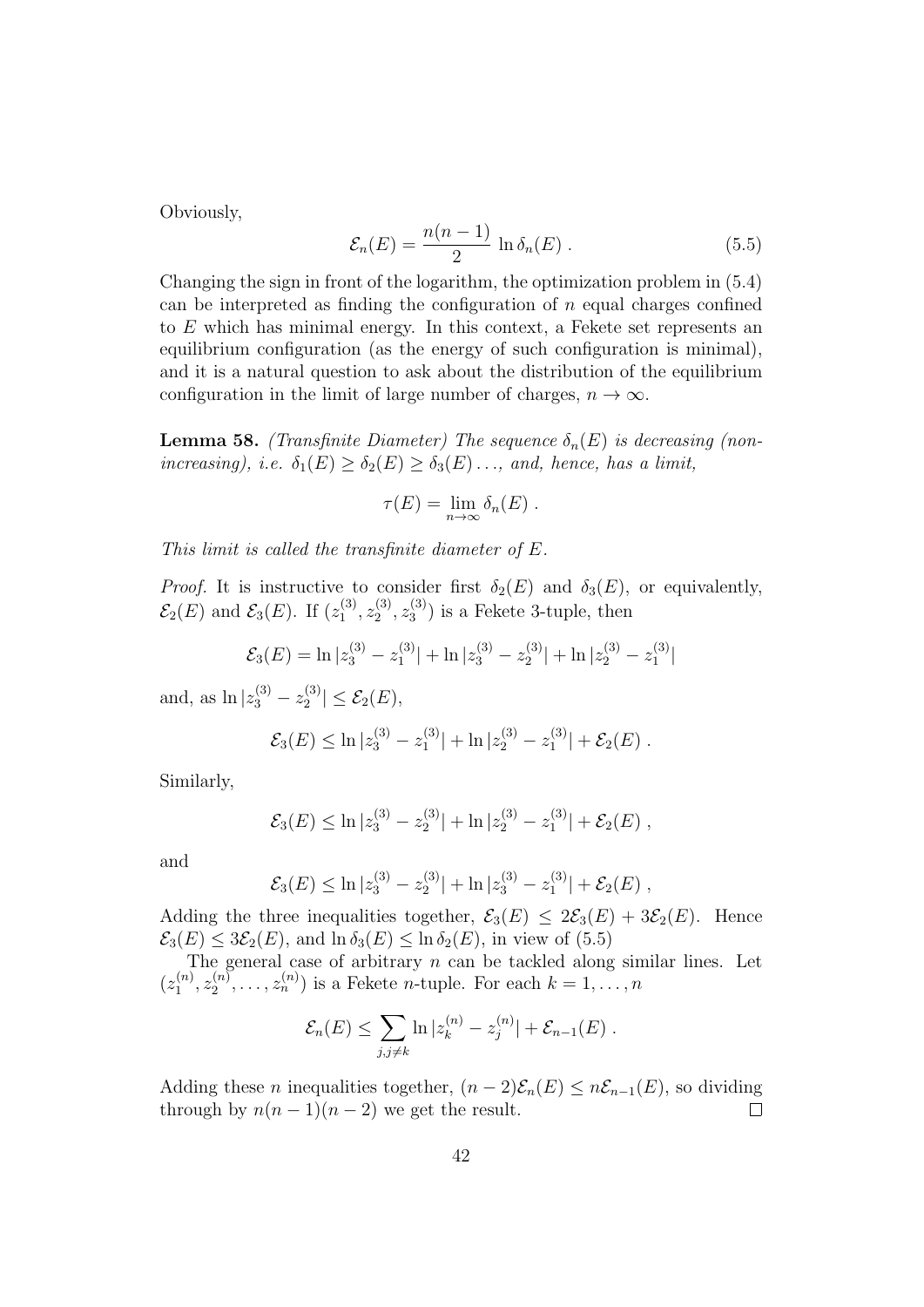For the closed unit disk,  $\delta_n(\bar{\Delta}) = n^{1/(n-1)}$ . By letting  $n \to \infty$  one concludes that the transfinite diameter of the closed unit disk is  $\tau(\bar{\Delta}) = 1$ . By examining the proof of Lemma 57, it is apparent that the roots of unity are also Fekete points for the unit circle. Thus  $\delta_n(\partial \bar{\Delta}) = n^{1/(n-1)}$  and  $\tau(\partial \bar{\Delta}) = 1$ .

Let  $\mu_n$  be the normalised counting measure of the *n*-th roots of unity. Its log-potential is  $p_n(z) = \frac{1}{n} \sum_{j=1}^n \ln |z - e^{i2\pi j/n}|$ . We recognise this as an integral sum. Thus, in the limit  $n \to \infty$ , for  $|z| \neq 1$ ,

$$
p_n(z) \to \frac{1}{2\pi} \int_0^{2\pi} \ln|z - e^{it}| \, dt = \begin{cases} \frac{1}{2\pi} \ln|z|, & \text{if } |z| > 1, \\ 0, & \text{if } |z| < 1. \end{cases}
$$

By Widom's lemma,  $\mu_n \to \frac{1}{2\pi} dt$  in the sense of weak convergence of measures, so that the limiting distribution of Fekete points (or the limiting equilibrium charge distribution) is uniform on the unit circle. By continuity  $p(z) = 0$  on the unit circle, hence  $cap(\bar{\Delta}) = \tau(\bar{\Delta})$ . This is part of a more general picture.

**Thm 59.** (Fekete-Szegö Theorem) For any compact set E in  $\mathbb{C}$ ,

$$
cap(E) = \tau(E) .
$$

Moreover, if E has positive capacity, then in the limit  $n \to \infty$  the normalised counting measure  $\mu_n = \frac{1}{n}$  $\frac{1}{n}\sum_{j=1}^n \delta_{z_j^{(n)}}$  of a Fekete set  $(z_1^{(n)})$  $\tilde{z}_1^{(n)}, z_2^{(n)}$  $z_2^{(n)},\ldots,z_n^{(n)})$  converges weakly to the equilibrium measure  $\mu_E$  of E.

*Proof.* Consider the function  $F(z_1, \ldots, z_n) = \sum_{1 \leq j < k \leq n} \ln |z_k - z_j|$ |. The equilibrium measure has unit mass and  $F(z_1, \ldots, z_n) \leq \mathcal{E}_n(E)$ , hence

$$
\int \ldots \int F(z_1,\ldots,z_n)d\mu_E(z_1)\cdots d\mu_E(z_n) \leq \mathcal{E}_n(E) = \frac{n(n-1)}{2}\ln \delta_n(E).
$$

But

$$
\int \ldots \int F(z_1,\ldots,z_n)d\mu_E(z_1)\cdots d\mu_E(z_n)=\frac{n(n-1)}{2}I(\mu_E).
$$

Therefore

$$
cap(E) \equiv e^{I(\mu_E)} \le \tau(E) \tag{5.6}
$$

On the other hand, by the Helly-Bray selection principle, we can always find a weakly converging subsequence of  $(\mu_n)_n$  (as these measures have unit mass and supported on a compact set). To simplify the notation, let  $\mu_n \to \tilde{\mu}$ as  $n \to \infty$ . On regularizing the log-function

$$
f_{\epsilon}(z) = \begin{cases} \ln|z|, & \text{if } |z| \geq \epsilon, \\ \ln \epsilon, & \text{if } |z| < \epsilon, \end{cases}
$$